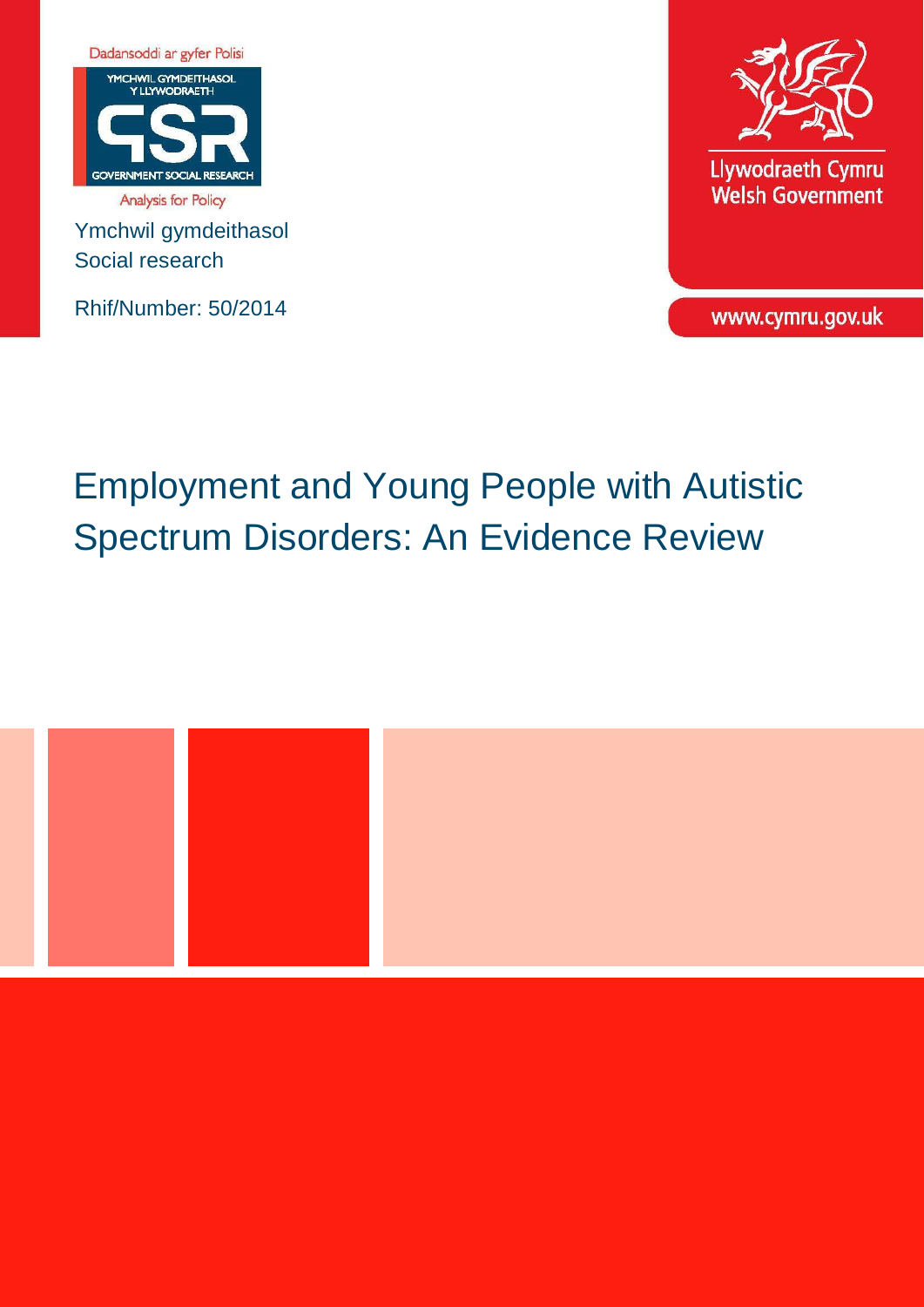# Employment and Young People with Autistic Spectrum Disorders: An Evidence Review

Ruth Townsley (Ruth Townsley Research) Carol Robinson (Carol Robinson Consulting) Val Williams (Norah Fry Research Centre, University of Bristol) Stephen Beyer (Welsh Centre for Learning Disabilities, Cardiff University) Ceri Christian-Jones (Bangor University)

Views expressed in this report are those of the researchers and not necessarily those of the Welsh Government

For further information please contact: Joanne Starkey Knowledge and Analytical Services Welsh Government Cathays Park **Cardiff** CF10 3NQ Tel: 02920 826734 Email: joanne.starkey@wales.gsi.gov.uk

Welsh Government Social Research, 2 June 2014 978-1-4734-1412-9 © Crown Copyright 2014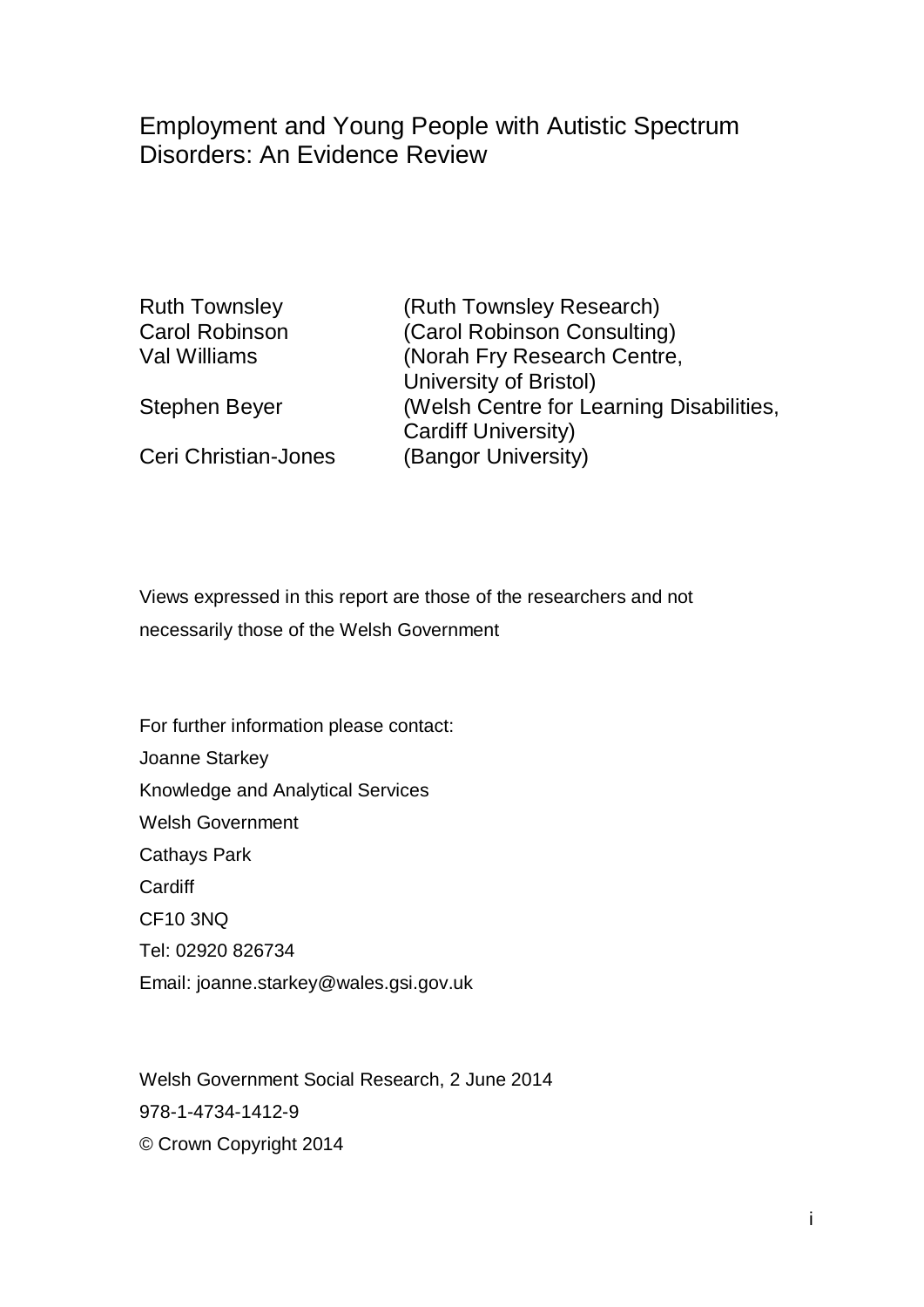# **Table of contents**

| $\mathbf 1$    |                                                                                                    |  |
|----------------|----------------------------------------------------------------------------------------------------|--|
| $\overline{2}$ |                                                                                                    |  |
| 3              |                                                                                                    |  |
| $\overline{4}$ |                                                                                                    |  |
| 5              | The experience of mainstream and pan-disability<br>employment support for young people with ASD 39 |  |
| 6              | Outcomes and benefits of specialist employment support for                                         |  |
| 7              | Conclusion: what evidence has this review provided and                                             |  |
|                |                                                                                                    |  |
|                |                                                                                                    |  |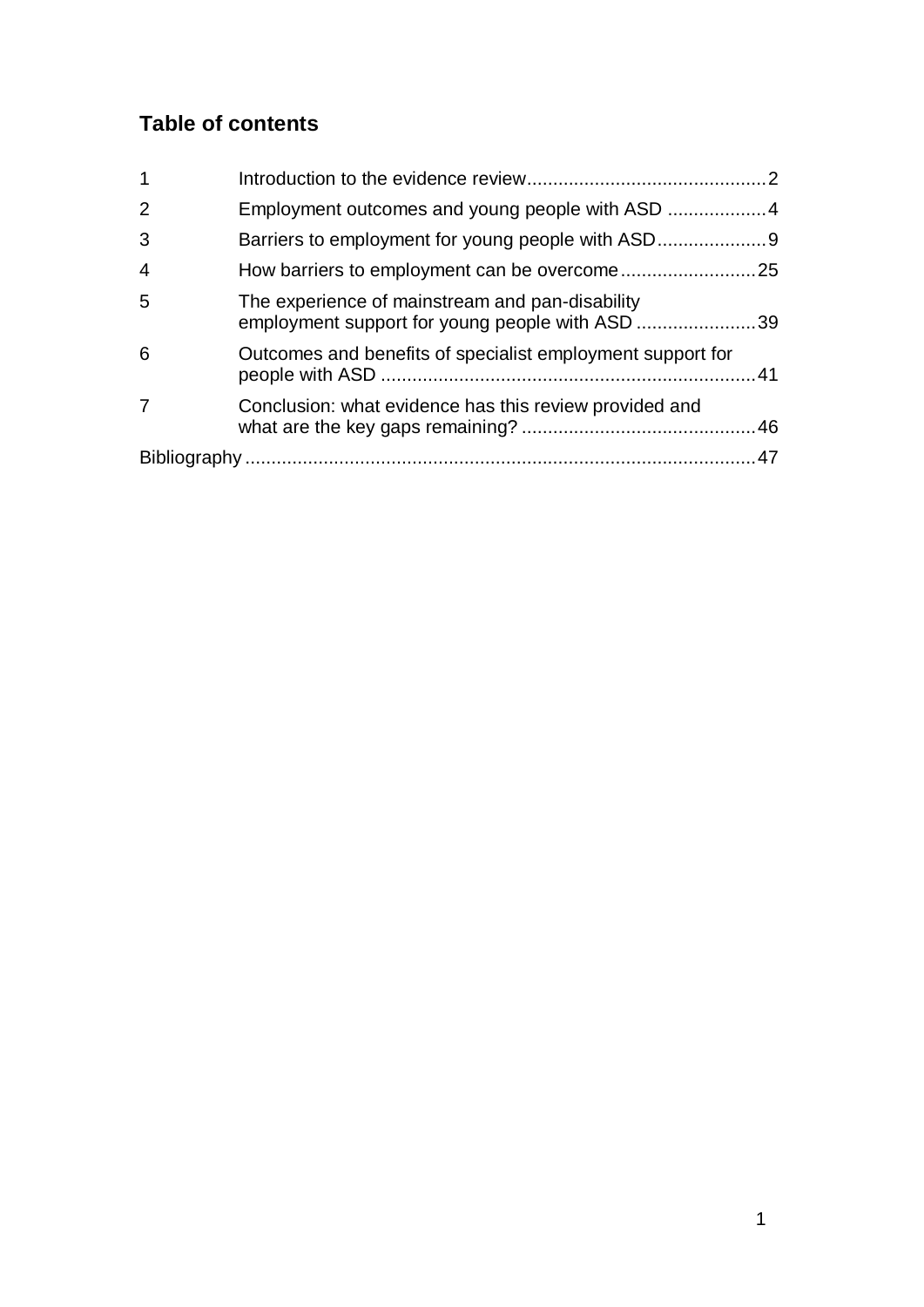## <span id="page-3-0"></span>**1 Introduction to the evidence review**

#### **Context for the evidence review**

- 1.1 The Welsh Government is aware that many young people with autistic spectrum disorders (ASD) face difficulties in the transition to employment from school, college or university (National Assembly for Wales, 2010). In December 2013, the Welsh Government made a commitment to a refresh of the 2008 ASD Strategic Action Plan, which will concentrate on diagnostic assessment services, post-16 transition pathways and improving employment opportunities for young people and adults (Thomas, 2013).
- 1.2 In order to inform the development of the refreshed ASD Strategic Action Plan, and in response to concerns about post-education employment outcomes of young people, the Welsh Government commissioned independent research to investigate the extent and nature of employment outcomes and barriers to employment for young people with ASD living in Wales. The key objectives of this research were:
	- To map the extent to which young people with ASD living in Wales secure employment
	- To identify the barriers to employment faced by this group of young people
	- To document which of these barriers are being reduced or overcome in Wales currently and which are not
	- To identify and document initiatives in Wales and elsewhere which are working effectively to overcome or reduce barriers to employment for young people with ASD
	- To consider how any un-addressed barriers might realistically be reduced or overcome.
- 1.3 The research was conducted from November 2012 to October 2013 and involved three main phases: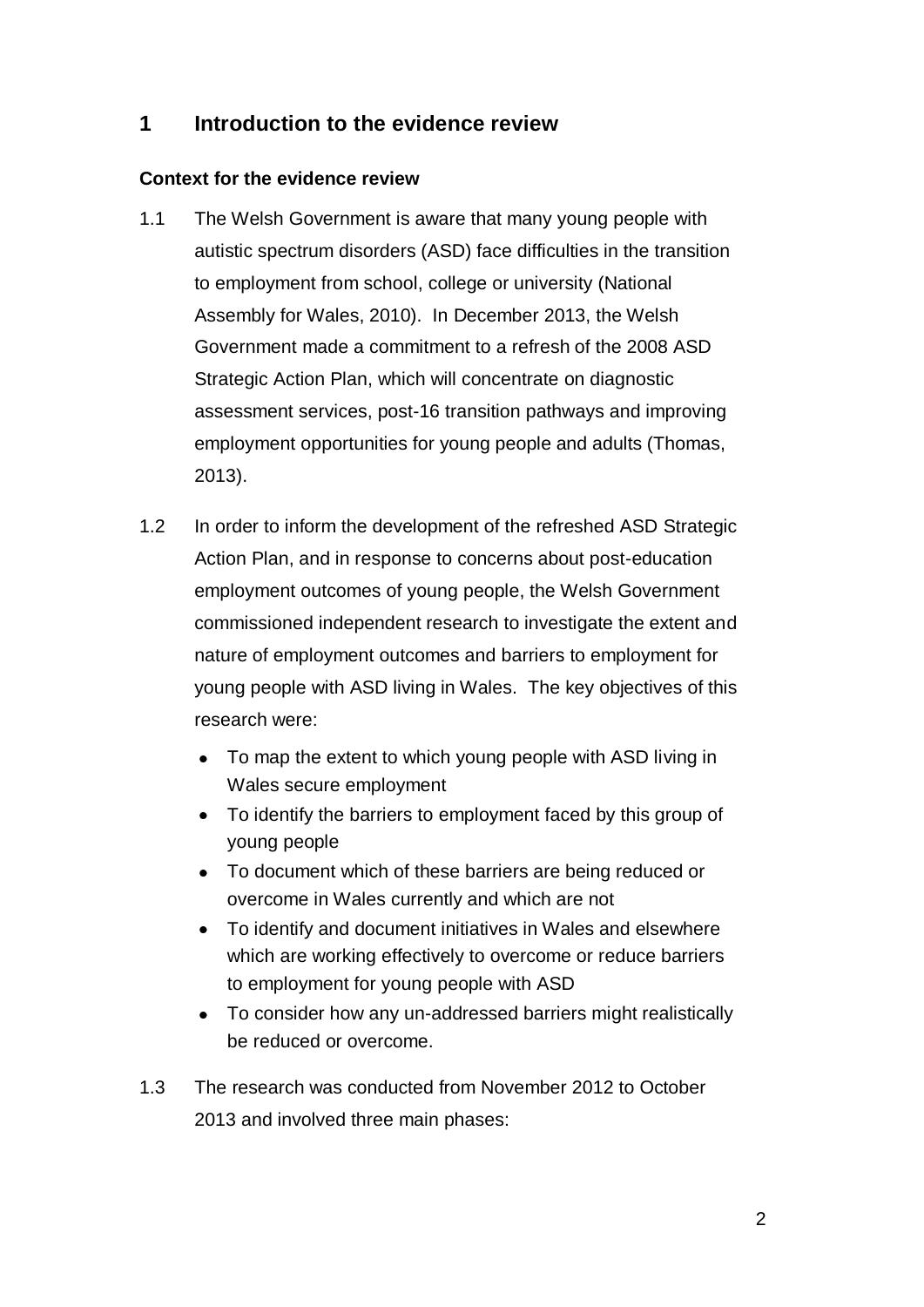- A scoping stage which involved informal interviews with key stakeholders; secondary analysis of national statistics on employment outcomes for young people with ASD; and an evidence review to highlight barriers to employment for young people with ASD and how these might be addressed
- Interviews and survey work with young people with ASD and their families to understand more about the lived experience of securing, or trying to secure, employment after leaving formal education, the nature of support received and the difference this made to any employment outcomes achieved
- A practice survey and follow-up research with mainstream, pan-disability and ASD-specific employment support services currently operating in Wales in order to understand the extent to which they are able to address the key barriers to employment for young people with ASD.
- 1.4 A full description of the research methodology, including the methods used for undertaking the evidence review, is given in Appendix A of the main research report (Townsley et al, 2014). The purpose of this evidence review was to examine material (formal literature, grey literature, data from scoping interviews with key stakeholders) relating to the transition to employment for young people with ASD in an international context in order to inform the direction and development of materials (topic guides for interviews, text for the online survey) for the research study in Wales. This separate volume now presents the results of the evidence review in order to:
	- Document the factors that make transition to employment difficult for young people with ASD and the continued barriers they face once in work
	- Consider the nature and extent of current evidence about how these barriers can be reduced or overcome.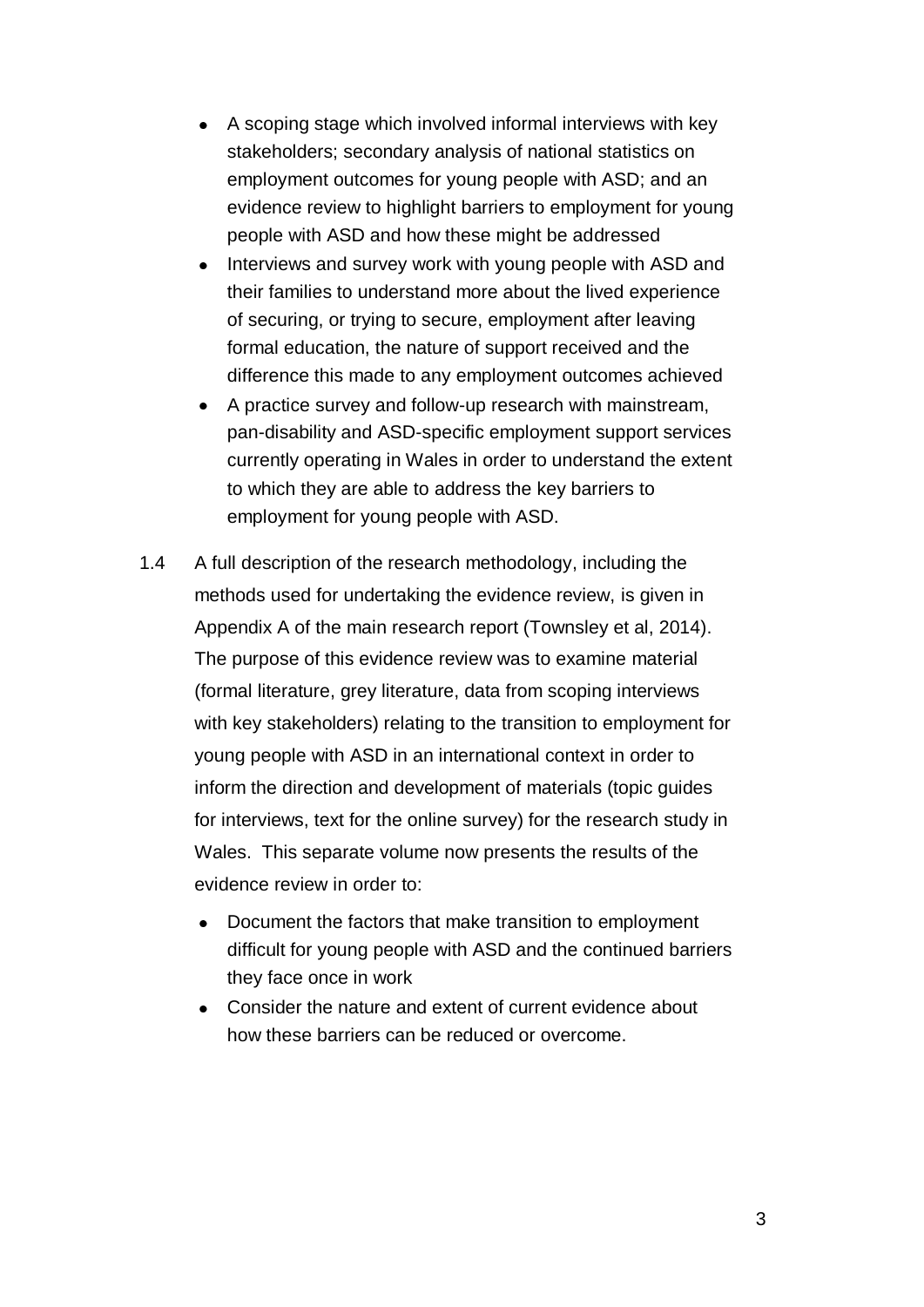## <span id="page-5-0"></span>**2 Employment outcomes and young people with ASD**

- 2.1 Research conducted in 2007 (Rosenblatt, 2008) by the National Autistic Society (NAS) suggested that just 15% of adults with autism were in full time employment, 9% were in part time employment and 66% were not working at all (including voluntary work). The research also found that 26% of graduates with autism were unemployed and over 60% of all people with ASD were financially reliant on their families. The findings were based on the results of a questionnaire survey for adults with autism and their families or carers. The survey was distributed to NAS members and organisations via the NAS website. 1,179 people with autism aged 18 upwards replied to three questions relating to employment and financial support. Forty two percent of adults with autism completed the questionnaire on their own, 18% completed it with support and 40% of respondents were parents, carers or others completing it on behalf of someone with autism.
- 2.2 The NAS conducted another large-scale UK survey of people with autism in 2012 (Bancroft et al, 2012). The survey found that a third of those aged 16-24 with autism were 'not in employment, education or training' (NEET) and suggested that this was more than double the number among the general population. The survey also found that 37% of adults with autism had never been in paid employment and that 41% of people over the age of 55 had spent more than 10 years without work. Among those that were currently unemployed, 59% did not believe, or did not know, if they would ever get a job.
- 2.3 Data submitted by English local authorities to the Department of Health suggest that just 1.5-6.5% of adults with autism were in paid work in England in 2010 (Copeland et al, 2011). This finding is based on responses from eight local authorities (out of 150 in England) who supplied data relating to the employment of adults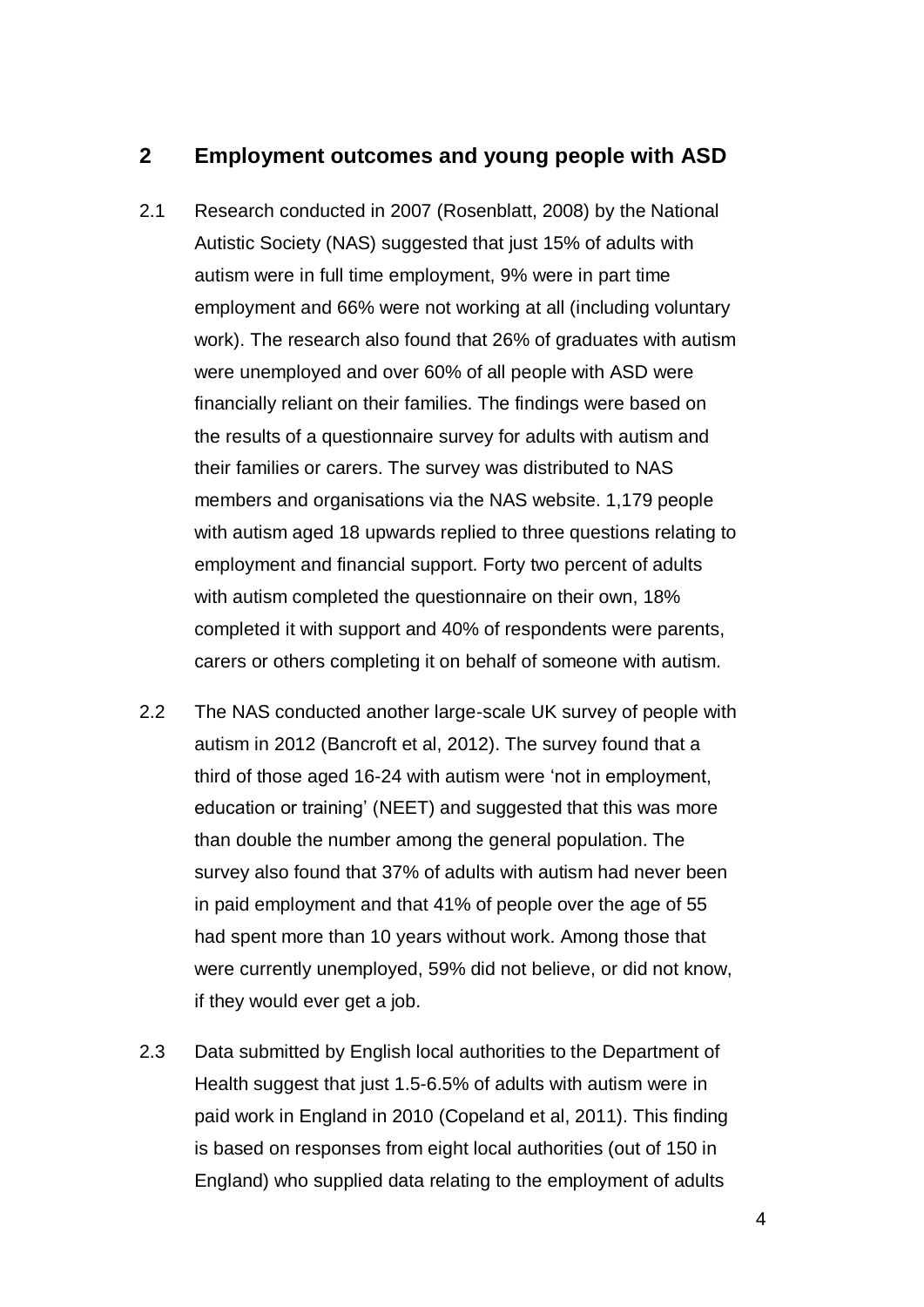with ASD. Given such a low response, the data may not present a wholly accurate picture of the national rate of employment for adults with ASD in England.

- 2.4 There is some evidence to suggest that employment rates for young adults with autism may be lower than those for other groups of disabled people. Recent research (Roux et al, 2013) to explore the post-school employment experiences of young people with ASD in the United States, compared their employment outcomes with those of people with other types of disability (learning disability, specific learning difficulties, emotional disturbance and speech and language impairments). Using longitudinal data from a national database of young people receiving special education services, the researchers found that of the 620 people in the ASD sample who had left school 10 years previously, only 53% had ever had paid work, in comparison to 80% of those with speech and language impairments and 62% of those with learning disabilities. Only one-third of the adults with ASD were currently employed, with just 21% in full time work.
- 2.5 Based on cohort studies carried out in the USA and Sweden, it seems that the percentage of people with ASD who **ever** gain employment in adulthood can vary between fewer than 8% (Billstedt et al, 2005) and 56% (Eaves and Ho, 2008). However, some of the so-called 'employment outcomes' quoted by these studies included sheltered workshops and day centre provision. Nevertheless, other researchers have pointed out that it is important to look at the full range of outcomes, including voluntary work and day centres, since those may be meaningful outcomes for some people (Taylor and Seltzer, 2012b).
- 2.6 Research evidence also points to the fact that employment outcomes may take longer to achieve for people with ASD than for other groups. Shattuck et al (2012) found that approximately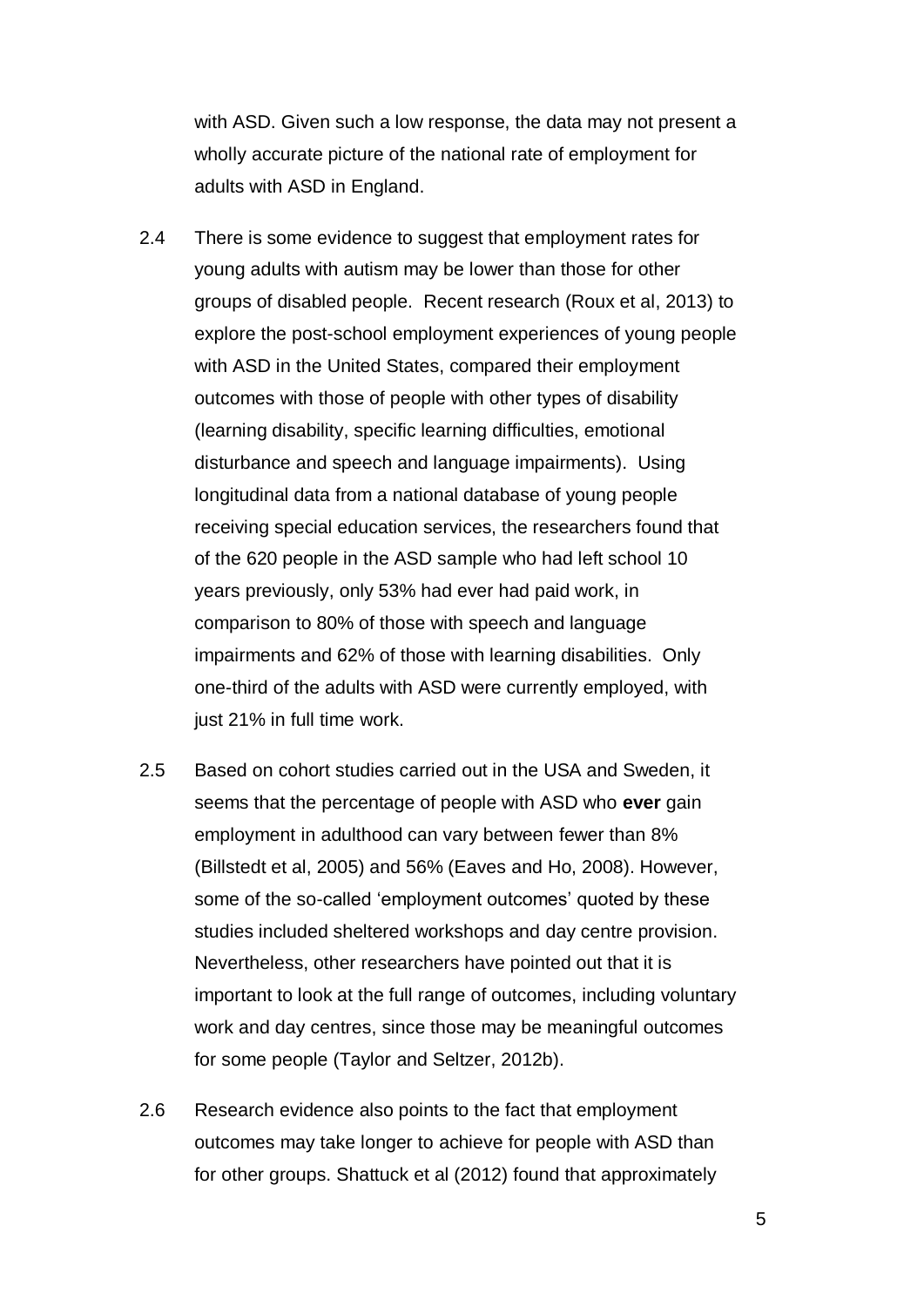one third of young people with ASD left school in the USA without any job prospects or education and that it could take three to four years to gain employment after school. Other evidence from North America (Farley et al, 2009) shows that given time, approximately one third of all people with ASD who seek paid work may achieve their goal after a period of 20 years or more. This indicates that employment rates for young people with ASD are likely to be significantly lower than for the ASD population as a whole. This is also true for the general population. Rates of employment for young people aged 16 to 25 within the general population are generally lower than those of all working aged adults. Labour Force Survey figures for 2011 show that the unemployment rate in Wales was 8.7% for those aged 16 to 64, whilst for young people aged 16-24 it was 22.5%.

- 2.7 The research conducted by the NAS and cited above (Rosenblatt, 2008) found that 70% of people with autism on out-of-work benefits said they would like to work. Similarly, data from learning disability partnership boards in England (Learning Disability Partnership Board Progress Reports 2010/11 submitted to the North East Learning Disability Health Observatory) suggest that even at the most severe end of the spectrum, people with ASD and learning disabilities are likely to want to work, with 65% of people with learning disabilities stating that they want to work (Roberts et al, 2012).
- 2.8 Lack of work has been shown to have an adverse effect on the mental health and general life prospects of people with ASD (Howlin, 2012). Conversely, having a job (with support if needed) can promote increased independence and self-esteem, provide learning opportunities, structure to the day and a predictable environment, all of which are beneficial to many people with ASD (Welsh Assembly Government, 2010). Research by Garcia-Villamisar et al (2007) also found that a paid job in the open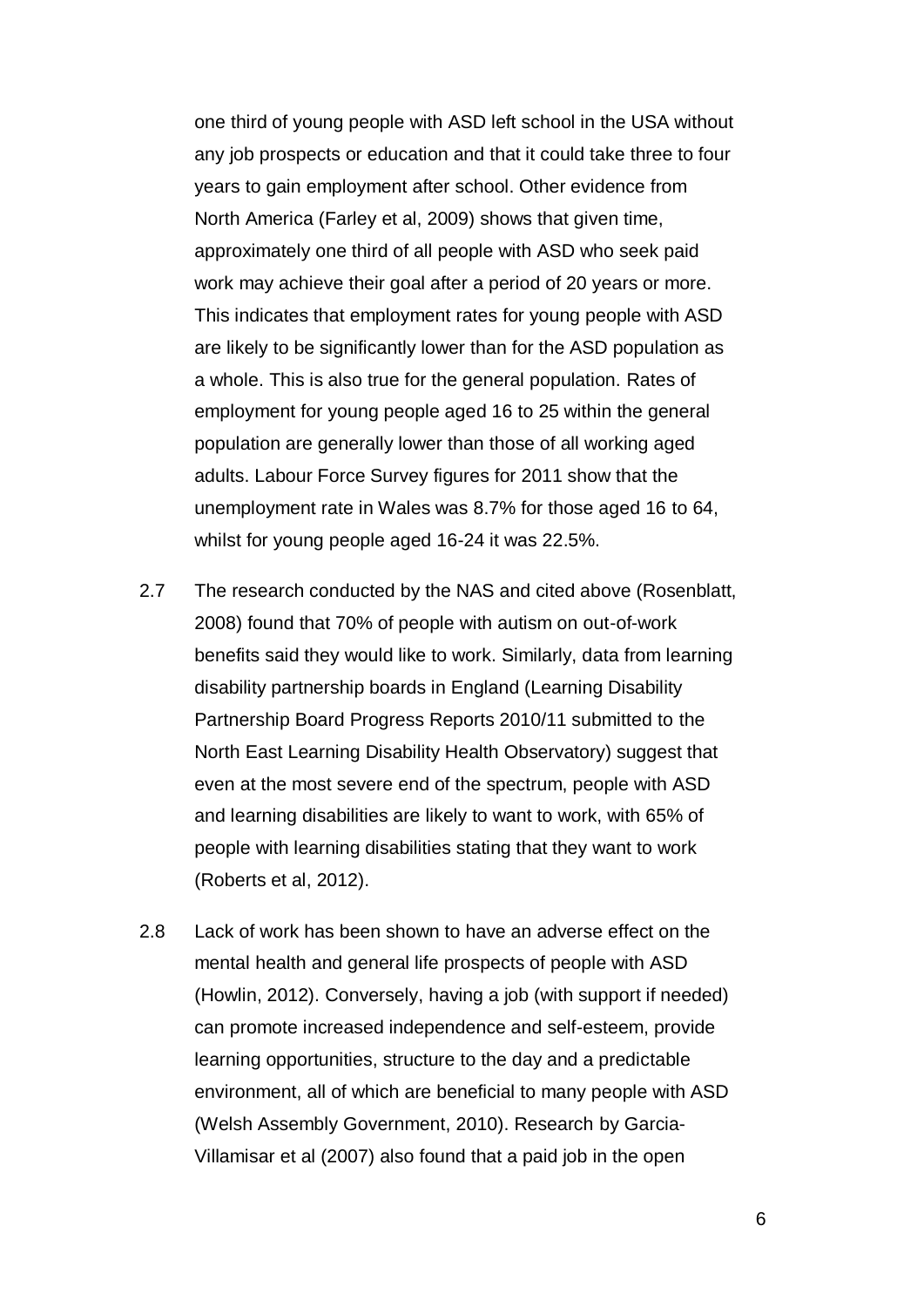market increased quality of life for people with ASD in terms of environmental control and perception of personal change, compared with those who worked in sheltered workshops.

- 2.9 People with ASD can have valuable skills to offer employers (National Audit Office, 2009). Some people with autism may have a particular skill or specialised interest that can be linked with paid employment. Some jobs, particularly those that involve routine, predictability and precision may be well suited to people with ASD. Similarly, work which involves logical thinking, sequencing and organisation will also require the sort of skills that someone with ASD may have (Welsh Assembly Government, 2010).
- 2.10 However it is important to remember that whilst they may seem to be 'typical jobs' for some people (Segar, 1997), these will not be universally true as people are individuals with their own different skills and interests (NAS, 2012). A recent campaign by the NAS (2012) highlights that, as well as having individual strengths and talents, some people have particular skills in many of the following areas:
	- Problem-solving skills and attention to detail
	- High levels of concentration
	- Reliability and loyalty
	- Technical ability and specialist skills and interests, such as IT
	- Detailed factual knowledge and an excellent memory
	- Job retention
	- Resourcefulness.
- 2.11 Some employers recognise these attributes and actively recruit people with ASD. For example, in England, BT worked with the National Autistic Society's supported employment service, Prospects, to recruit people with autism as part of their diversity policy. This involved making reasonable adjustments to the working environment and offering in-work mentoring and support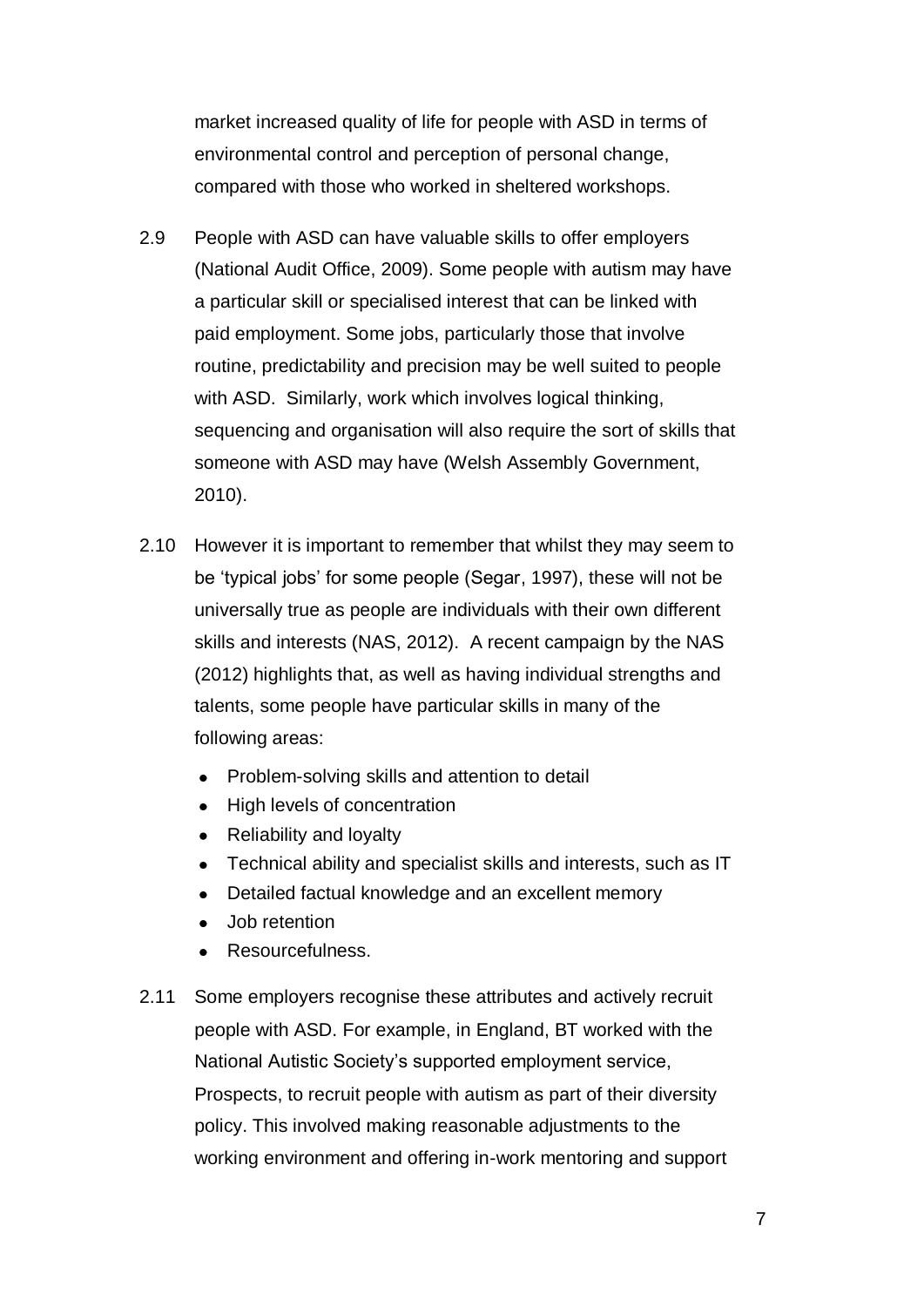(National Audit Office, 2009). The software and IT company SAP has recently made a commitment to employing people with ASD to at least 1% of its workforce in Ireland, the US, Canada and Germany. This followed a successful pilot project carried out at SAP in India which found that the teams with ASD members saw measurable productivity gains (Pritchard, 2013). A report by the Equalities and Human Rights Commission (2011) also states that GCHQ policies have been designed to actively encourage the employment and retention of people with neuro-diverse conditions, notably autism.

2.12 The NAS (2012) also provides several case examples describing how employers have recruited people with ASD to roles where they have excelled and brought benefits to the business. However, the fact that so few people with ASD are in paid work still means that significant barriers to employment for this group exist.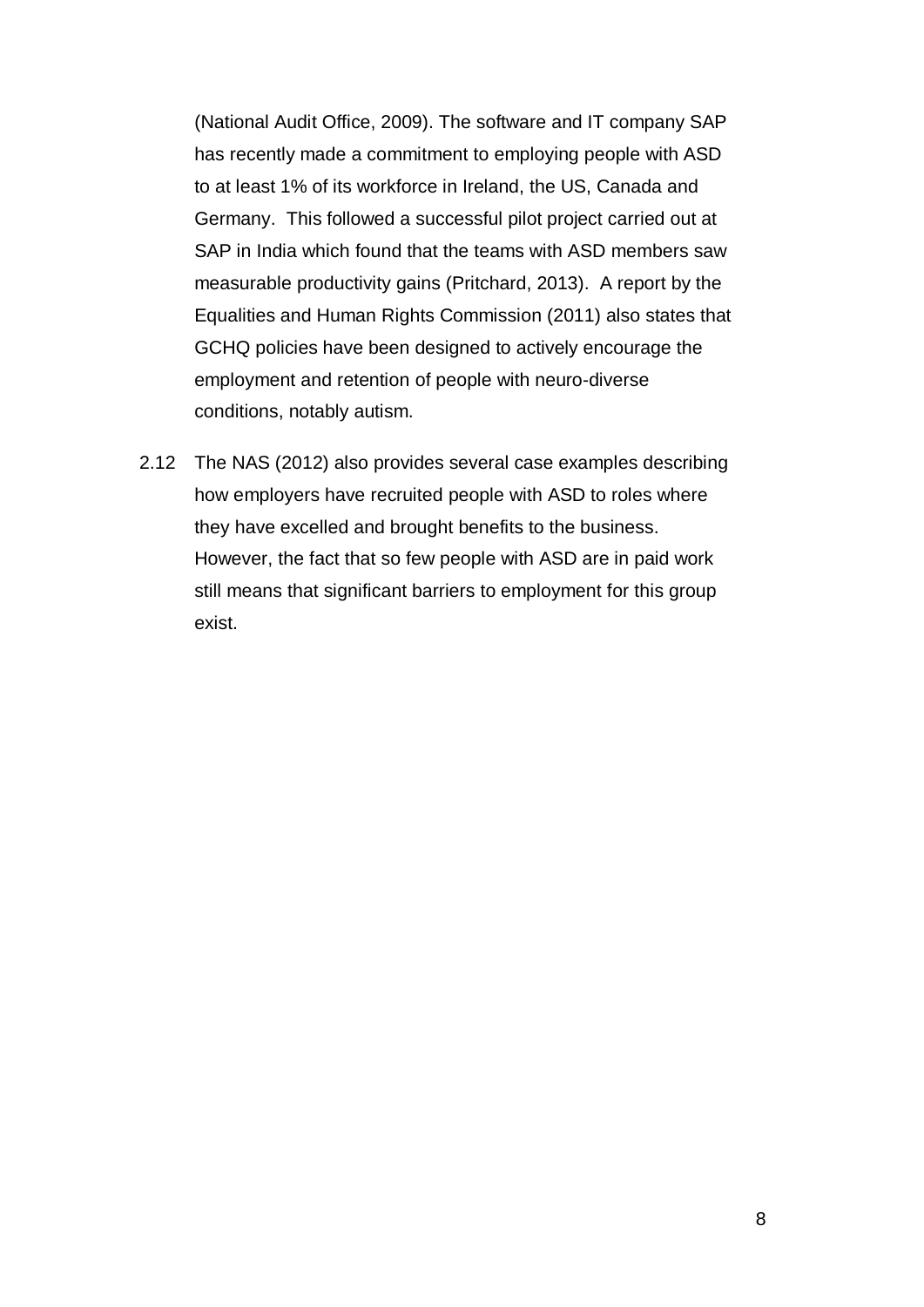## <span id="page-10-0"></span>**3 Barriers to employment for young people with ASD**

- 3.1 Barriers to employment for people with ASD appear to be well documented in the available formal and grey literature. Many research studies have focused on the experience of employment for people with ASD and the barriers they face in considering, seeking and keeping work (Forsythe et al, 2008). There are also a number of personal accounts, from people with ASD, about the employment difficulties they have faced and practical suggestions and tips about how these might be overcome (Grandin, 2012; Johnson, 2004; Meyer, 2000; Segar, 1997).
- 3.2 In addition, some literature and resources exist which highlight successful strategies for (a) people with ASD who want to work and their families (e.g. Welsh Assembly Government, 2010); (b) employers considering recruiting people with ASD (e.g. National Autistic Society Northern Ireland et al, 2011); and (c) provider organisations offering supported employment to people with ASD (e.g. Howlin, 2012). For example, the National Autistic Society has published a series of resources which includes a guide for employers, and a series of leaflets for people with autism on having a job, different kinds of work, how to start looking for a job, support to help you get a job, interview tips, rights under the Disability Discrimination Act, when you start work, and information for families of people with ASD who want to work (National Autistic Society, 2004).
- 3.3 We asked about barriers to employment in our scoping interviews with key stakeholders and their thoughts, along with findings from the literature review, are included in this section.

#### **Barriers to considering employment**

#### *Employment may not be considered as a post-school option*

3.4 For young people with ASD, barriers to considering employment can start at school. From Year 9 onwards, all pupils with ASD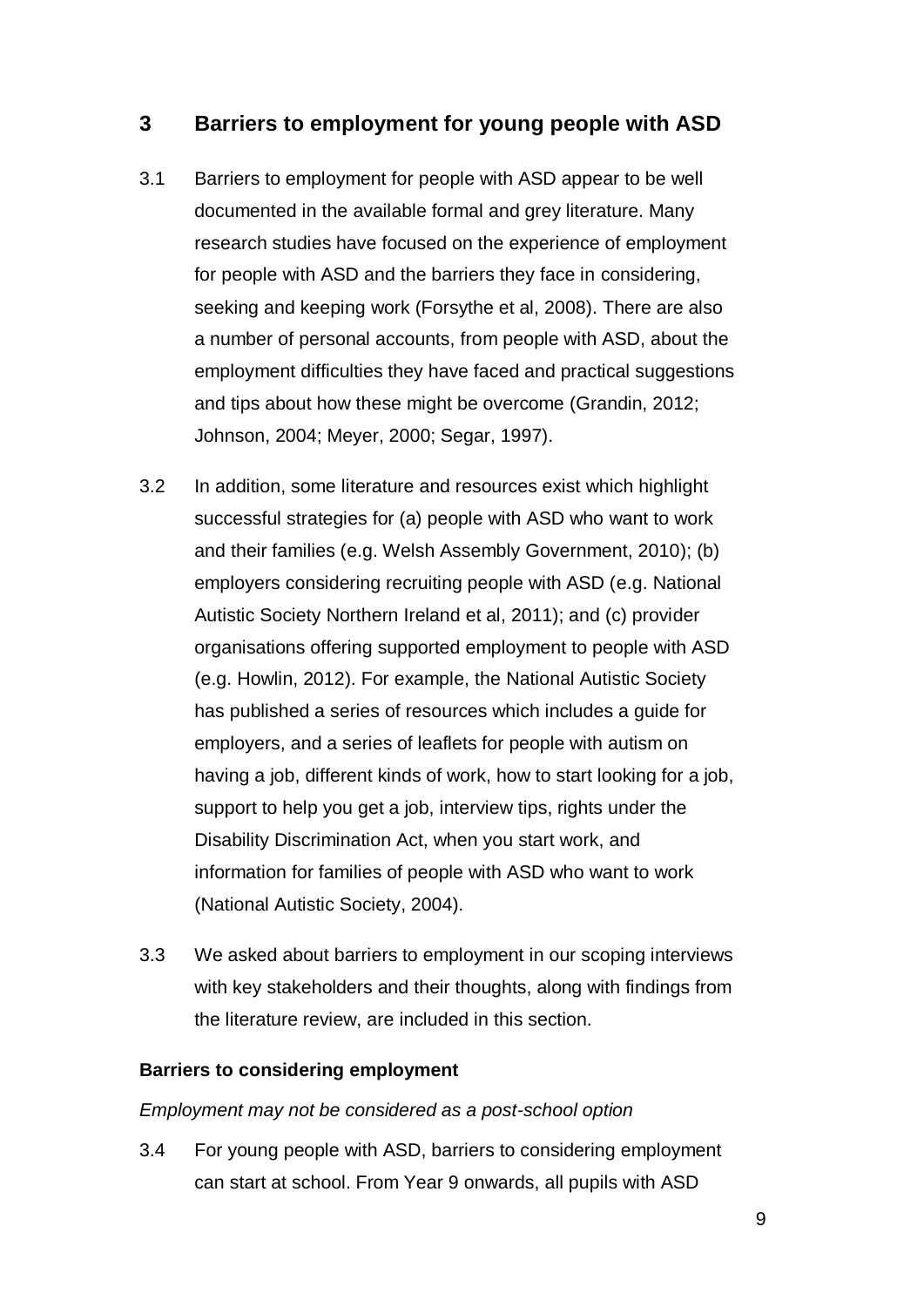should be encouraged to think about career options, and by Year 11 all pupils should have been offered the opportunity to undertake a work experience placement. For those with statements of SEN, or Individual Learning Plans (ILPs), there is an entitlement to an annual review at Year 9 which focuses on drawing up a transition plan. Considering employment options may be a legitimate part of the transition planning process for some young people. However, research conducted in Wales with young people with learning disabilities suggests that the most common post-school destinations are FE college or day service placements (Beyer, 2008). It appears that employment may rarely be considered as a post-school option for young people with learning disabilities, including those with ASD (Beyer and Kaehne, 2010). This was also a finding from research conducted on employment support for young people with ASD in England (Forsythe et al, 2008) and in the US (Lee and Carter, 2012). Discussion about employment was described as 'not a feature of transition services' and it was felt that transition support was often geared towards assisting young people into further and higher education (Forsythe et al, 2008).

3.5 There may be perfectly good reasons why further and higher education destinations are the preferred route for the vast majority of school leavers with ASD. Indeed, the UK Government has agreed that after 2013 the education leaving age will rise to 17 and from 2015 it will rise again, to 18 (Parliamentary Select Committee for Education, 2011), in response to concerns about levels of youth unemployment. However, the English Department of Health's 'Getting a Life' project (Department of Health, 2011) highlighted the importance of building in the future goal of employment to transition planning with young disabled people from Year 9 onwards, even if this is not a desired post-school destination at the point. The research and development work undertaken for the 'Getting a Life' project suggests that person

10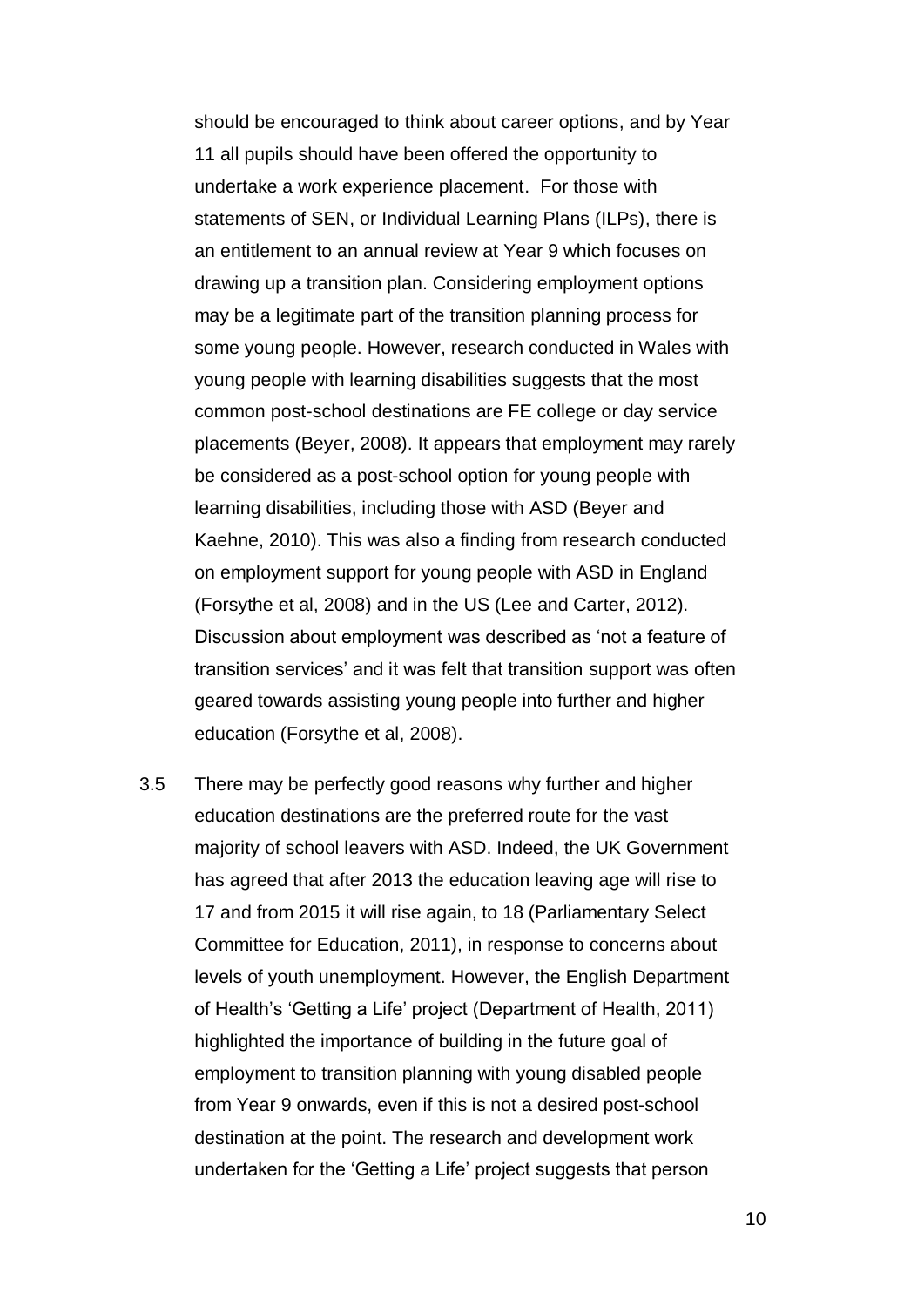centred annual reviews from Year 9 onwards should consider young people's career aspirations and how on-going curriculum options and Year 10 work experience can be organised to best support these.

3.6 Lee and Carter (2012) found that in the US, as transition planning often focuses on further education, socially related challenges can go unnoticed for young people with ASD. They suggest that 'navigating the social demands associated with the job search process, co-worker and supervisor relationships, and disability disclosure are likely to represent core challenges for young people with high functioning ASD' (p990). Moreover, Cimera et al (2013), working in the US, found that access to appropriate employment-related support at an early stage in the transition process can have a significant impact on enabling young people with ASD to achieve better vocational outcomes as adults. Therefore, it is essential for schools to work proactively, along with other agencies, to provide formal support for job seeking, social skills training and for direct experience of work placements.

#### *There is a possibility that not all young people with ASD will access, or be eligible for, careers advice and support at transition*

3.7 In Wales, careers advice and support at transition is co-ordinated by schools in collaboration with Careers Wales, local authority transition teams and transition key workers (where available). All statemented young people with ASD are entitled to an individualised careers information, advice and guidance from a Careers Wales specialist adviser from Year 9 onwards and up to age 25 if required. Careers Wales has link advisers with all special schools and in mainstream schools Careers Wales advisers work closely with Additional Learning Needs Coordinators (ALNCos) to identify young people with ASD so that they receive appropriate careers information, advice and guidance services. This includes input and advice to the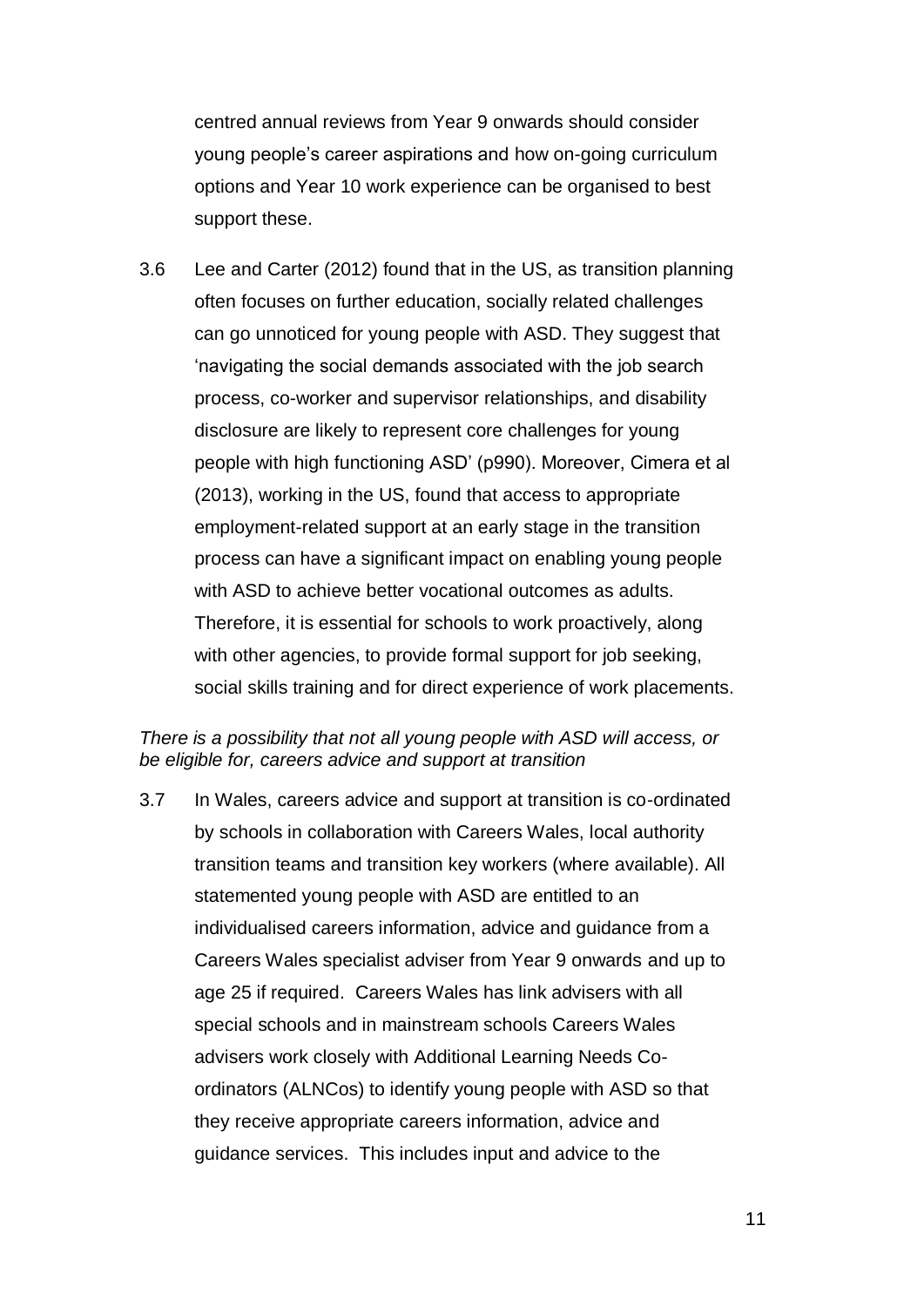transition planning process, for example: an interview with the young person, discussions with parents, attendance at Annual Reviews and the drafting of a Learning and Skills Plan<sup>1</sup> when the young person chooses to leave school for FE, HE or work based learning.

- 3.8 Young people with ASD who are not statemented, or who do not have a formal diagnosis, are also entitled to a service<sup>2</sup> from Careers Wales if they are receiving a differentiated education following a formal review. This includes those whose needs have School Action or School Action Plus status. In mainstream schools, the onus is on ALNCos to identify young people with ASD and to seek input from Careers Wales.
- 3.9 Since young people with ALN are a priority group to receive enhanced services from Careers Wales, young people with ASD will continue to be eligible for Careers Wales services up to their 25<sup>th</sup> birthday. Post-16 provision could involve a range of prevocational and vocational learning programmes at either sixth form, further education (FE) college, or via contracted work based learning (WBL) programmes run by private and third sector organisations. Whilst undertaking these programmes, young people should continue to have access to a Careers Wales adviser, and/or to generic in-house careers and employment preparation and support from the provider organisation, although there is no obligation on providers to supply individualised and/or ASD-specific input.

 $\overline{a}$ 

 $1$  Pursuant of section 140 of the Learning and Skills Act 2000, Welsh Ministers have a duty to arrange an assessment for individuals who have a learning difficulty or who are considering post-16 education or training. The assessment will lead to a report which identifies a learner's education and training needs and the provision of support required to meet such needs. Careers Wales are commissioned by the Welsh Government to undertake the assessment, named the Learning and Skills Plan.

 $2$  The service that Careers Wales offers to non-statemented young people with ASD includes careers guidance and signposting careers pathways and opportunities from a generic adviser.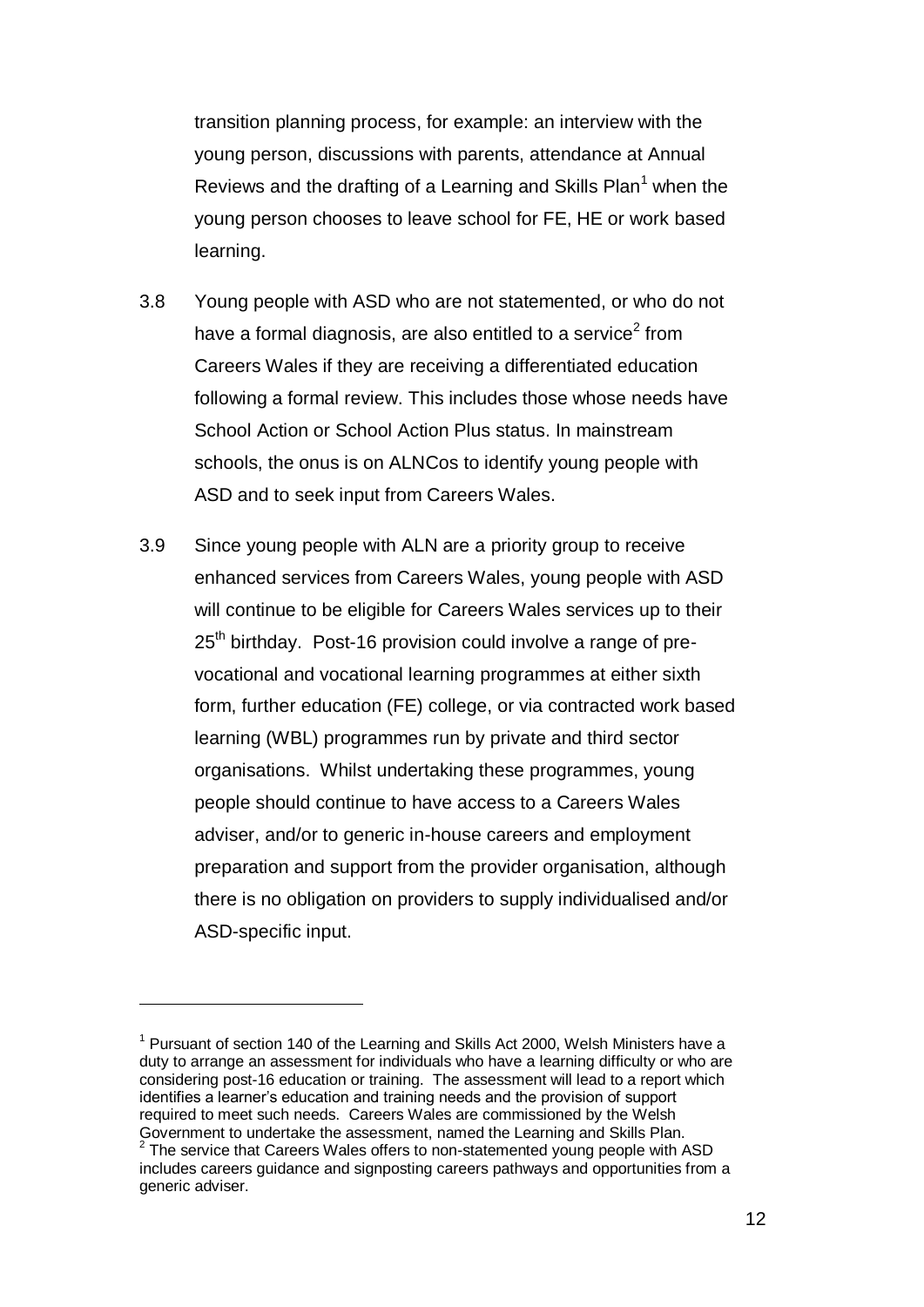- 3.10 Young people with ASD who have neither a formal diagnosis, nor are receiving differentiated support through School Action or School Action Plus interventions are not eligible to access local authority transition team or transition key workers, where they exist. Since Careers Wales relies on school and local authorities to identify pupils with ASD, it could be possible for pupils with ASD without a formal diagnosis not to be identified via the usual systems. However, the remit of Careers Wales advisers includes working with schools to identify young people who are at risk of becoming NEET ('not in education, employment or training'), or who are not on track in terms of careers management and vocational aims. Consequently, young people with ASD, who have no formal diagnosis or whose needs have not been formally recognised through existing systems, may well be picked up at this stage.
- 3.11 Careers Wales has recently restructured and merged six companies into one. Since April 2013, the newly formed, single company has been fully owned by the Welsh Government and will continue to offer information, advice and guidance services to young people. Discussions are ongoing between Careers Wales and the Welsh Government as to the new company's remit and its work with young people with additional learning needs (ALN). Areas for development may include more emphasis on identifying young people who need a service but whose needs have not been formally recognised through existing statutory channels, which would potentially include pupils with ASD who have 'fallen through the net'. However it is worth highlighting that there will always be some young people with ASD who choose to exclude themselves from transition support, even where it is offered to them (Holtom et al, 2013; Forsythe et al, 2008).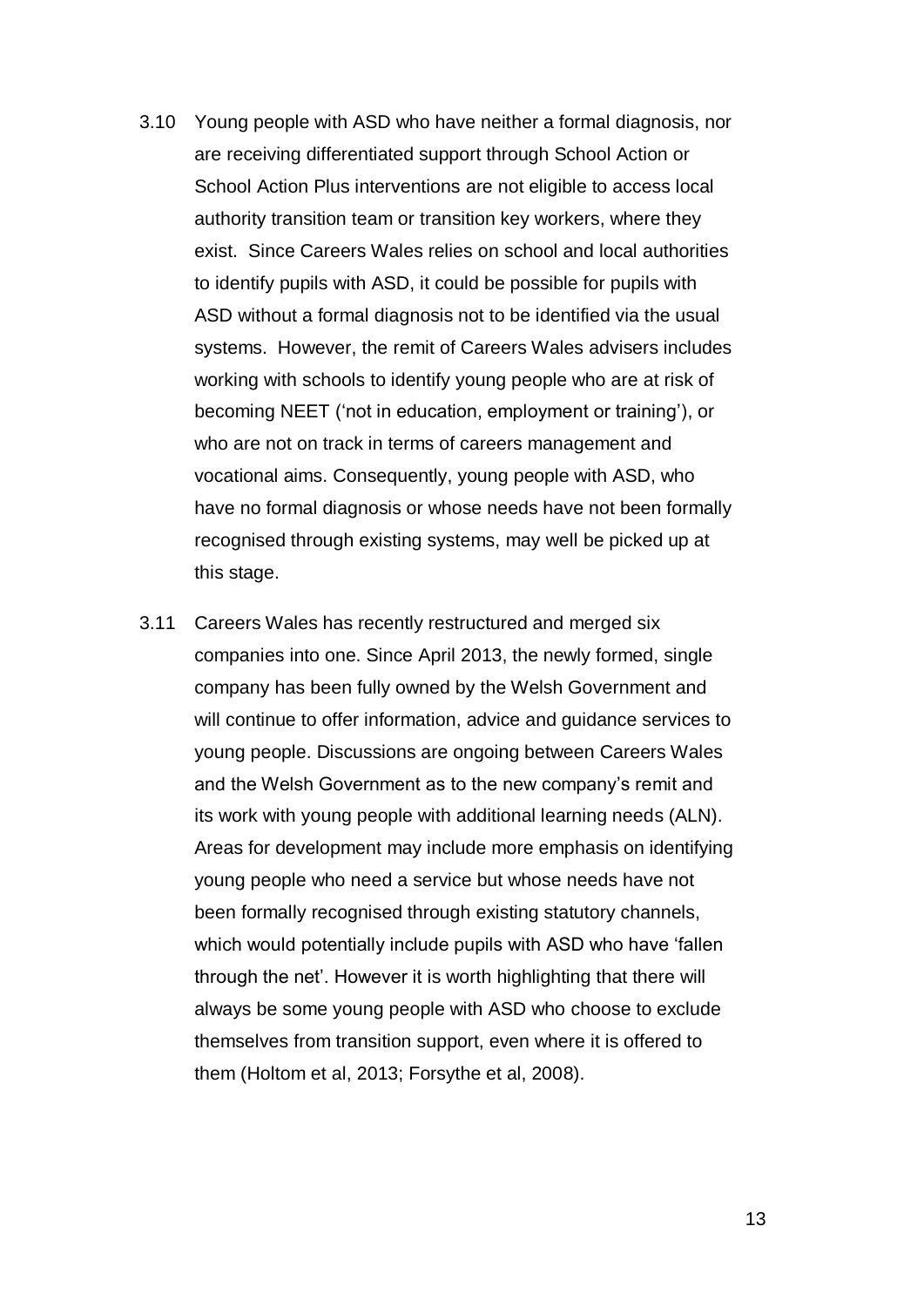*Transition support services may lack knowledge and understanding of the needs of young people with ASD*

3.12 In England, the Connexions service (which has since been replaced by the National Careers Service) was criticised by people with ASD, families and professionals for its lack of awareness of the support needs of young people with ASD at transition (Forsythe et al, 2008). Concerns included: lack of knowledge of ASD, high staff turn-over, lack of contact between advisers and having a short term focus. In Wales, all Careers Wales specialist advisers have recently received ASD awareness training from the NAS and Autism Cymru, funded by the Welsh Government as an action resulting from the ASD Strategic Action Plan.

#### *Lack of access to work experience placements*

3.13 Currently Careers Wales facilitates work experience for school students via the national Work Experience Database, which is accessed via the Careers Wales website. The database enables all schools to search for work experience vacancies available by type and geographical area. Evidence from the scoping interviews, however, indicates that some schools and colleges continue to find it hard to source suitable and appropriate work experience placements for young people with ASD and may rely on a few, sympathetic employers who are known to be ASDaware. In HEIs, most young people are expected to source their own work placements, which can be very difficult for those with ASD. Research shows that access to appropriate and timely work experience is an important factor in both gaining future employment and in helping to consider different work options and for young people with ALN, may be best sourced through external supported employment agencies rather than by education providers (Beyer, 2008).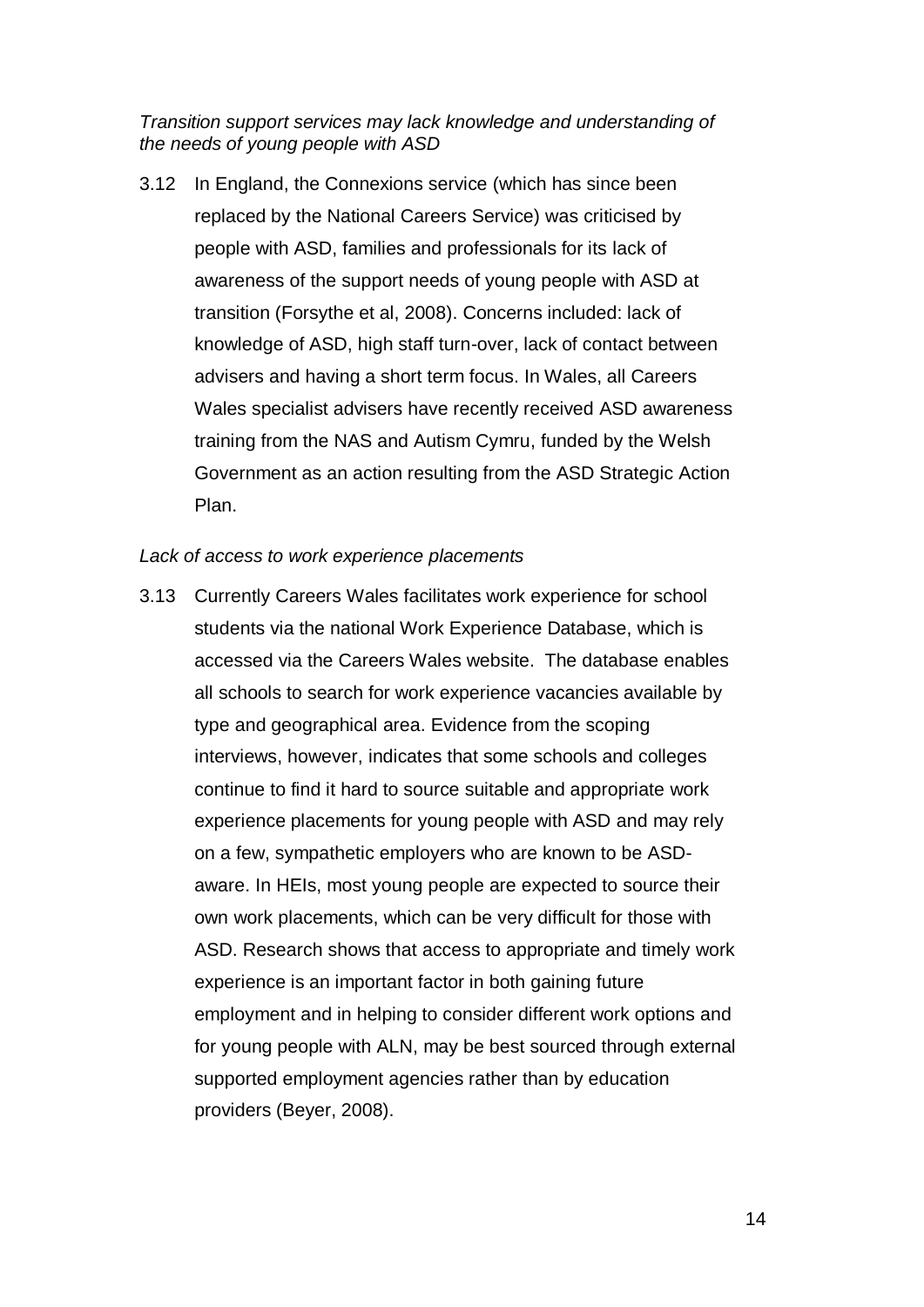#### *Variability of pre-vocational training*

- 3.14 Evidence from the scoping interviews indicates that many young people with ASD may have few opportunities to discuss their employment aspirations whilst at school, college or university. For example, scoping evidence suggested that some transition key workers find they are having conversations about work options for the first time with some young people with ASD on their caseloads. Moreover, in Wales, there appears to be significant variability in terms of access to pre-vocational preparation at both school at college (Beyer, 2008). Some schools and colleges offer well-structured modules from established work preparation programmes (such as those offered by Agored Cymru or ASDAN), whilst other providers rely on their own work awareness curricula or provide no input at all. Patterson and Rafferty (2010) reported on a small-scale study in Ulster based on interviews with teachers about the ways in which schools prepare pupils with ASD for the world of work. They found that special schools tended to use behaviourist techniques, and taught social skills directly. Mainstream schools, however, were less skilled in preparing pupils with ASD for work, a finding also highlighted by a Scotland-based study (Richards, 2012).
- 3.15 Many young people with ASD may have fixed, and possibly unrealistic ideas about the sort of work they wish to undertake in the future. Without early and regular access to pre-vocational training and discussion about the world of work, young people's fixed aspirations, if unrealistic, may create a barrier to considering other options which may be difficult to overcome (Hillier et al, 2007).

#### *Families' concerns about employment*

3.16 A key theme from the scoping interviews was the barrier created by families' concerns about employment for their son or daughter with ASD. Some families have specific fears and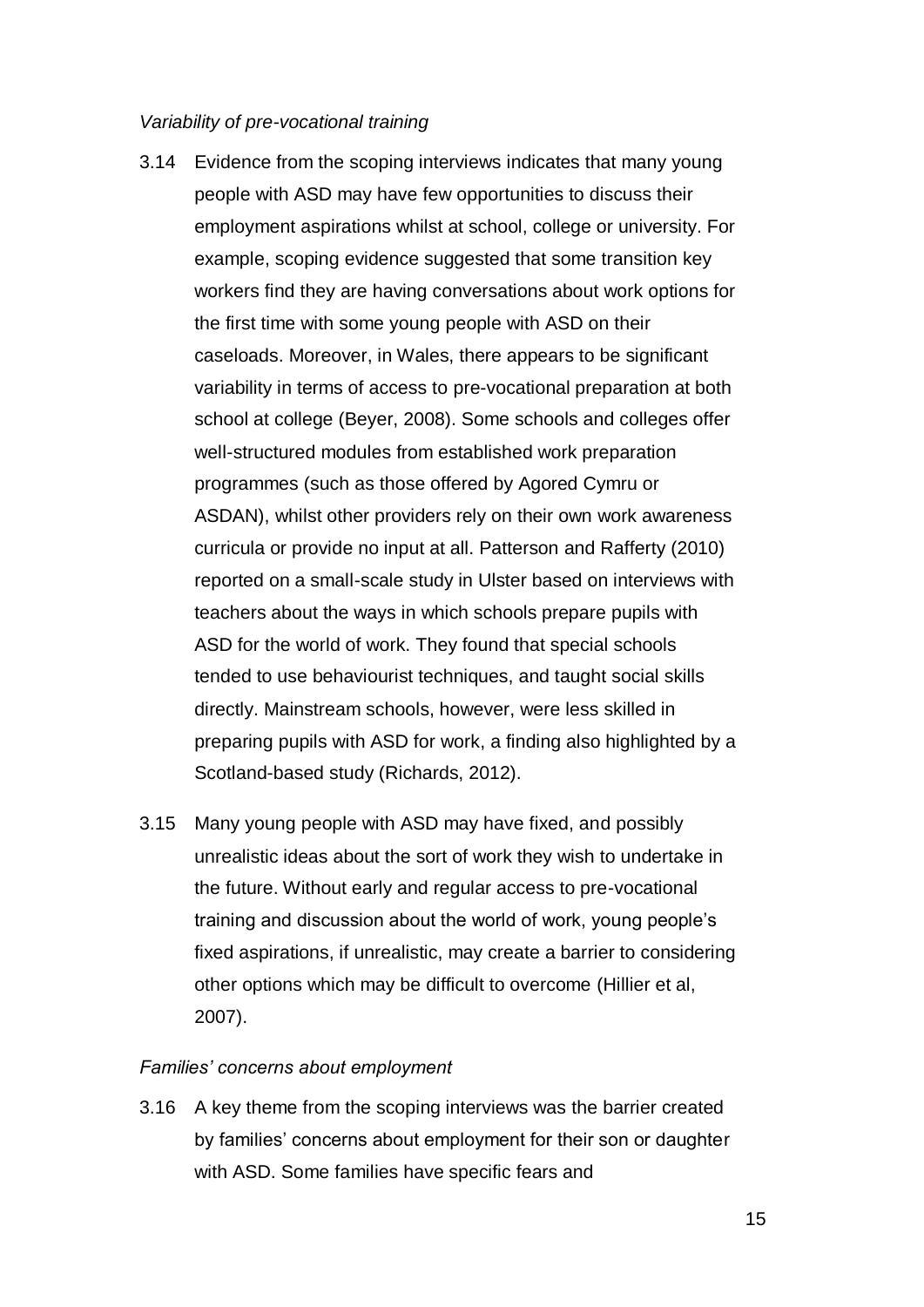misunderstandings in relation to the benefits system and how the young person's employment will impact on the household income as a whole. There may be fears that the young person, or family, will be financially worse off in paid work (Tucker et al, 2012). Others may worry about how their young person will cope in a work environment or be perceived by colleagues or employers (Graetz, 2010). However, it is well established (Lee and Carter, 2012; Forsythe et al, 2008; Beyer, 2008; Hillier et al, 2007) that support from parents and carers is a crucial factor in the consideration of employment as a positive and feasible posteducation option for young people with ASD.

#### **Barriers to seeking employment**

#### *Lack of awareness of ASD by Jobcentre Plus services*

3.17 Statutory employment services have a duty to help young people with ASD find and keep work. Every Jobcentre Plus service in Wales has a Disability Employment Adviser (DEA) and it is the DEA's responsibility to record that an individual has an ASD and what reasonable adjustments need to be made when attending the Jobcentre (Welsh Assembly Government, 2010). Evidence from the scoping interviews, however, suggests that Jobcentres are confusing and intimidating places for many people with ASD. Research by the National Audit Office (2009) found that many DEAs working with people with ASD in England had not received autism-specific training. Respondents to this study felt that 'lack of awareness of autism had led to inappropriate provision being offered and that advisers did not always signpost appropriately, collect or share appropriate information or correctly identify the needs associations with their condition' (National Audit Office, 2009, p20). It is not clear as to the extent that DEAs in Wales have received autism awareness training, despite a commitment by the Welsh Government to funding this under actions resulting from the ASD Strategic Action Plan. One stakeholder suggested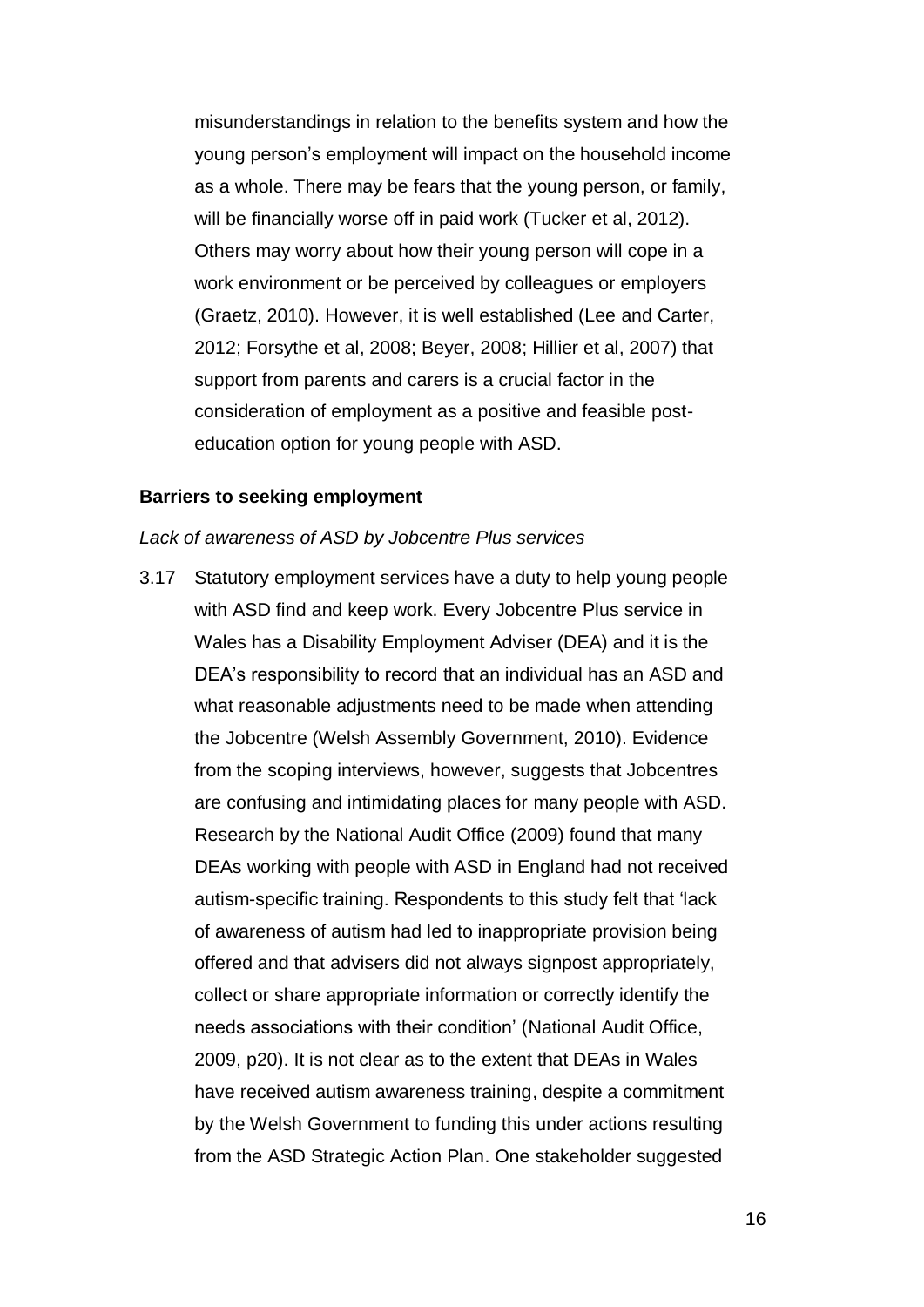that DEAs in Wales may not be permitted to expand their role to encompass more ASD-specific support since the Jobcentre Plus model of support is owned and led by the Department for Work and Pensions and not currently devolved to the Welsh Government. Nonetheless, the role of DEAs can be crucial in signposting benefits and referring people on to relevant provision (such as the Work Programme, Work Choice and other employment support schemes).

#### *Employer attitudes and discrimination*

- 3.18 Many stakeholders highlighted low and inaccurate awareness of ASD amongst employers. People talked about employers' knowledge of autism being based on media stereotypes associated with ASD. Employers may be fearful of the behaviour traits of people with ASD and of the effect of these on their business, resources and other employees. Thus they may be unwilling to consider employing people with ASD (Forsythe et al, 2008). There is a particular issue about the need for employers to understand specific aspects of the way workplaces could be adjusted for their employees with autism, including the provision of advocacy (Griffith et al., 2011), precision in communicating tasks, as well as flexibility about the way in which tasks were accomplished (Hagner and Cooney, 2005). These authors suggested that providing individual support to employees with ASD was not seen as unusual by these employers, but part of their normal practice for everyone, and Ridley et al (2005) make the same point about employers in Scotland.
- 3.19 The National Audit Office (2009) suggests that to allow people with autism to fulfil their potential in the workplace, training, support and awareness raising work needs to be offered to employers and employees. Further, it recommended that work should be undertaken at a national level in England with employer organisations to raise awareness of the benefits of employing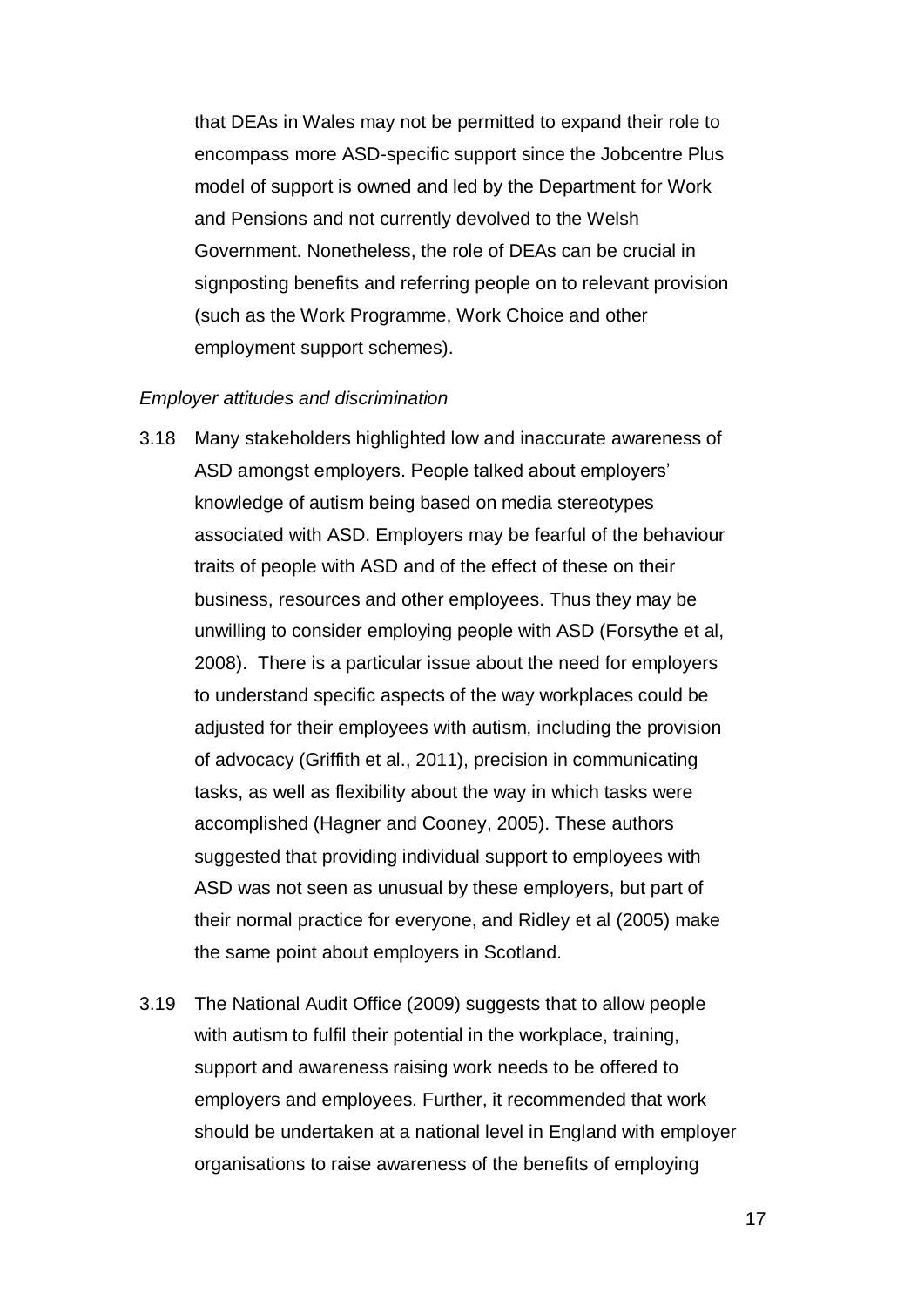people with autism and what adjustments might be needed to support them.

3.20 In Wales, Robert Lloyd Griffiths from the Institute of Directors has been appointed as the world's first Autism Employment Ambassador. His role is to raise awareness of ASD amongst Welsh employers and to highlight how business can benefit from the skills, knowledge and attitude that people with ASD can bring to the workplace. The role is currently funded by the Welsh Government and evidence from the scoping interviews indicates that it has begun to have an impact on the awareness and understanding of ASD amongst employers across Wales. Nevertheless, there is still much work to be done in terms of changing attitudes of business leaders, particularly within the context of the current job market and poor economic climate. It is unclear at present whether this important and ground-breaking role will continue to be supported, by Welsh Government, in its current form.

#### *Searching for a job*

3.21 Evidence from the scoping interviews suggests the traditional process of searching for a job, using the internet to do online searches of advertised vacancies, can be particularly hard for young people with ASD. Online searches can produce many hundreds of potential employment opportunities and for people with impaired social imagination, trying to envisage what these roles might involve in order to limit the search to a manageable number of hits, can be a huge barrier. Another widely used job search strategy is 'word of mouth', or networking, which again presents problems for people whose social networks may be limited or who find it hard to communicate socially. However, evidence suggests that this strategy may work when family and friends use their personal contacts to help a young person with ASD find a job (Howlin, 2004). Indeed, several people interviewed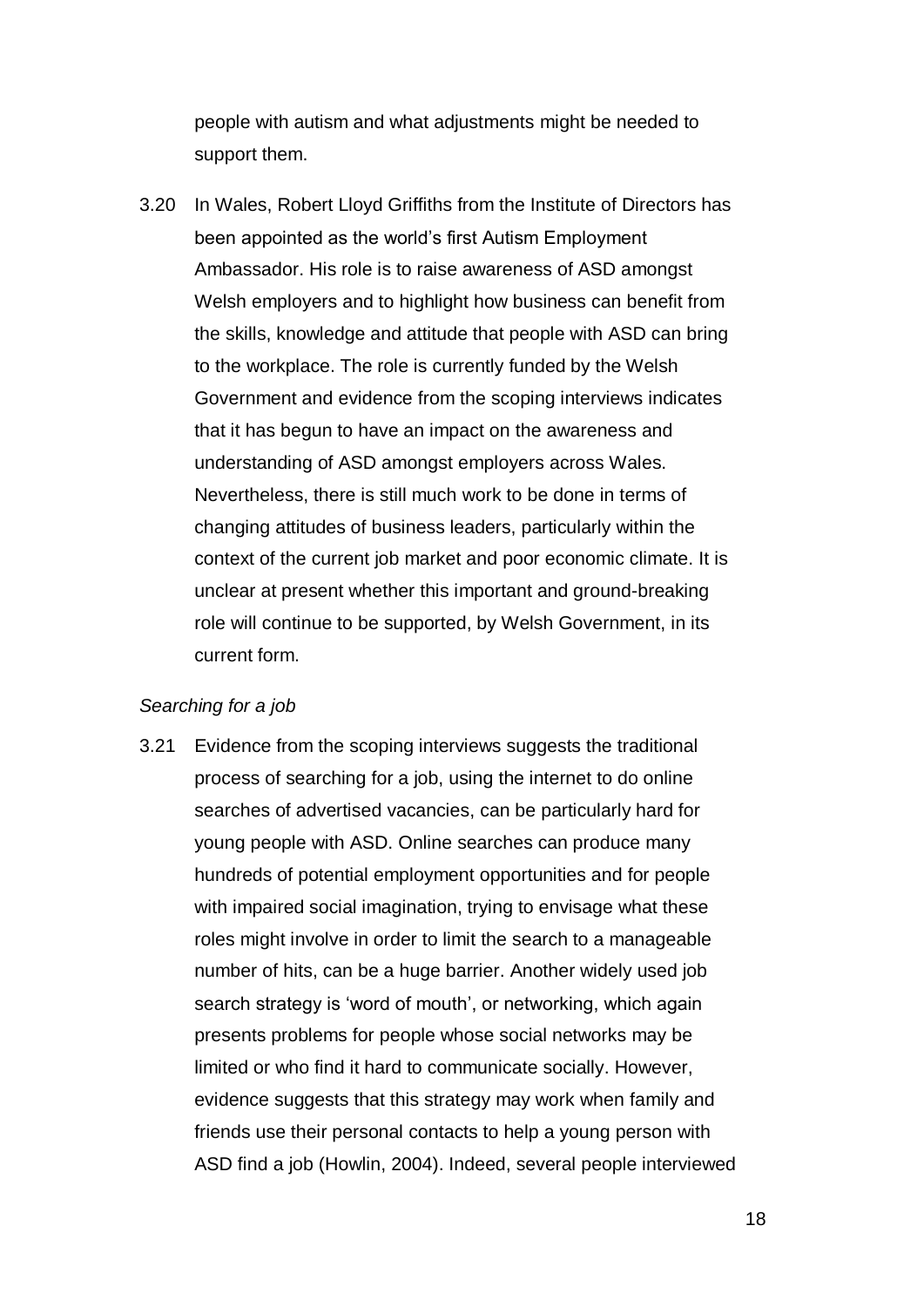as part of the scoping work described individual situations where this had happened for people they knew, or supported. Henn and Henn (2005) describe a job seeking process in which an employment development officer was employed by a family, using a personal budget, for a young woman with severe ASD and behavioural challenges. She was successful in finding a job, because of that personal approach.

#### *The recruitment process*

- 3.22 Most employers use standard techniques for recruiting staff, such as requesting a CV and/or completion of an application form, and following this up with an interview for shortlisted candidates. Some employers also use other recruitment processes, such as assessment of job-related tasks and behaviour and personality screening. All of these components rely heavily on social and communication skills (National Autistic Society, undated 1). They also entail the need to tailor one's skills and experience in a way that focuses on strengths and plays down weaknesses (Welsh Assembly Government, 2010). A Scottish based study (Richards, 2012) analysed secondary data sets, in order to identify both barriers and solutions within the workplace, and found that the recruitment processes of many employers discriminate against applicants with ASD.
- 3.23 Job descriptions often include generic skills that are not essential for the job to be carried out well, such as 'good verbal communication skills' or 'good at working as part of a team'. These sorts of skills are not necessary for all jobs and may put off a person with ASD from applying for a role that they might be good at (National Autistic Society, undated 1).
- 3.24 Face to face interviews require skills in social interaction, social communication and social imagination, all of which are impairments specific to people with ASD. People may have particular difficulties in thinking abstractly in response to 'what if?'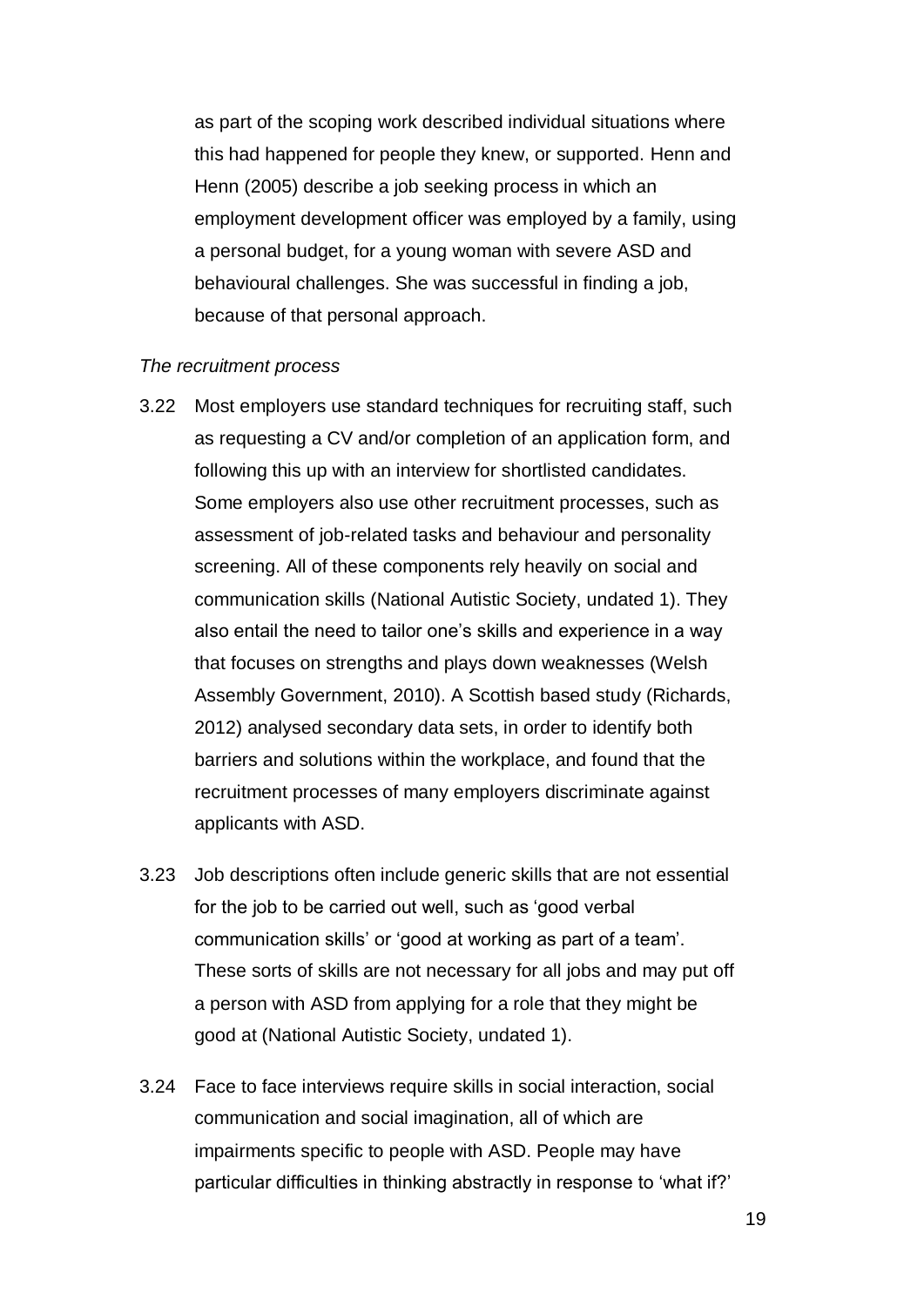questions (National Autistic Society, undated 1). Research conducted by Forsythe et al (2008) found that people with ASD have difficulty when questions are open and not direct and find it hard to understand nuances of interview questions.

3.25 People with ASD may also have huge difficulties in 'selling themselves' in a positive and confident way (Welsh Assembly Government, 2010), understanding body language, maintaining appropriate eye contact, varying the tone of their voice and finding the appropriate level of formality (National Autistic Society, undated 1). Many people with ASD experience low self-esteem and a lack of confidence in their ability to work (Lees, 2004; Lipski, 2003) which can affect their ability to succeed at interviews (Lees, 2004) and very often means that well-qualified individuals are under-employed (Hurlbutt and Chalmers, 2004).

#### **Barriers to keeping a job**

#### *Social barriers*

- 3.26 The literature review and scoping interviews highlighted the many social barriers experienced by young people with ASD who have found employment. People with ASD may often find the social aspect of employment more difficult than the job itself, and accounts from people themselves describe the exhaustion brought on by 'constantly running a neuro-typical emulator' and the stress caused by anxiety about other people (Hurlbutt and Chalmers, 2004).
- 3.27 Other social issues faced by people with ASD in work are caused by not understanding the subtle, unwritten or hidden messages in workplace communication (Howlin, 2012; Richards, 2012). For instance, an American based review of the literature (Higgins et al., 2008) discussed team work issues, interpretation of body language and difficulty in adhering to standards of conduct. Howlin et al (2005) also mention social difficulties amongst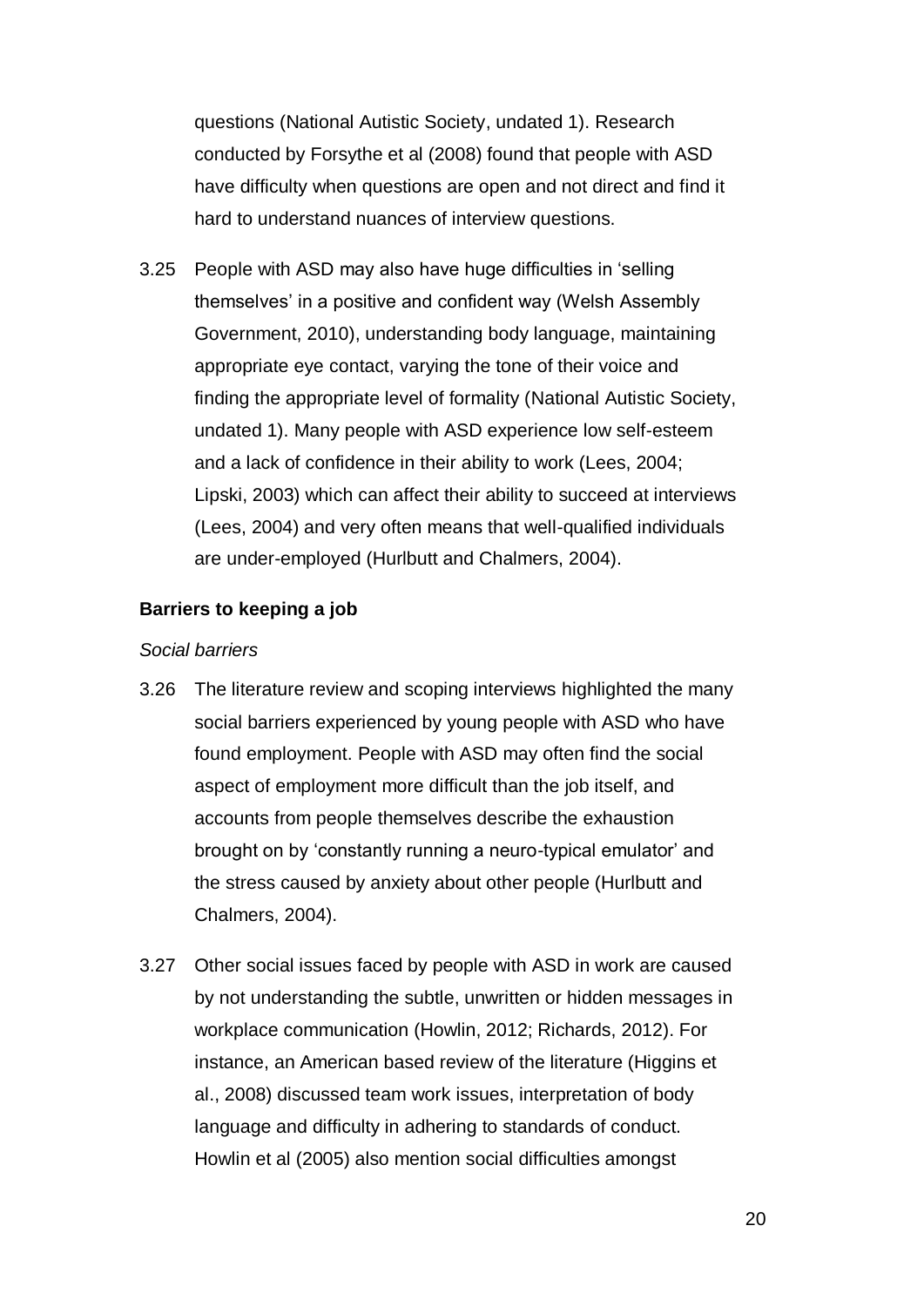people in the UK who had received specialist employment support.

- 3.28 Difficulties in establishing relationships and interacting with colleagues may lead to misunderstandings or crises and can cause people with ASD to leave jobs they enjoy, or to be dismissed (Wallis, 2012; Tucker et al, 2012; Hurlbutt and Chalmers, 2004). Similarly, a lack of knowledge, or awareness, of the social barriers experienced by people with ASD may lead to their exclusion by colleagues or managers. Writing in the Guardian, Wallis (2012) describes how two young women with ASD were dismissed or suspended from their jobs for not adhering to the 'unwritten rules' of the workplace, such as not publicly discussing colleagues' pay rises, or publicly questioning the actions of a senior colleague. When people lose jobs, or are made redundant, the psychological impact can be considerable and may make it hard for them to return to the labour market (Tucker et al, 2012). A recent survey by the National Autistic Society (Bancroft et al, 2012) found that among those people with ASD who have ever worked, 43% said they had left or lost a job 'because of their condition'.
- 3.29 A Scottish based study (Richards, 2012) analysed secondary data sets, in order to identify both barriers and solutions within the workplace for people with ASD. They found that many people with ASD were excluded by everyday people management practices such as task-based meetings, annual performance reviews and team-building events. This 'exclusion by stealth' may also be exacerbated by lack of awareness of ASD by managers, colleagues and human resources departments and an unwillingness of some employers towards making reasonable adjustments to ensure participation of workers with ASD in all work-related activities.

21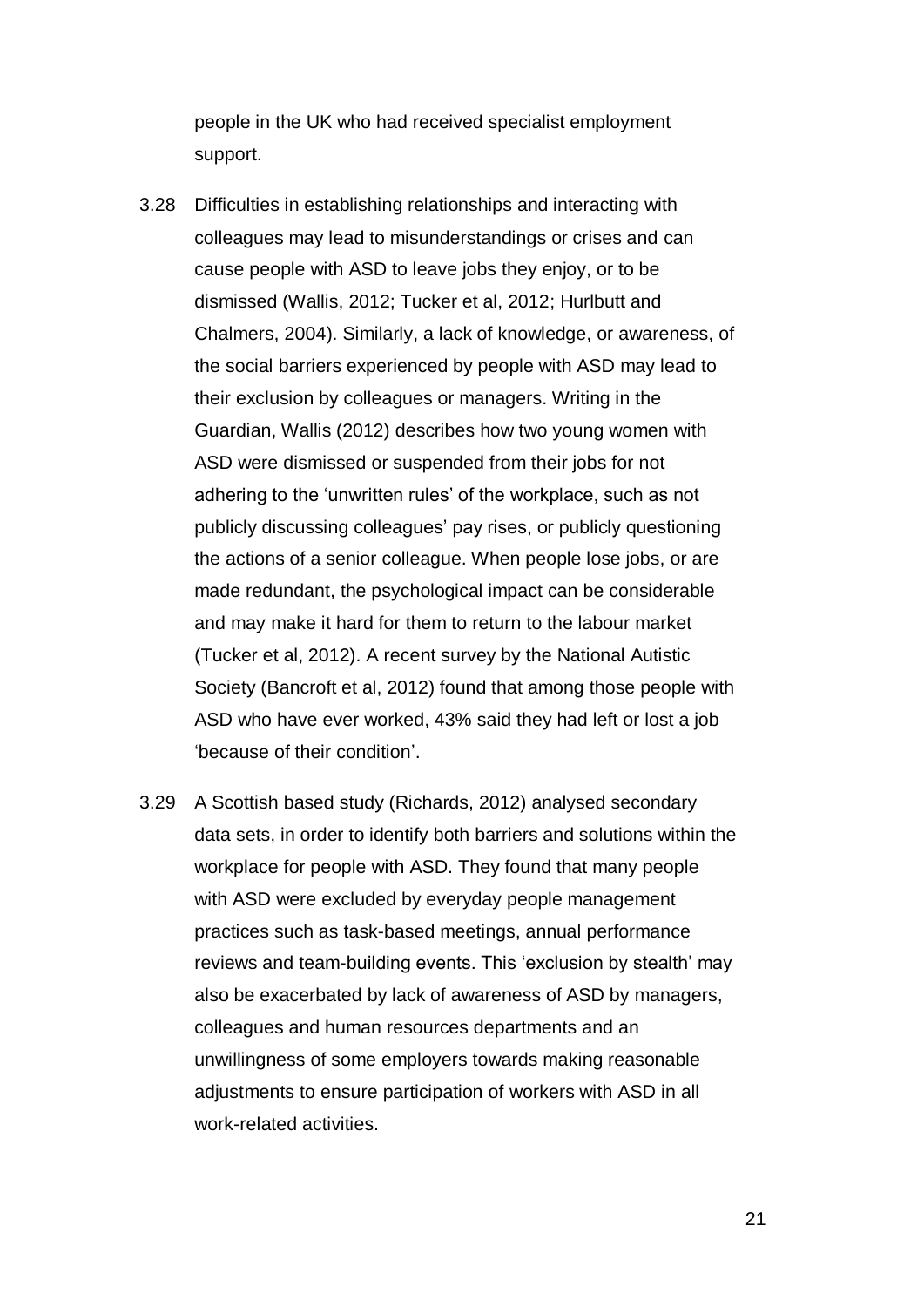3.30 The National Autistic Society (undated 2) points out that exclusion from certain work-related activities including team social activities can be classed as bullying in the workplace and lists the following key ways in which people with ASD may experience bullying or harassment at work: rude remarks; jokes or remarks about the person's disability; being insulting; overbearing supervision or misuse of power or position; unwelcome sexual advances; humiliation in front of colleagues; physical abuse; not being put forward for promotion or training; giving tasks or deadlines that will never be met; exclusion from team and social events; spreading malicious rumours; making uncalled for comments about job security. The National Autistic Society survey cited above (Bancroft et al, 2012), suggests that around a third of people with ASD who had ever worked had experienced bullying and said they had received unfair treatment or discrimination at work because of their autism.

#### *Cognitive barriers*

3.31 Some studies describe in detail the cognitive issues people with ASD face, including concrete and literal thinking (Patterson et al., 2010), leading to difficulties with time keeping, sequencing and organisation of work tasks (Griffith et al, 2011; Burke et al, 2010; Howlin et al, 2005; Howlin, 2008). For people with ASD who also have a learning disability, a number of common cognitive issues face those pursuing employment such as low literacy and numeracy skills and difficulties learning tasks and transferring learning from one setting to another (Beyer and Kaehne, 2010). Cognitive difficulties can cause knock-on effects, since lack of understanding can lead an employee with ASD to resort to behaviour patterns which are not understood by others in the workplace (Burke et al, 2010).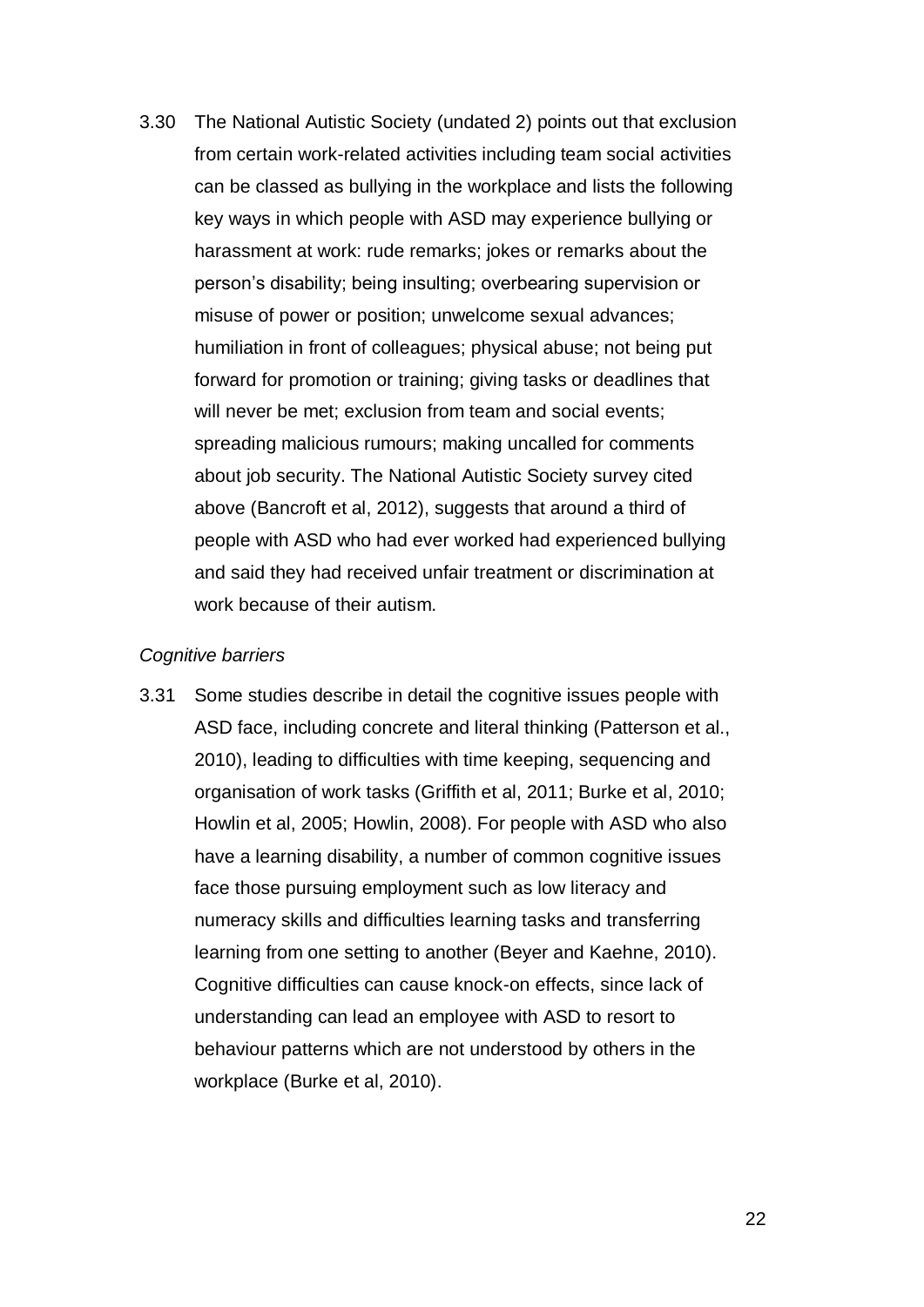#### *Sensory barriers*

3.32 Many people with ASD may be overwhelmed by sensory and environmental factors in a busy workplace. People with particular sensitivities to noise, smell or colour may experience sensory overload, stress and confusion in what appears to be a normal workplace environment (Wallis, 2012). For example, strongly coloured computer screens, the scents of industrial cleaning products or colleagues' perfume or aftershave, may all create barriers to concentration and ability of workers with ASD to engage successfully at work. Davidson (2010) analysed 45 autobiographies of people with ASD, using a critical discourse approach, and found that many people suffered from sensory mingling and confusions exacerbated by fluorescent lighting and the hum of electrical appliances such as computers.

#### *Workplace stress and anxiety*

3.33 Many people with ASD may experience extreme feelings of stress and anxiety in social situations, or when established routines or expectations change. For example, situations such as IT failures or equipment breakdown can be very stressful for people with ASD (National Autistic Society, 2012). In the workplace, this can lead to inappropriate behaviour, such as verbal outbursts, or challenging behaviour as a response to the feeling of being anxious or overwhelmed (Patterson, 2010; Howlin et al, 2005). Griffith et al (2011) carried out an in-depth qualitative study of eleven people aged 37 to 57 living in Wales, which focused on generic aspects of adulthood. Within this analysis, barriers to work are mentioned, which include the fact that supervisors at work did not understand ASD, the need for precise instructions about tasks, and the difficulties people experienced with socialisation. People experienced additional anxiety and stress because of these problems, which made work feel overwhelming.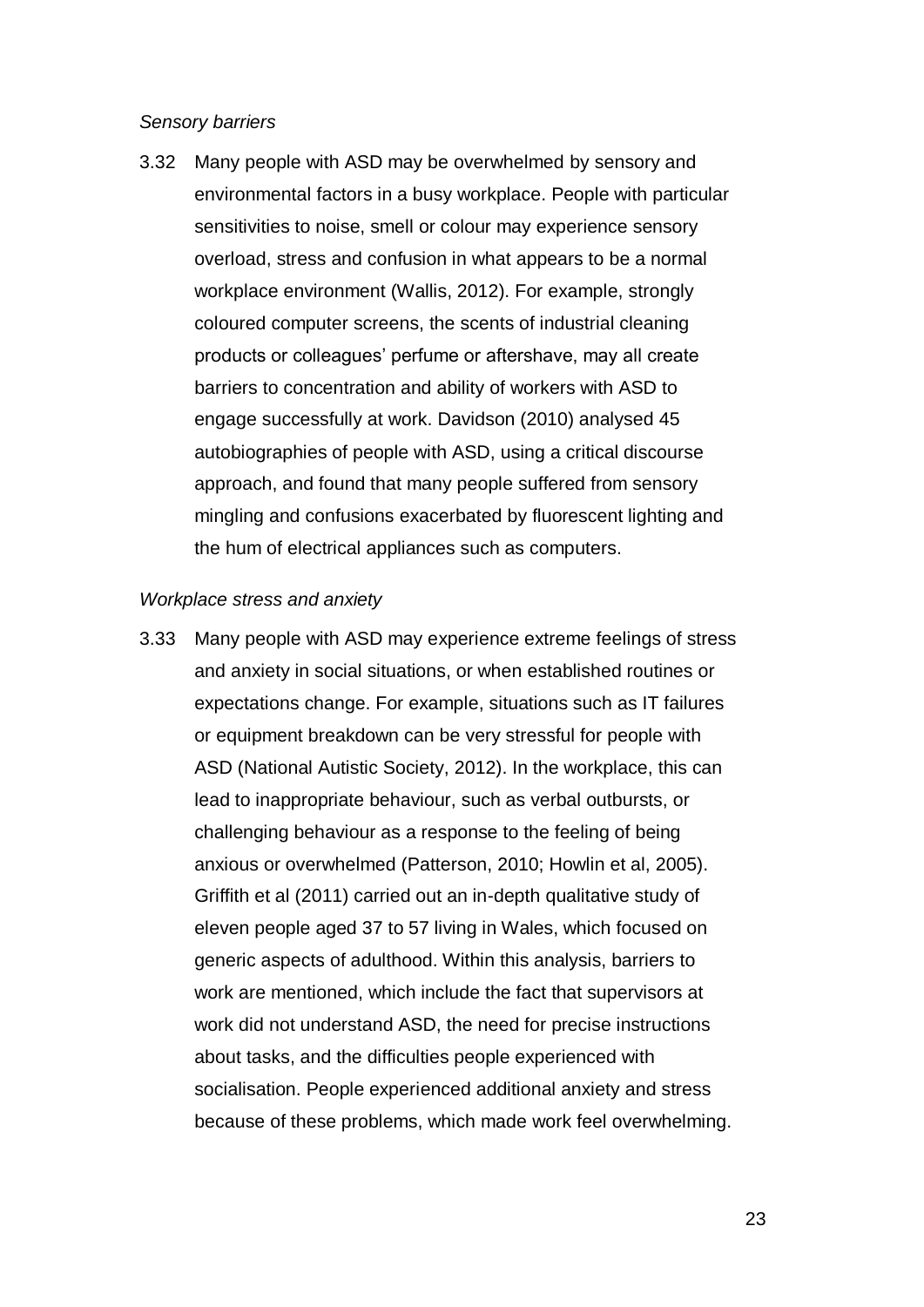#### *Transport to and from work*

3.34 Evidence from the literature review and scoping interviews suggested that most young people with ASD do not drive and may have problems travelling independently (Forsythe et al, 2008). Where jobs are at a distance and require travel, people will need to use public transport or to rely on a lift from family or friends. People with ASD may find it very stressful to travel at rush hour on full trains and buses or to travel late at night or after dark. The high cost of travel to and from work can also be prohibitive. All of these factors may limit the choice of work to a young person's local area.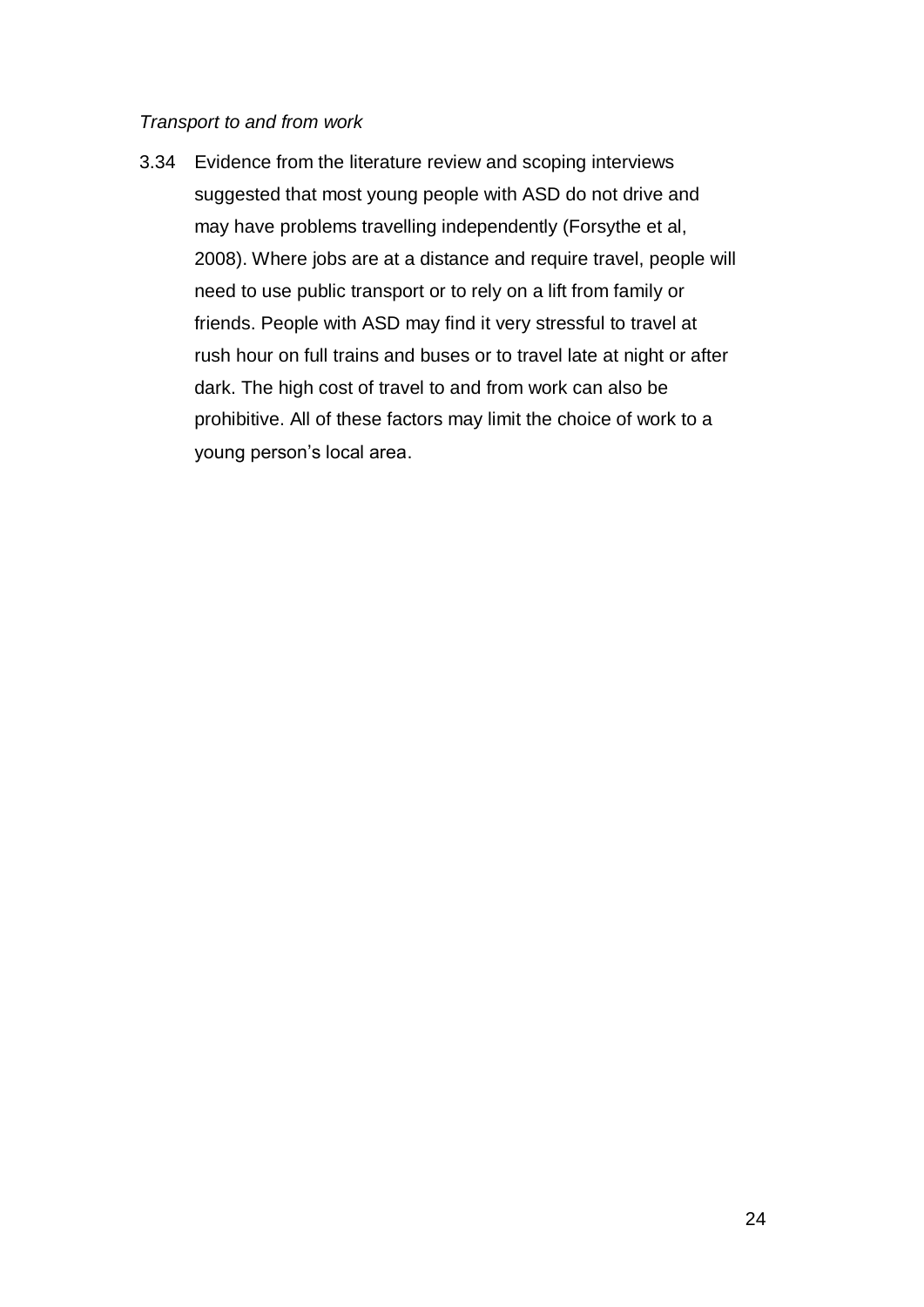## <span id="page-26-0"></span>**4 How barriers to employment can be overcome**

#### **Considering employment options and how these can be supported by the curriculum from Year 9 onwards**

- 4.1 From Year 9 onwards, all pupils with ASD should be encouraged to think about career options, and education providers should consider how these discussions can be supported by the curriculum. For those with statements of SEN, considering employment options should be a legitimate part of the transition plan drawn up at the Year 9 annual review (Beyer and Kaehne, 2010; Department of Health, 2011), even if this is not a desired post-school destination at the point. Person centred annual reviews from Year 9 onwards should consider young people's career aspirations and how on-going curriculum options and Year 10 work experience can be organised to best support these (Department of Health, 2011). Early transition planning relating to employment leads to better vocational outcomes for adults with ASD in the longer term (Cimera et al, 2013).
- 4.2 Both in schools and in colleges, access to good quality prevocational training and opportunities for discussion about the world of work appear to be the most essential elements of vocational preparation for young people with ASD (Lee and Carter, 2012). In particular this US based study concluded that it was particularly useful for schools to organise appropriate work experience placements, in partnership with supported employment agencies.
- 4.3 Hillier et al (2007) found that participants in their US based evaluation of a vocational support programme (9 participants) had not been well prepared by their schooling to understand what employment would mean for them. These authors recommend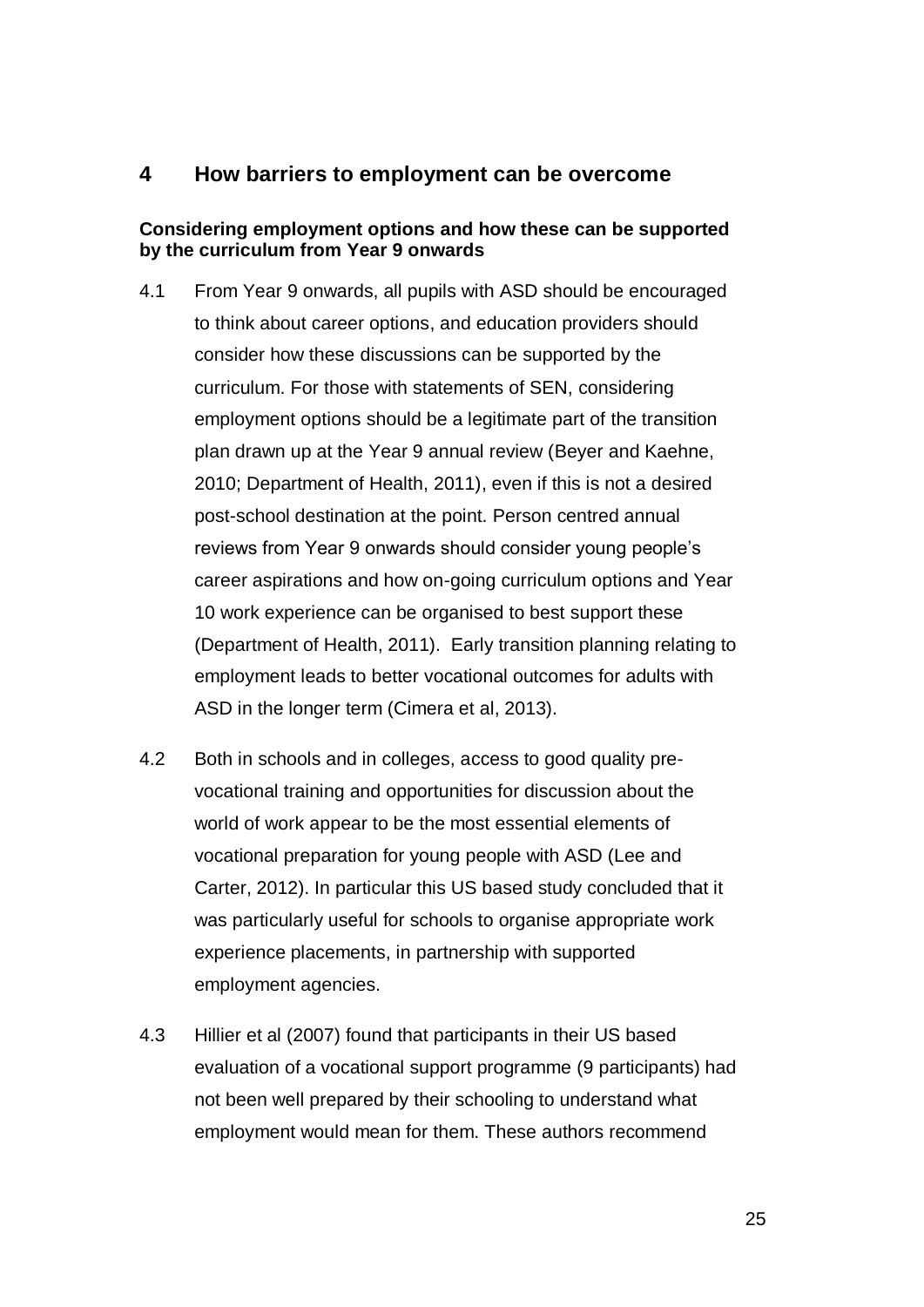better school preparation which includes parent collaboration, as well as social skills training.

- 4.4 In Wales, data collected by Autism Cymru's 'Deis Cyfle' project (Plimley, 2012) indicated that school leavers with ASD need at least the following skills, in order to prepare for employment:
	- Learning how to use public transport  $\bullet$
	- Appropriate social behaviours
	- Organisations skills
	- Social skills
	- Communication skills
	- Social awareness
	- Ability to express when they need help or more information
	- Confidence and feedback on what they are doing.

#### **Provide access to work experience placements**

- 4.5 Research shows that work experience, through placements, internships or on-going voluntary work, is an important factor in both gaining future employment and in helping to consider different work options and may be best sourced through external employment agencies rather than by education providers (Beyer et al, 2013b; Wehman et al, 2013, Beyer, 2008; Lee and Carter, 2012). Crucially, taking part in work experience may enable families to feel more confidence and positive about employment as a realistic and appropriate option for their adult son or daughter (Beyer at al, 2013a; 2013b).
- 4.6 A recent article by Donald (2012) describes the link between work experience placement and actual employment opportunities for people with ASD, with reference to a scheme organised by the NAS and Goldman Sachs. The scheme offered supported work experience placements to 51 young people with Asperger syndrome, five of whom went onto get full time roles at Goldman Sachs, with several others gaining work elsewhere.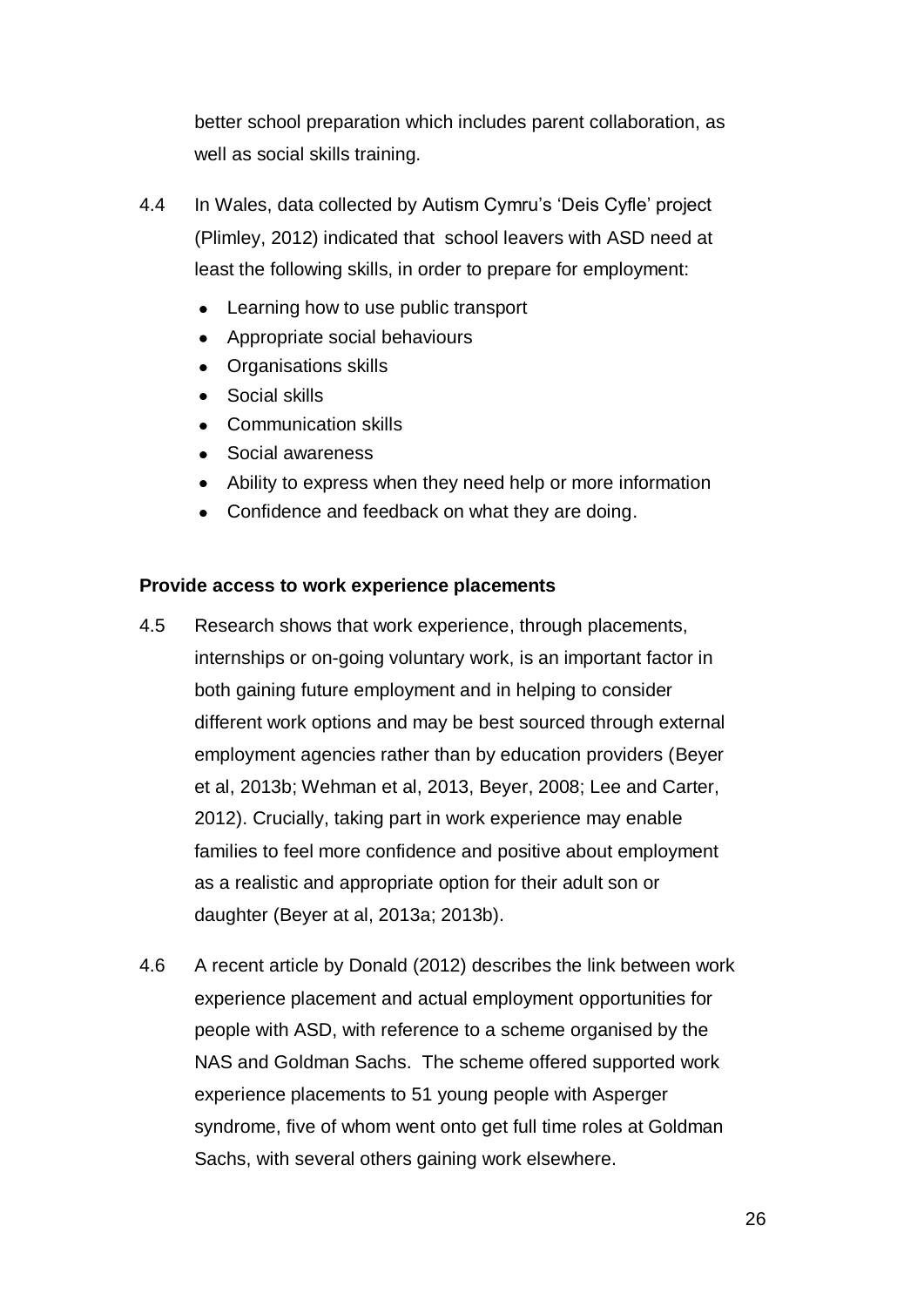- 4.7 The introduction of the national Work Experience Database is a positive step, but it is not clear as the extent to which schools will be able to use it to pinpoint suitable employers for young people with ASD. Evidence from the literature review and scoping interviews suggests that a more proactive approach is required when seeking work experience placements for young people with ASD. For example, McDonough and Revell (2010) suggest that transition teams within secondary schools may need to 'reach out' to community resources, making links and referrals at an early stage.
- 4.8 A recent study in the US (Wehman et al, 2013) used a randomised control trial to assess the impact of a supported internship programme (Project SEARCH plus ASD Supports) on the employment outcomes for young people with ASD aged 18 to 21. Project SEARCH is a US-based model which uses an intensive nine-month job training programme to embed young people with learning disabilities, in their last year of school, as interns in large community businesses, such as hospitals, local government organisations or banks. The project relies on a collaborative approach whereby the different agencies involved (education provider, employment support providers, host businesses) provide a range of resources including job coaching and instructional input. The Project SEARCH model has recently been trialled in England and evaluated by the Office for Disability Issues (Purvis et al, 2012). Wehman et al's (2013) research focused on an enhanced version of Project SEARCH which included added support for young people with ASD including: onsite intensive , systematic instruction; on-site support and consultation from an autism specialist; intensive staff training in ASD and the Project SEARCH model. After randomisation, twenty-one young people with ASD took part in the treatment group (Project SEARCH) and sixteen took part in the control group (education in their usual schools). Three months after the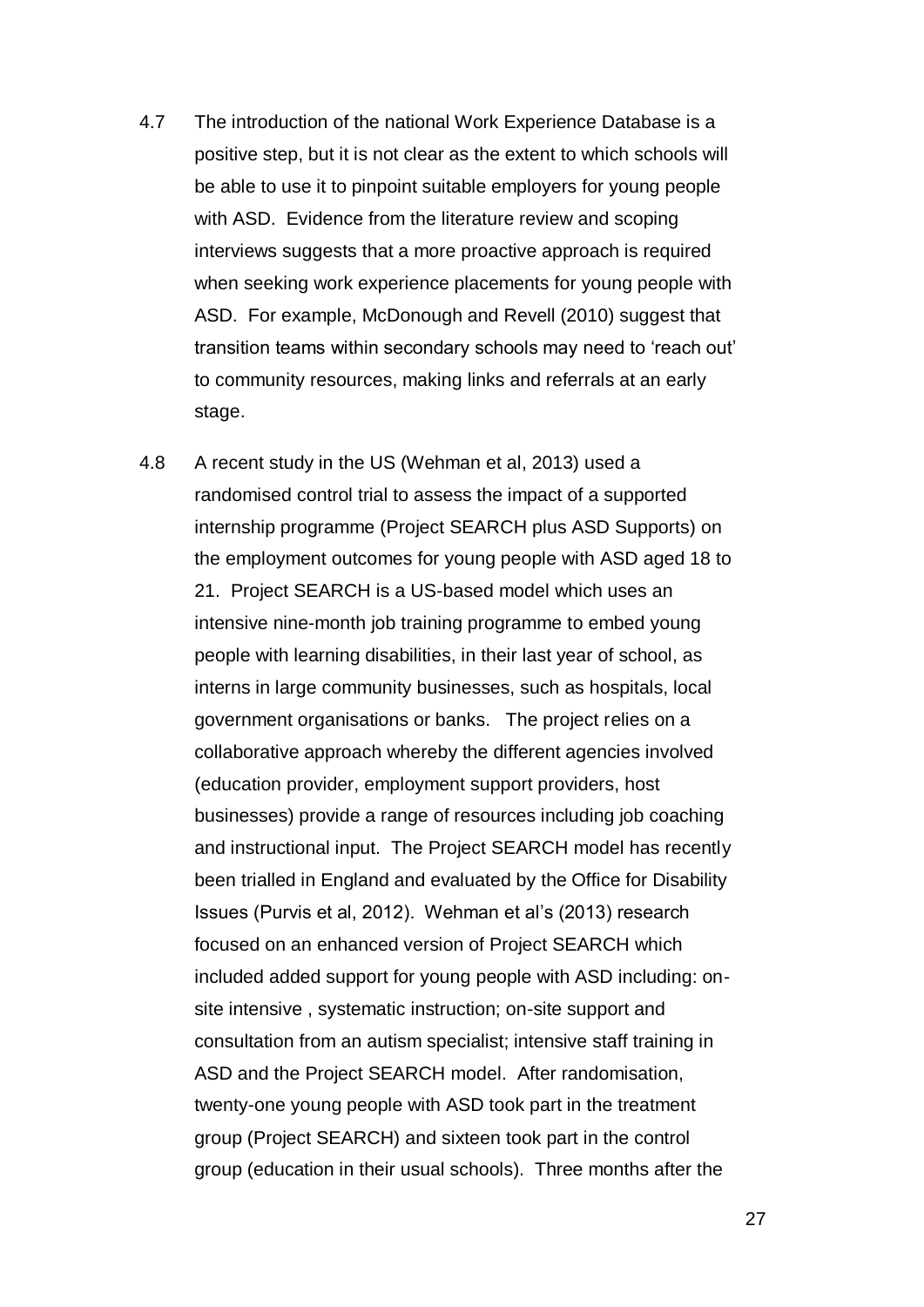programme finished, 87.5% of the treatment group and 6.25% of the control group had acquired employment. Wehman et al (2013) suggest that the following factors were instrumental in this success: effective collaborative working between the business and the other agencies involved; ASD- specific training for staff; the provision of ASD-specific support.

4.9 Within central south and south west Wales, the ESF-funded SEN Transition to Employment (Real Opportunities) Project has worked with young people aged 14-19 with a learning disability, severe and complex needs or an ASD to help them become as independent as possible in their adult lives. The project has worked closely with young people, their families and their schools to develop a transition plan for each young person that is person centred, and provides specific inputs to help young people achieve their goals<sup>3</sup>. As part of the programme offer, the Real Opportunities project has sought to provide work experience placements for all those young people aged 14-19 included in the project who want them. Although the project is pan-learning disability, it provides ASD-specific support, via the NAS and Remploy, to young people with ASD who have been referred. The on-going project evaluation (Beyer et al, 2013a) highlights that by June 2013 (30 months into the project), ASD-specific employment support had been provided to 38 young people with ASD (out of a total cohort of 558 receiving employment support), of whom 19 had received work experience placements. This had involved close working with local employers to facilitate appropriate placements, following vocational profiling and job matching. Young people and families interviewed as part of the project evaluation described the work experience component as one of the most important services they had received.

 $\overline{a}$ 

<sup>&</sup>lt;sup>3</sup> https://www.realopportunities.org.uk/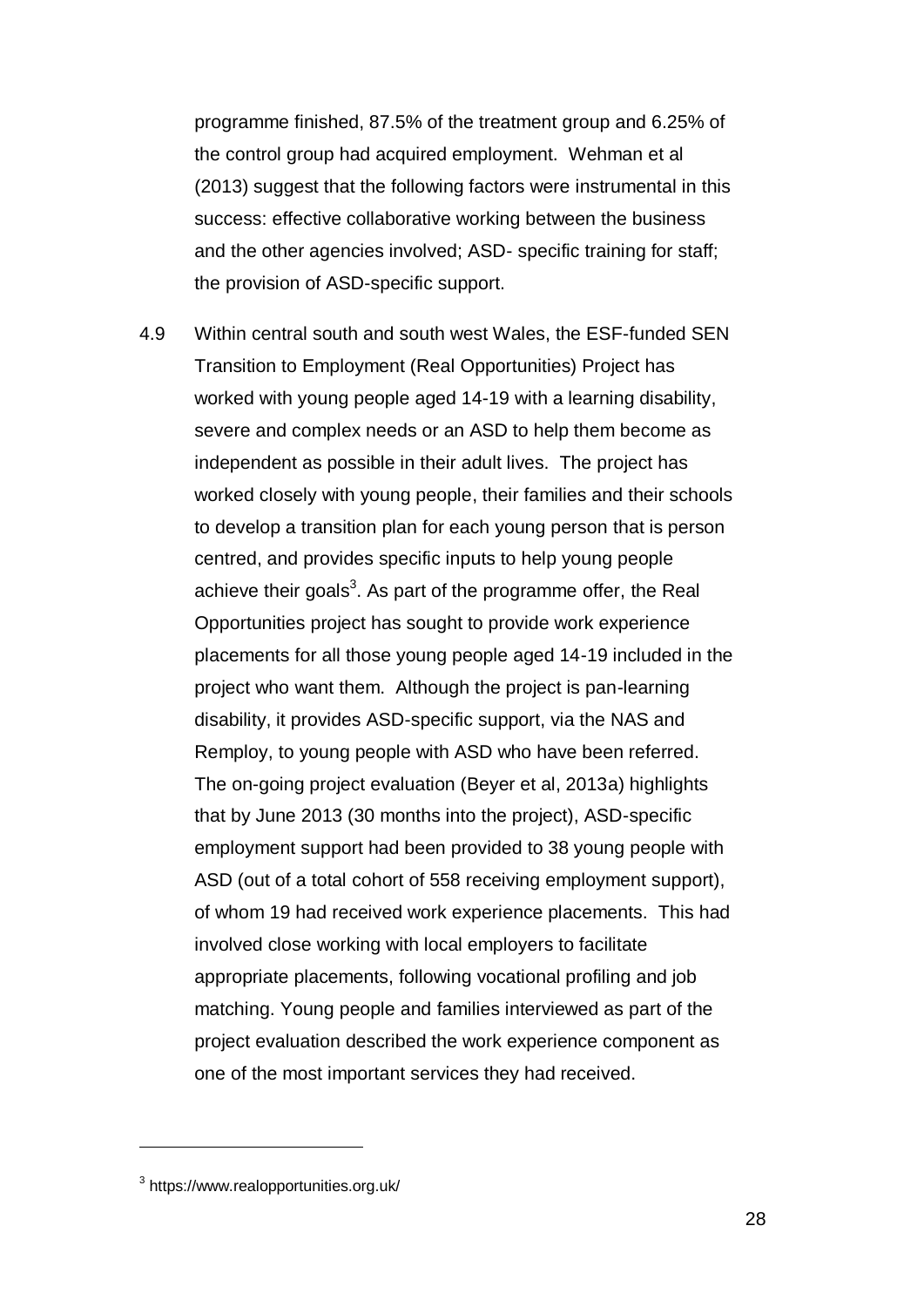#### **Ensure careers advice and support is available to all young people with ASD and their families at transition and post-FE and post-HE if needed**

- 4.10 It is important that those providing careers advice and input to school leavers (such as Careers Wales, local authority transition services and Jobcentre Plus DEAs) have received appropriate training so that the important service they deliver can be accessible to young people with ASD. For those young people who are neither entitled to specialist one-to-one support from Careers Wales, nor access to a local authority transition service, Jobcentre Plus may be their focal point of contact so it is imperative that DEAs are trained to provide sufficient and appropriate careers support including advice to young people and their families about benefits and how work will affect them.
- 4.11 In some areas of Wales there are time-limited projects to support young people at transition and some of these (e.g. the SEN Transition to Employment (Real Opportunities) Project) include young people with ASD. But there is regional variation and young people in non-convergence areas of Wales are least well served by these mainly ESF-funded programmes.
- 4.12 Some young people will need further careers advice and support post-FE and post-HE. Evidence from the scoping interviews suggested that many FEIs and HEIs provide individualised and in some cases, ASD-specific, careers advice and support, to young people at college and university. But access across Wales and between institutions may be variable.

#### **Making a business case to employers and highlighting the additional benefits adopting a 'disability confident' approach may bring**

4.13 Research literature, specific projects and supported employment organisations themselves continually emphasise the need to present employers with the 'business case' for employing people with ASD (Ridley et al, 2005).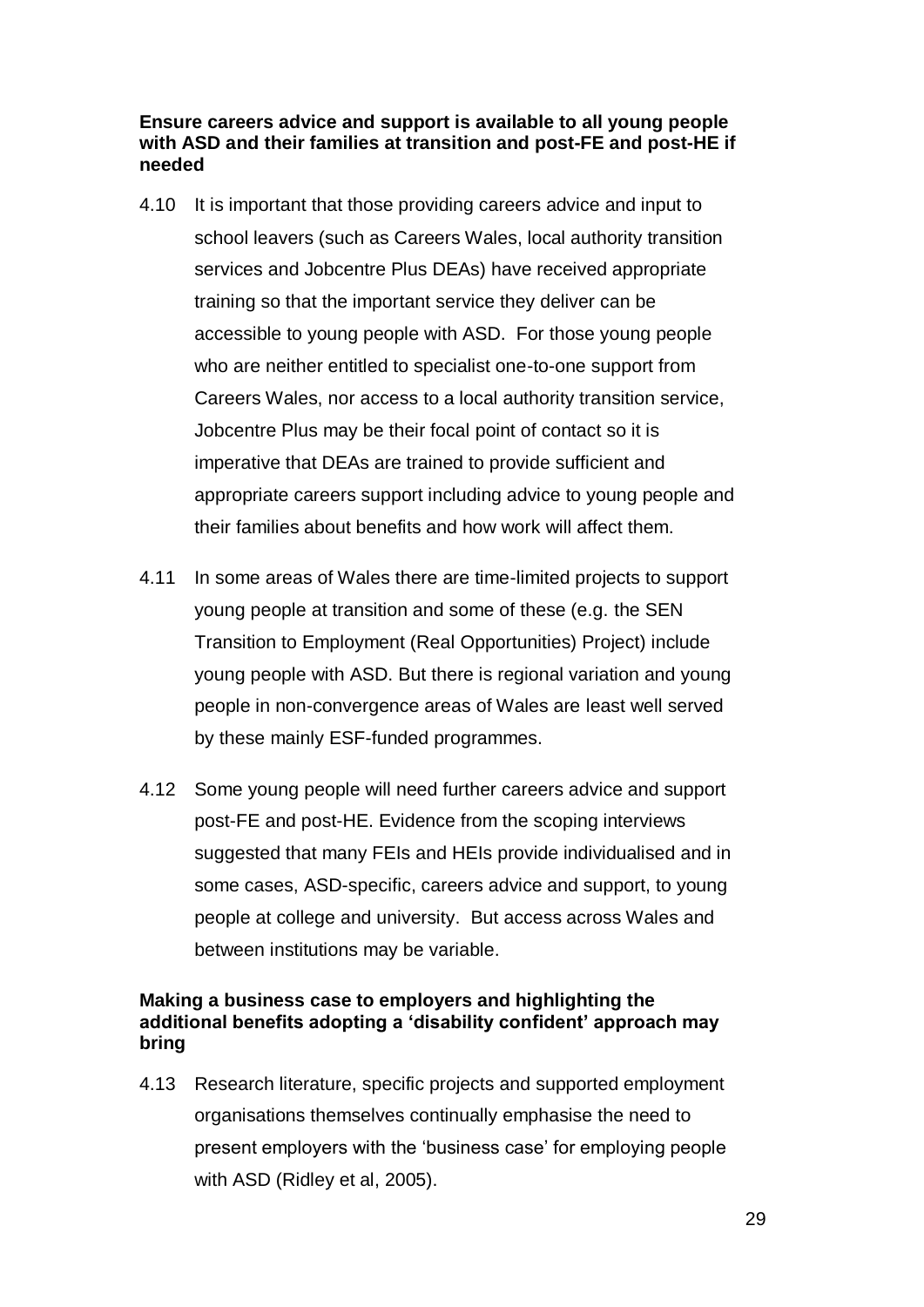4.14 The National Autistic Society (2012) lists the benefits brought by employing a person with ASD, which include: higher productivity and reduced costs, innovative products, outstanding customer relationships, satisfaction and retention, stronger stakeholder relationships and reputation. (See also more about the business case for 'disability confidence' on www.edf.org.uk/disabilitybusiness-case). There is also some evidence to suggest that people with ASD may out-perform many non-disabled people in the same role, once 'reasonable adjustments' required by the DDA have been met. For example, Specialisterne is a Danish company which assesses, trains and employs people with autism as consultants in IT and other sectors with technically oriented tasks and jobs (data management, softer testing, quality control)<sup>4</sup>. Whilst not yet active in the UK, case study material written by the company itself, based on feedback from client employers, suggests that the consultants with ASD have demonstrated a higher level of attention to detail and have a flair for finding errors that other sub-contractors have not achieved (Specialisterne, undated 1 and undated 2).

#### **Raising awareness of the valuable skills and abilities that young people with ASD may bring to a workplace**

4.15 Repeated research studies emphasise the valuable skills that employees with ASD may bring to a workplace. For instance, Hurlbutt and Chalmers (2004) carried out in depth qualitative research with six adults with high functioning autism. Although the chief aim of the study was to analyse the difficulties these employees faced, it was also mentioned that they were more likely than other employees to be punctual, not to have sick leave, and not to waste time. These factors are emphasised in individual accounts (Henn and Henn, 2005), and in autobiographical research (Davidson, 2010). It is therefore felt to be vital to

 $\overline{a}$ 

<sup>4</sup> http://uk.specialisterne.com/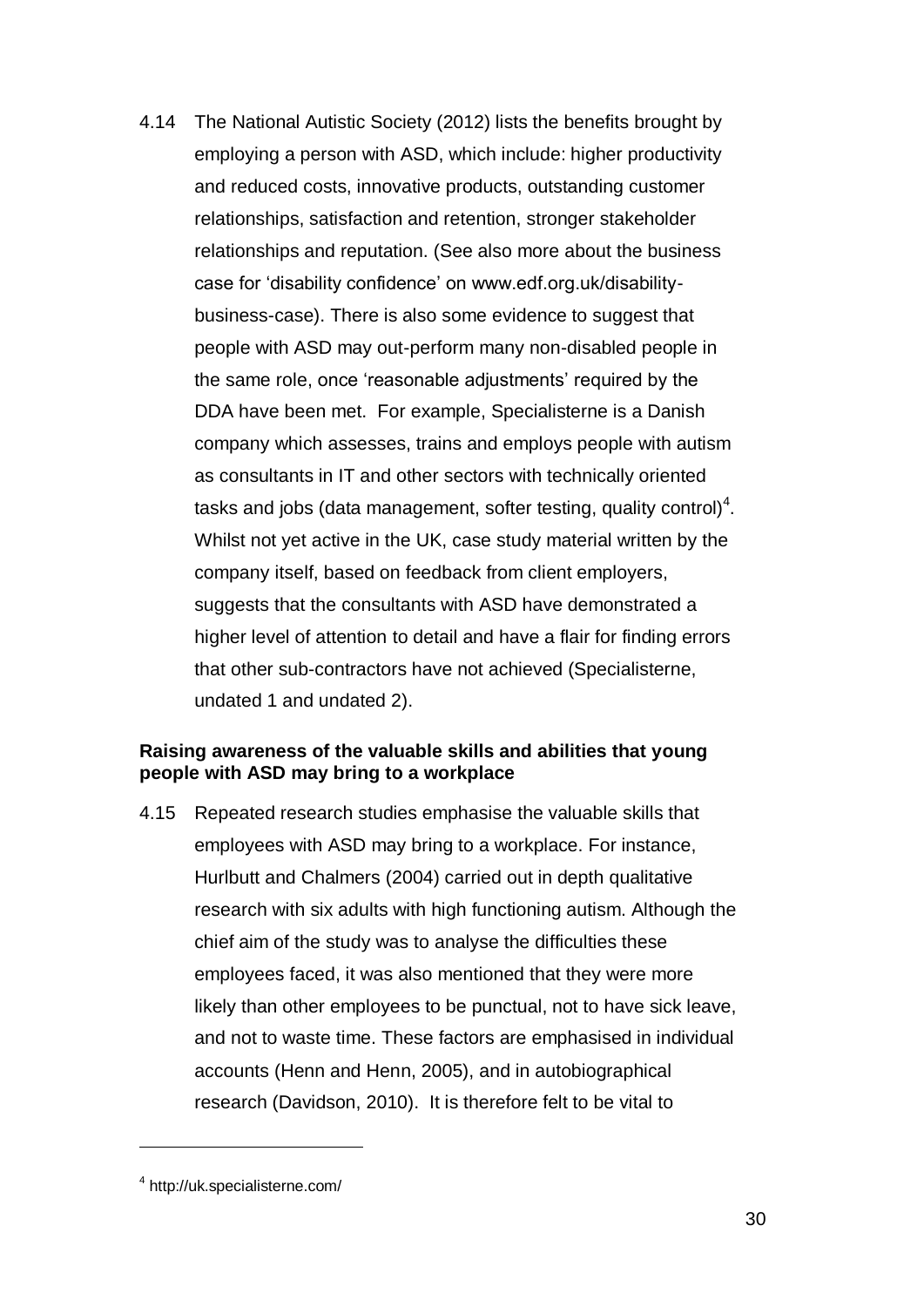present a positive view of the skills and benefits that people with ASD will bring to the workplace, instead of just focusing on their difficulties and needs (Hagner and Cooney, 2005).

4.16 It may be that employers themselves are good advocates, when they have had some experience of employing people with ASD (Hagner et al, 2005), and when they see that individualising work expectations can be useful for **all** employees. Thus successful employees with ASD can have a beneficial effect on the whole workplace culture.

#### **Finding the most suitable jobs for young people with ASD**

- 4.17 People with ASD can have valuable skills to offer employers (National Audit Office, 2009). Some people with autism may have a particular skill or specialised interest that can be linked with paid employment. However it is important to remember that whilst there may seem to be 'typical jobs' for some people (Segar, 1997), these will not be universally true as people are individuals with their own different skills and interests (NAS, 2012).
- 4.18 Evidence from the scoping interviews suggested that young people with ASD may need significant input and support to work out and define what are the 'right jobs' for them. Key components of a supported employment approach can help here, such as personal profiling, job analysis and job matching, whereby individual skills and job requirements are analysed on an individual basis and sensitively linked together (Howlin et al, 2005).
- 4.19 Particularly with those who have more severe learning disabilities and ASD, it may be particularly useful to break down the exact job tasks which will work for each individual (job analysis). For instance, Lattimore and colleagues (2002; 2003; 2006) report on a series of quasi experiments to test a tool for assessing task preferences amongst people with ASD and severe learning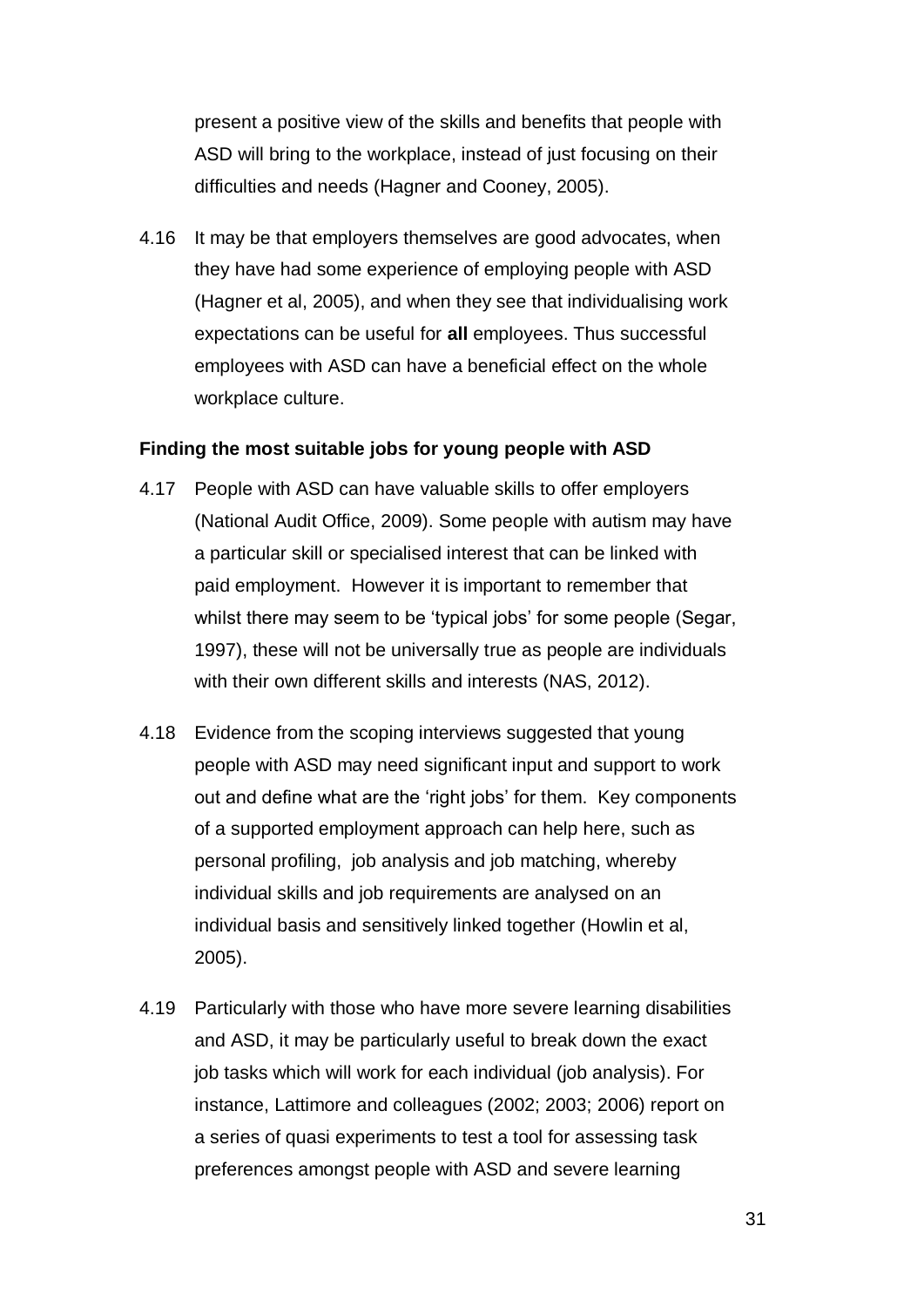disabilities. A pre-work multi choice tool was used, and then task choices were observed and recorded when at work; it was found that the tool could accurately predict what tasks people preferred.

#### **Making reasonable adjustments to the recruitment process**

- 4.20 Material gathered from the scoping interviews and grey literature (Welsh Assembly Government, 2010; NAS 2012; NAS undated) indicate that the following reasonable adjustments to the recruitment process can be beneficial to young people with ASD who are seeking work:
	- Very clearly worded and unambiguous job advertisements
	- Adjustments to wording of job descriptions to avoid unnecessary emphasis on 'generic' skills such as 'good verbal communication' or 'team player' if these skills are not actually central to the job role
	- Tests instead of interviews to assess abilities of potential employees
	- Two-way placement evaluation (work experience) instead of an interview
	- Access to job coach or advocate to provide support during the interview if needed, and the opportunity to prepare a set talk in advance if possible
	- Clear, advance information about what interview will involve and how long it will take
	- Asking closed questions based on an individual's past experiences may be better than open, hypothetical questions
	- Being aware that young people's eye contact and other body language may appear different from other candidates and should not be used as an indication of how they feel about the job
	- Being aware that the person with ASD may interpret questions literally or give too much or too little information and be prepared to prompt or support them if this happens.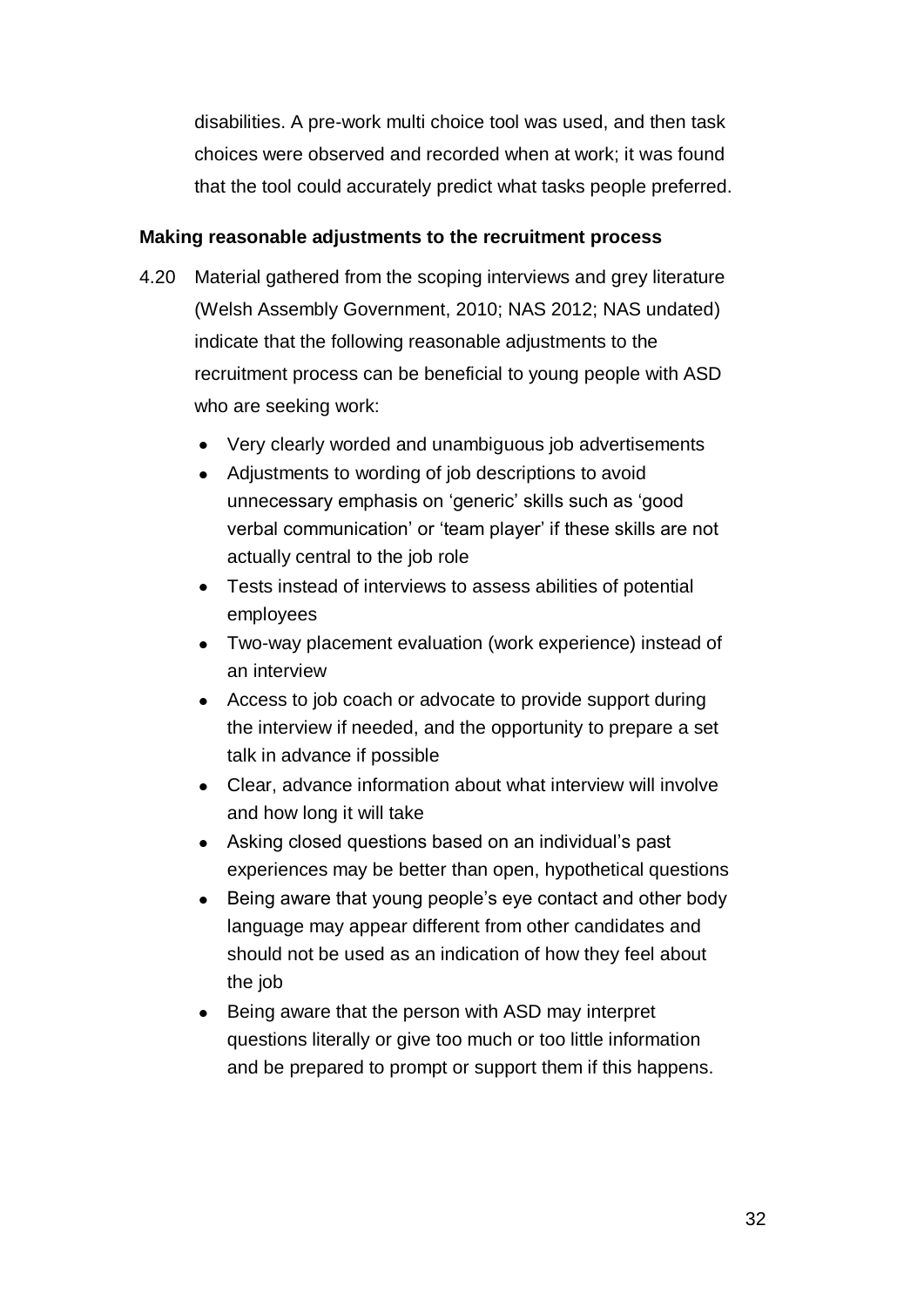#### **Making reasonable adjustments in the workplace**

- 4.21 Evidence from the scoping interviews, formal literature and grey literature (Howlin, 2012; Welsh Assembly Government, 2010; NAS, 2012; NAS, undated 1, NAS, undated 4; Davidson, 2010) highlights that the following adjustments to the workplace can be of great benefit to workers with ASD:
	- Providing a well-structured work environment away from general office traffic, visual distractions and clutter
	- Understanding that certain sensory distractions (noise, smell, lighting, electrical equipment) can be distressing to people with ASD
	- Adjustments to number of hours worked, and/or hours set to avoid rush hour travel
	- Providing reassurance in stressful situations, e.g. by giving specific instructions about what to do when something breaks down or goes wrong (eg IT failure can be very stressful for person with ASD)
	- Helping other staff be more ASD aware and to understand the employment-related needs and differences of someone with ASD
	- For managers to provide sensitive but direct feedback and to recognised that brief, frequent reviews may be better than long, infrequent ones
	- Access to a work place mentor, job coach, support worker, or supportive colleague (natural support) to assist with meetings or social communication when needed. Indeed providing support and training in the workplace (via work place mentors, job coaches, etc) may help to resolve issues before they escalate and may also help to get people reinstated if they are unfairly dismissed.
- 4.22 Howlin et al (2005) report on a longer-term follow up with qualitative data from 89 people with ASD who gained work. Once in work, the job support strategies that people most appreciated included: job coaches who 'knew the job'; having a direct point of contact in emergencies; strategies to help the employer and line manager through disability awareness; clear written guidelines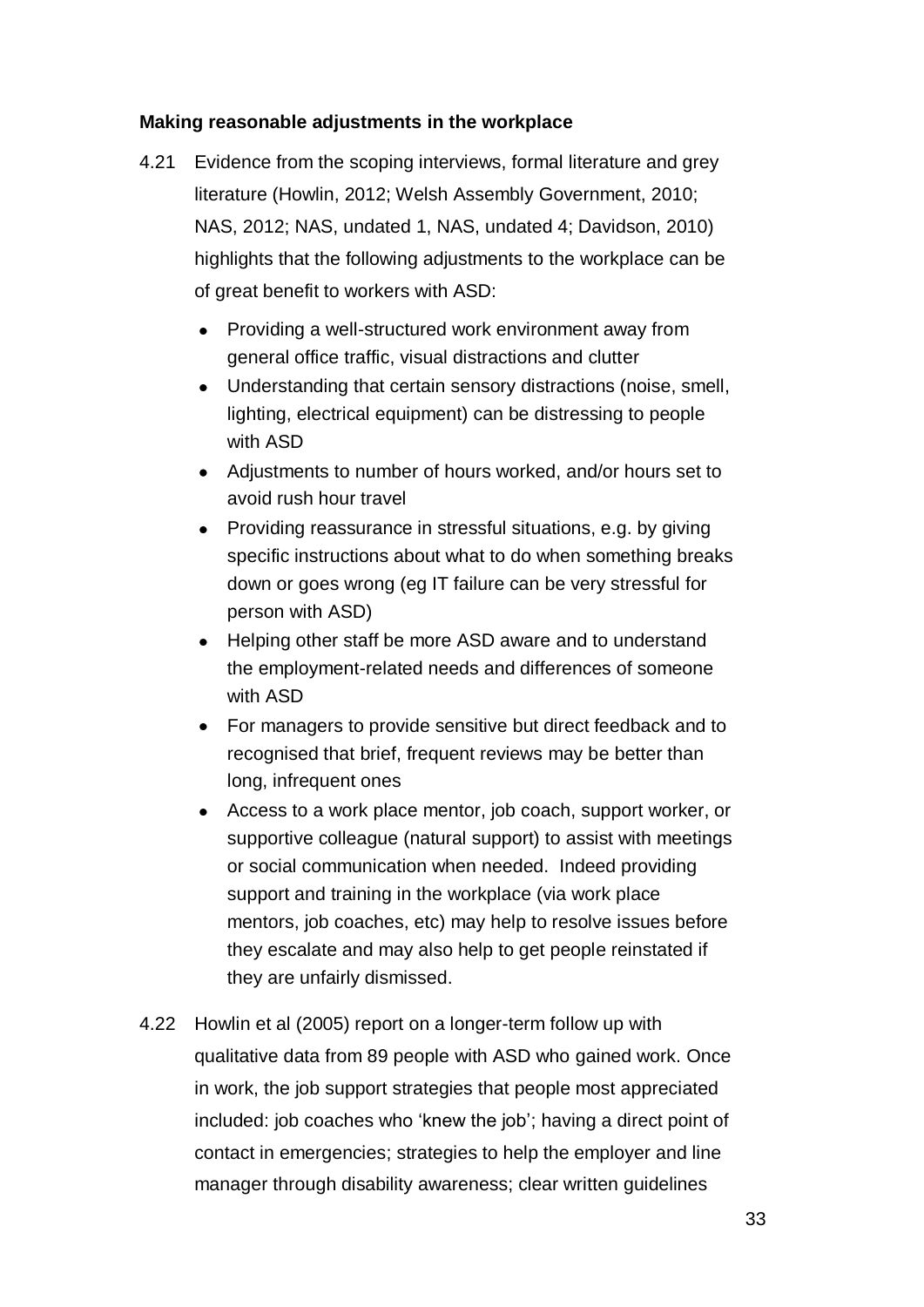and timetables; and the active involvement of a line manager. There are also several personal accounts written by or with people with ASD which highlight some of the forms of support they have found particularly effective in keeping a job:

- Having an agreed space to go to when feeling stressed (Bulhak-Peterson, 2007)
- Preparing a script for answering the phone (Bulhak-Peterson, 2007)
- Written disclosure at the interview stage (Deimel, 2004)
- Having someone to phone when needed who know you as an individual (Deimel, 2004)
- Having one-to-one support in work from a job coach or similarly skilled employment-support professional (Henn and Henn, 2005)
- Employees with ASD themselves may need to be more 'up front' in asking questions when they do not understand something (Hurlbutt and Chalmers, 2004).
- 4.23 In addition, evidence suggests that the key supported employment components of work place analysis, job analysis and task analysis can be very effective when used to support the introduction of a person with ASD into employment (Hurlbutt and Chalmers, 2004; Howlin, 2012). For example, Howlin suggests that people with ASD will need very clear information about dress codes and an explanation of the unwritten social rules of a workplace. Hurlbutt and Chalmers suggest that people need to know what is expected in terms of productivity, types of tasks, breaks and rules. Other research recommend that what works is a pre-job orientation day or a try-out opportunity for new applicants and a consistent job schedule and job duties to avoid unstructured times (Hagner and Cooney, 2005). The Project SEARCH (plus ASD supports) programme researched by Wehman et al (2013) highlighted the provision of ASD-specific, intensive, systematic instruction using the principles of applied behaviour analysis as one of the key elements which contributed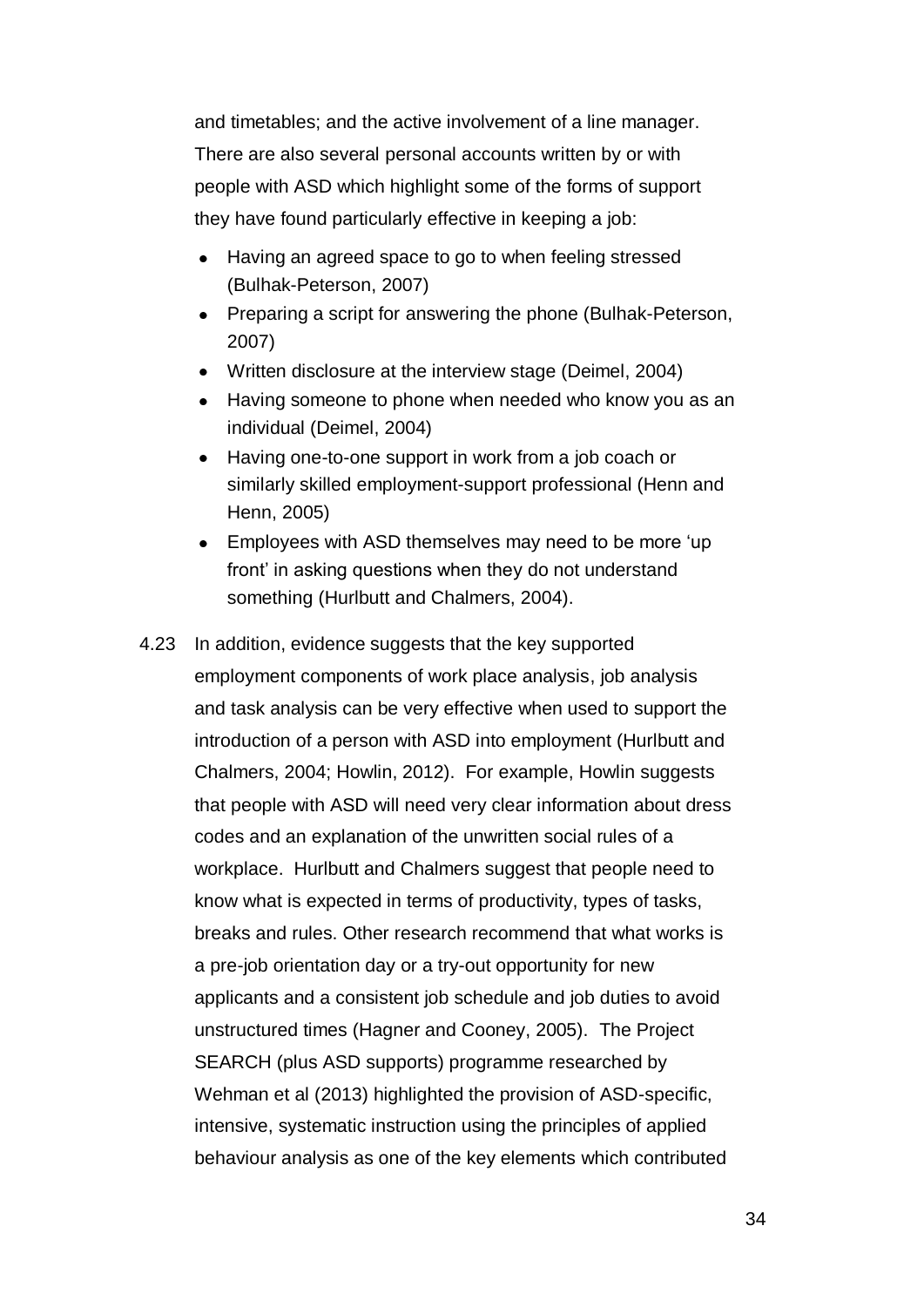to the high employment outcomes for those involved: 21 out of the 24 interns were in paid work three months post-programme.

4.24 There is a body of work about specific, very detailed approaches to explaining and sequencing job tasks (sometimes known as task analysis). For instance, Howlin et al (2005) suggest modifications to the work place such as clear written guidelines and timetables. Burke et al (2010) looked at the effects of behavioural skills training on learning sequencing skills and a 'cueing system' using an iPhone app. Allen et al (2012) evaluated the use of covert audio cueing to assist people with ASD performing shop 'walkarounds' as store attendants and Gentry et al (2012) provided three case studies of adults with ASD already in employment, and shows how they used iPods for prompts. Precin (2010) developed a method of using visualisation to help an employee with ASD learn the sequence of tasks to make a pizza. The method is well described, and includes photographs of the stages, with a precise method to visualise and verbalise the tasks involved. This intensive intervention appeared to work well in addressing a crisis that one employee was facing in his job. Van Laarhoven et al (2012) describe a video modelling tool for learning work tasks. It is noticeable how these studies tend to focus on the problems faced particularly by those with learning disabilities as well as ASD, and they particularly concern people who may have difficulties with organisation and sequencing, but seldom have any claim to address the important social needs of workers with ASD.

#### **Disclosure of ASD to employers**

4.25 Disclosure of ASD is a sensitive and difficult topic. People with ASD themselves who have written their own accounts of their employment experiences do not universally support disclosure as a strategy (Paradiz, 2009; Martin, 2005). Hurlbutt and Chalmers (2004) recommend that the employer should discuss with each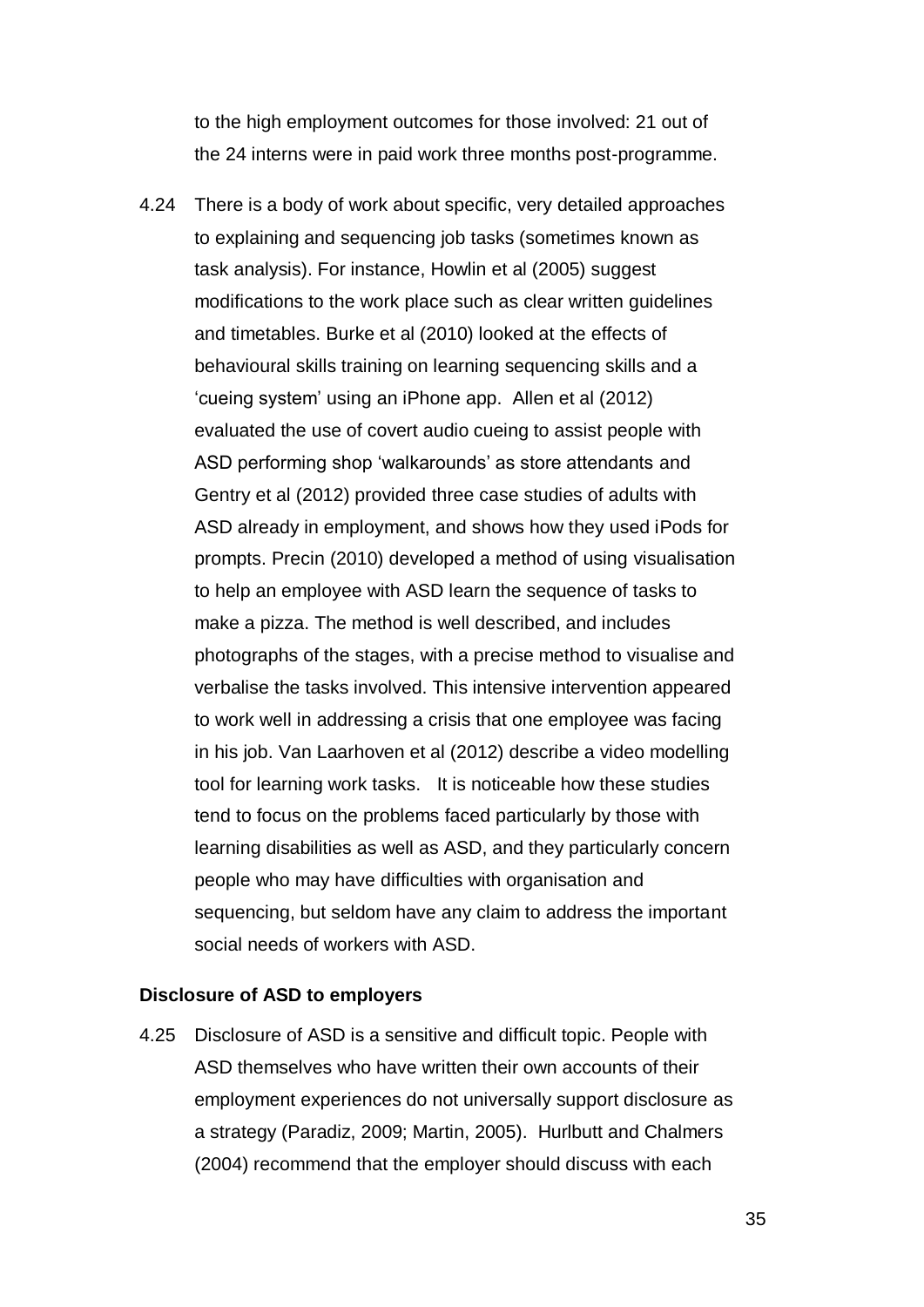person with ASD their feelings about disclosure to others in the workforce, on the basis that each person's views will be different.

- 4.26 However, where employers have had successful experiences of employment people with ASD, they have seen that initial disclosure as essential. It enabled them to make reasonable adjustments for colleagues to be provided with information and guidance on autism to enhance understanding (Lee and Carter, 2012; Higgins et al, 2008). Therefore, these authors suggest that successful job preparation, from schooldays onwards, has to prepare young people with ASD about how to discuss their own disability and their needs.
- 4.27 One way of managing the disclosure dilemma was described by Martin (2005), who explores the idea of a 'personal statement', produced by the person with ASD, which enables them to present information about themselves in a straightforward way to new employers or co-workers.

#### **Travel training and support with travel**

- 4.28 Given the difficulties young people with ASD are likely to experience, it is important that travel training starts as early as possible, preferably whilst the young person is still at school (Lee, 2003). The SEN Transition to Employment (Real Opportunities) Initiative has recognised the valuable role that travel training plays in preparing young people for employment and has provided travel training to all young people referred to the project who want it. Evidence from the project evaluation (Beyer et al, 2013a) highlighted that travel training was one of the most important services offered, from the perspective of young people and families, who reported important impacts in terms of increased confidence and independence.
- 4.29 Whilst considering work, and once in work many young people will need continued travel support. Lipski (2003) describes how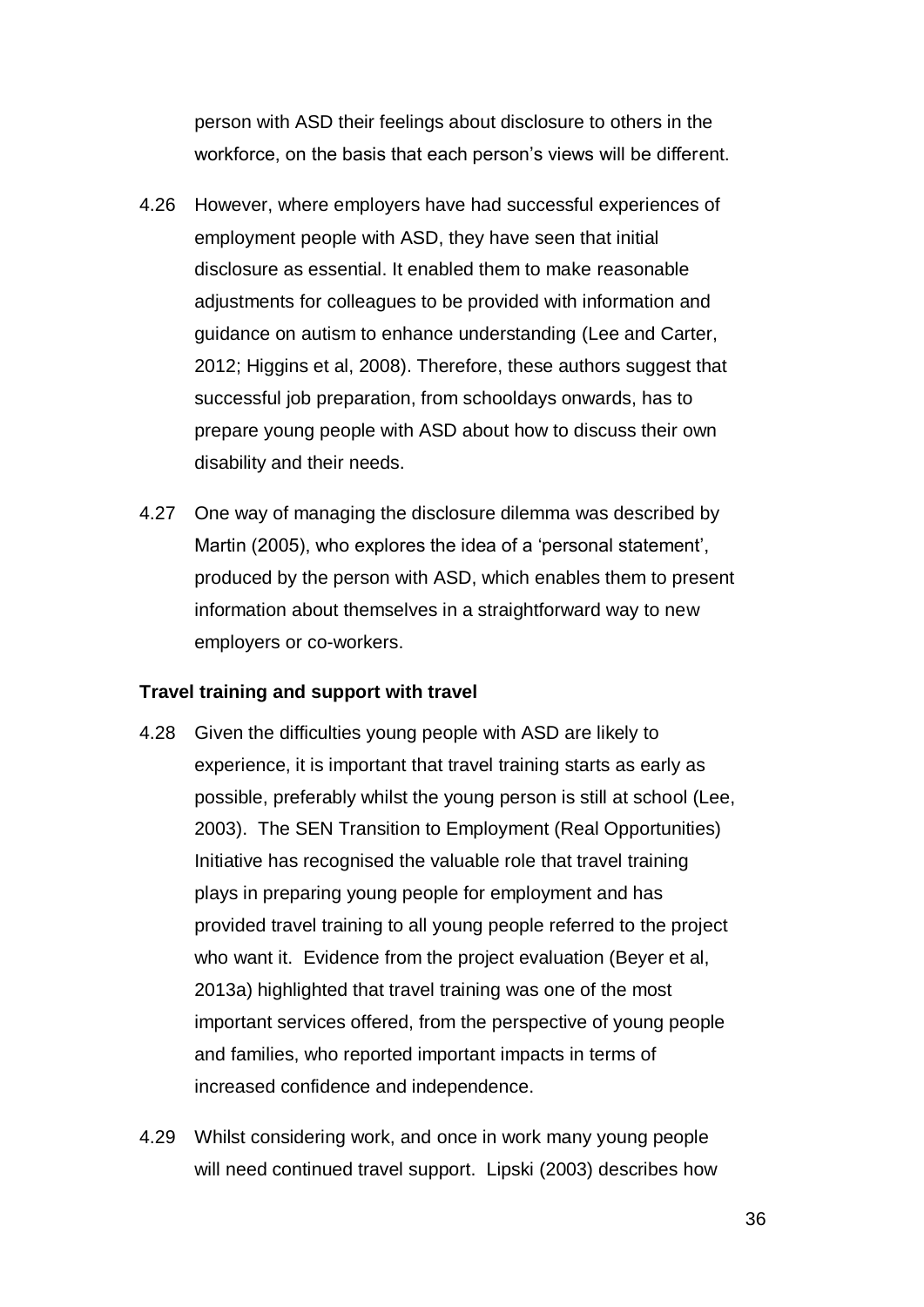travel training as part of a work preparation programme helped to improve one man's confidence sufficiently well for him to take on a permanent part time job. Henn and Henn (2005) describe how for one young woman with ASD, holding down a full time job would have been impossible without access to supported transport.

4.30 Evidence from the scoping interviews highlighted how awareness of ASD can be raised amongst providers of public transport using a colour coded card that is shown when using a bus or train (the Orange Wallet scheme). The Orange Wallet scheme is one of a range of collaborative regional projects funded by the Welsh Government as an action from the ASD strategy. It is intended to help people, especially those with ASD, cope more easily with public transport<sup>5</sup>. Other stakeholders described how DWP Access to Work funding may be used successfully to fund supported transport, but that there may be issues with signposting and access to this funding by people with Asperger syndrome who may not be recognised by DEAs as eligible.

#### **Promoting self-employment and micro-businesses as an option for young people with ASD**

4.31 This issue was highlighted in several scoping interviews and one research study (Tucker et al, 2012). It is worth exploring in more detail as self-employment presents a way for young people with ASD to control anxiety triggers and find their own ways to overcome barriers to employment. In England, the 'In Business' programme (Bates, 2009) sought to develop the self-employment option for people with learning disabilities, document the journey, identify the barriers and produce appropriate and accessible guidance<sup>6</sup>. Sixty-one people were supported to explore options

 $\overline{a}$ 

 $5$  See http://asdinfowales.co.uk/home.php?page\_id=8251 for more details about the Orange Wallet, downloadable resources and information about Orange Wallet collection points around Wales.

<sup>&</sup>lt;sup>6</sup> http://learningdisabilities.org.uk/our-work/employment-education/in-business/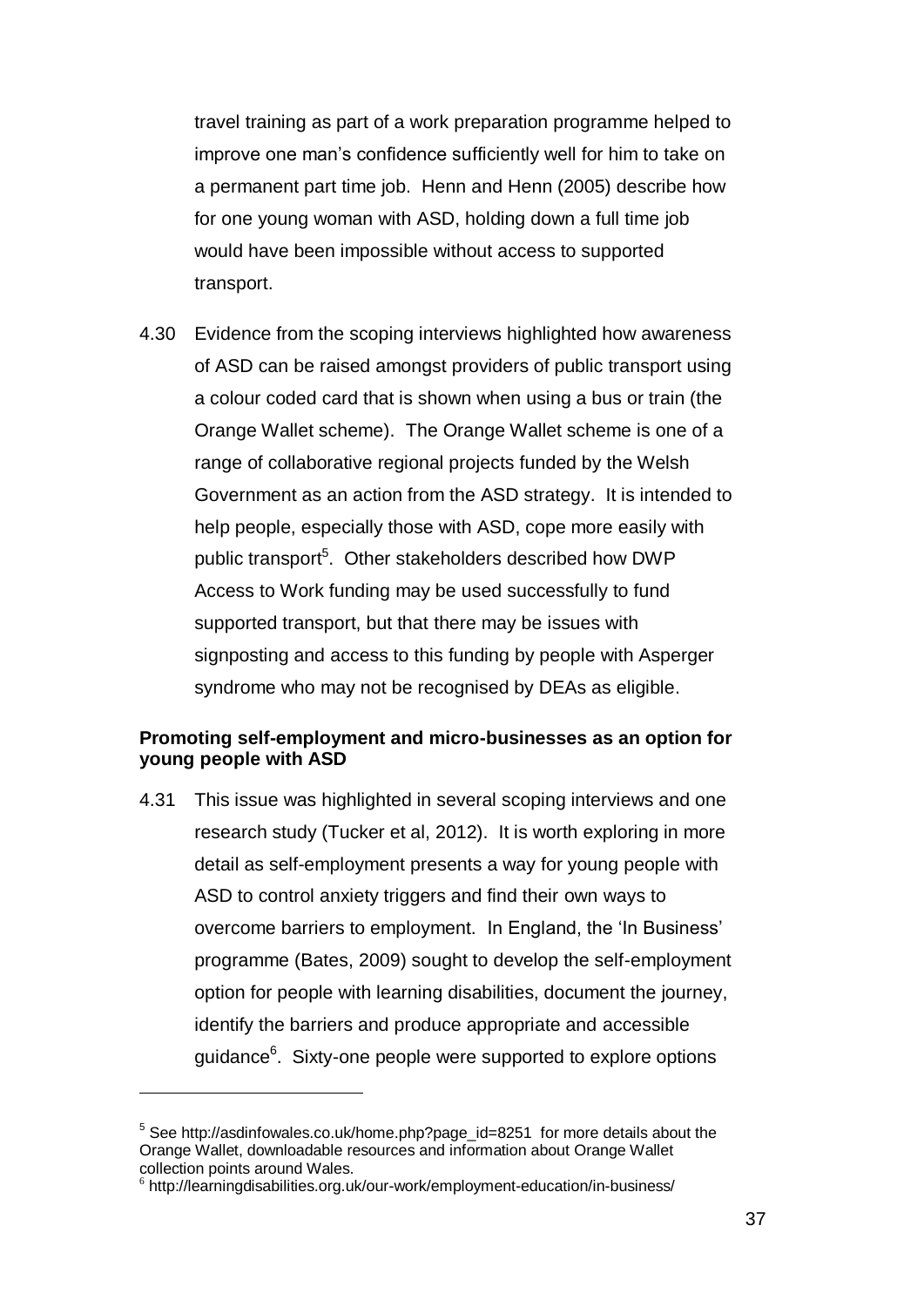and further 21 people worked on business ideas in small groups. A range of enterprise ideas were explored and successful business development was more likely to occur where an individual's skills, interest or aspirations met a genuine community need or demand. The project supported individuals and a nominated support worker through the business planning process using 'business support circles' and found that with the right support self employment offers a natural and comfortable route to work for many people with learning disabilities (some of whom will have an ASD).

#### **Ensuring on-going and appropriate employment support is available to those who want it**

4.32 In Wales, all young people with ASD are entitled to access individualised support from mainstream and specialist disability employment services once they have left formal education. In some areas, they may also be able to access specialist ASD employment services. The extent to which this provision is currently accessible and locally available is currently unclear. Evidence from the literature review has highlighted the importance of trusted, on-going employment input and support, which can be accessed at future points when crises or issues occur (Howlin et al, 2005; Deimel, 2004; Henn and Henn, 2005; Graetz, 2010, Hagner and Cooney, 2005; Lipski, 2003).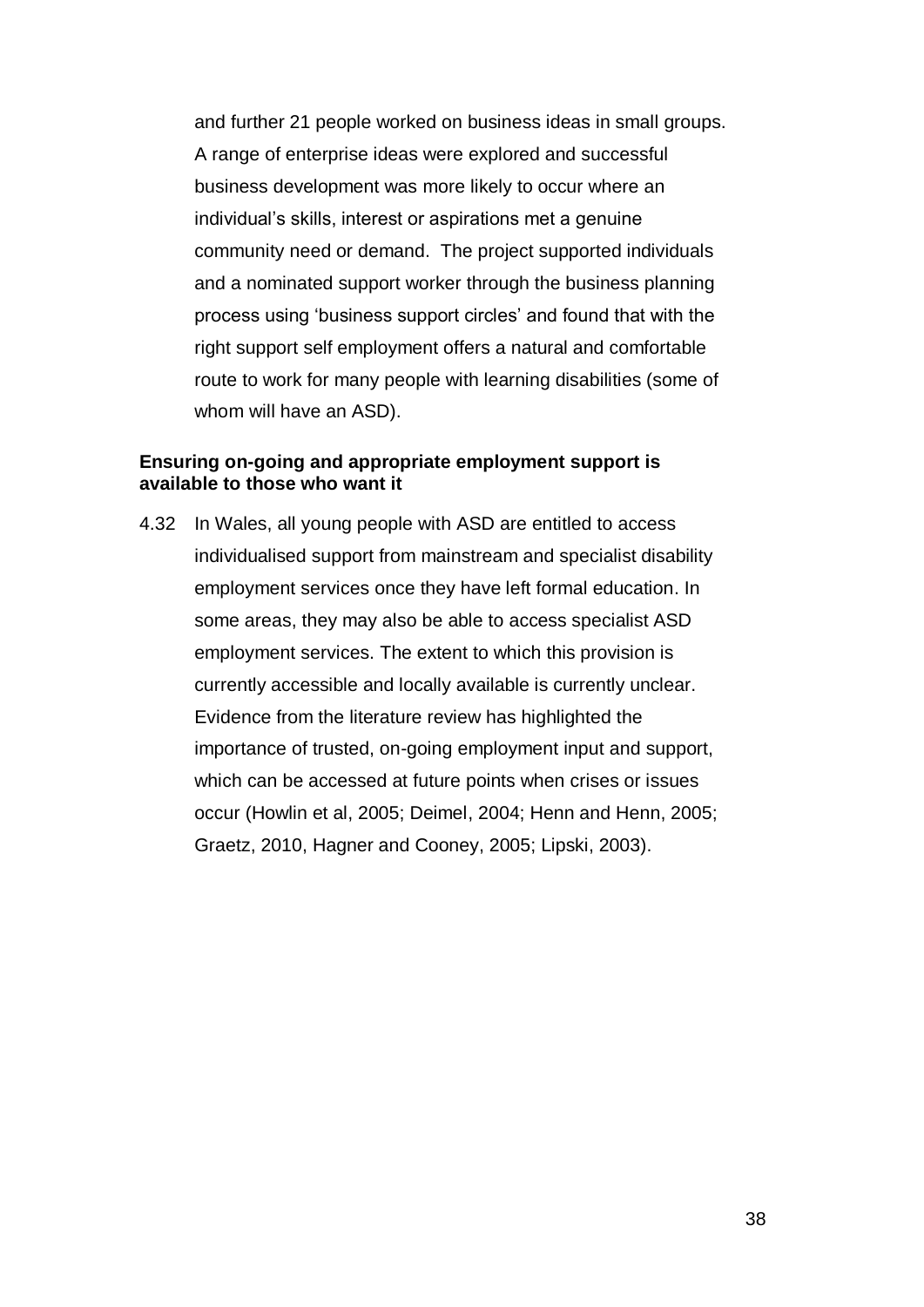# <span id="page-40-0"></span>**5 The experience of mainstream and pan-disability employment support for young people with ASD**

- 5.1 There is evidence of a high unmet demand from people with ASD for employment support. A recent survey by the National Autistic Society (Bancroft et al, 2012) found that although 53% of adults with autism would like access to employment support, only 10% get it. Migliore et al (2012), in a US based study of 2,913 young people with ASD in vocational rehabilitation (supported employment) programmes, found that the odds of gaining employment were greater for young people who had access to job placement services. Yet only 48% of those enrolled in the programmes received those particular services.
- 5.2 There is also evidence, from the literature review and from scoping interviews, that mainstream and pan-disability employment support programmes can be difficult to access for young people with ASD (National Audit Office, 2009; Forsythe et al, 2008), do not always meet their needs (Ridley et al, 2005; Cimera and Cowan, 2009) and often deliver low employment group (Hurlbutt and Chalmers, 2004; Mawhood and Howlin, 1999). One international study appears to dispute this, however. Lawer et al (2009) examined the outcomes of 382,221 adults between 18 to 65, the entire population of disabled people who had used the American Vocational Rehabilitation Service (generic supported employment programme) before 2005. Compared with other disabled people using the service, people with ASD were in fact **more l**ikely to gain employment, but were also more likely to use on-the-job support. However it was unclear as to whether people with 'lower functioning' ASD were included in these figures.
- 5.3 The National Audit Office (2009) noted that the current approach to employment support by the Department for Work and Pensions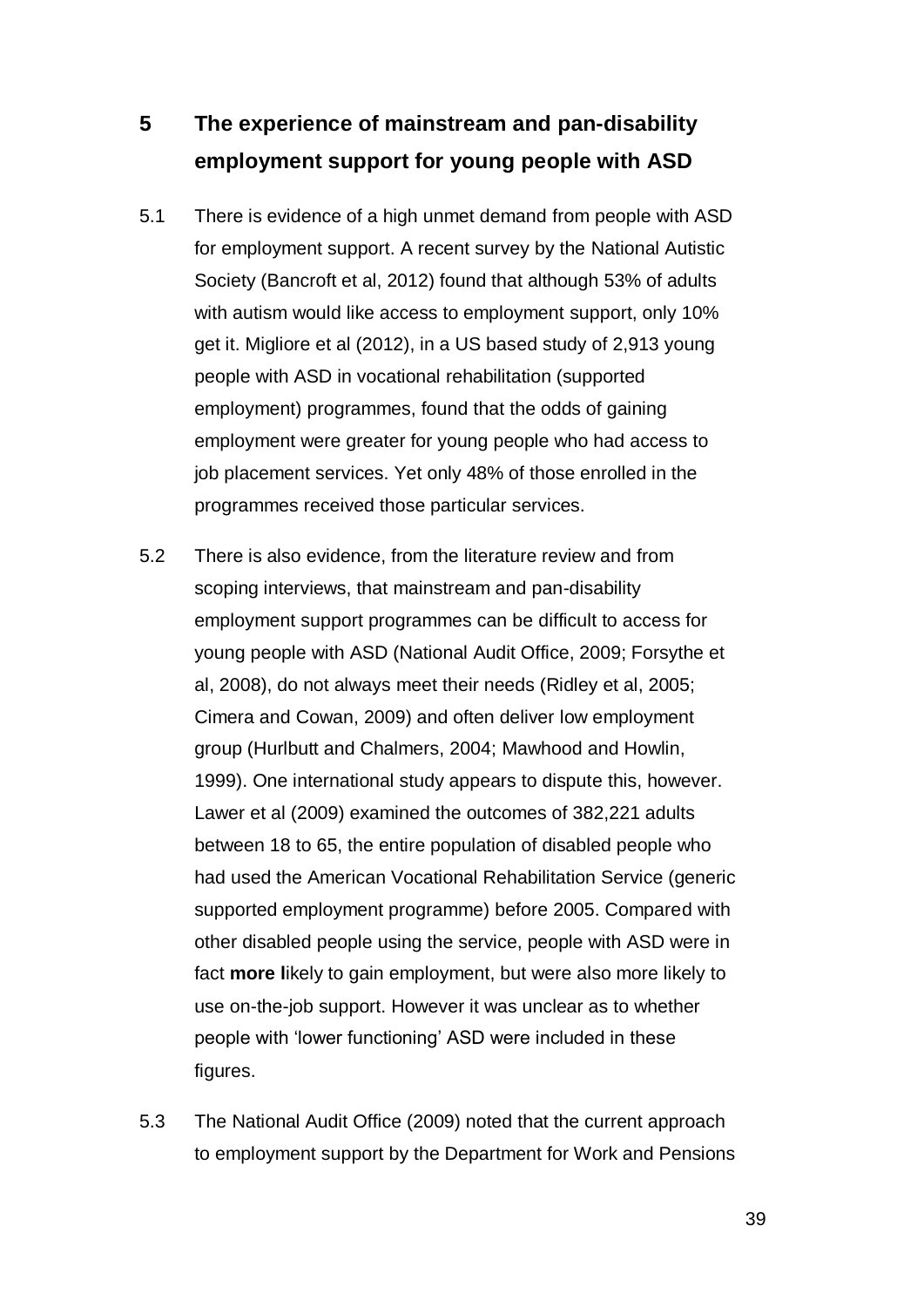is pan-disability, rather than disability-specific. The appropriateness of this approach was questioned by people with autism, carers and autism specialists who took part in the National Audit Office research. Concerns included: reliance on group work, which some people find difficult because of social anxiety; short-term focus on producing job outcomes rather than building confidence and trust, which is particularly important for people with autism; lack of involvement by carers where services had low awareness of autism, with a risk that staff would not obtain correct information due to people's communication difficulties (National Audit Office, 2009, p35). At present, referral to the Work Choice programme, a generic disability employment support scheme, and to other government schemes, is only via DEAs at Jobcentres. The National Audit Office research (2009) highlighted that many DEAs may lack ASD awareness, a fact that had previously been noted by Owen (2004). In this survey, carried out for the National Autistic Society, Owen found that 86% of DEAs had supported clients with a diagnosis of ASD in the last two years, but only 33% felt they had sufficient knowledge about how to support the person to find suitable employment, with 75% agreeing that they would like more training about ASD.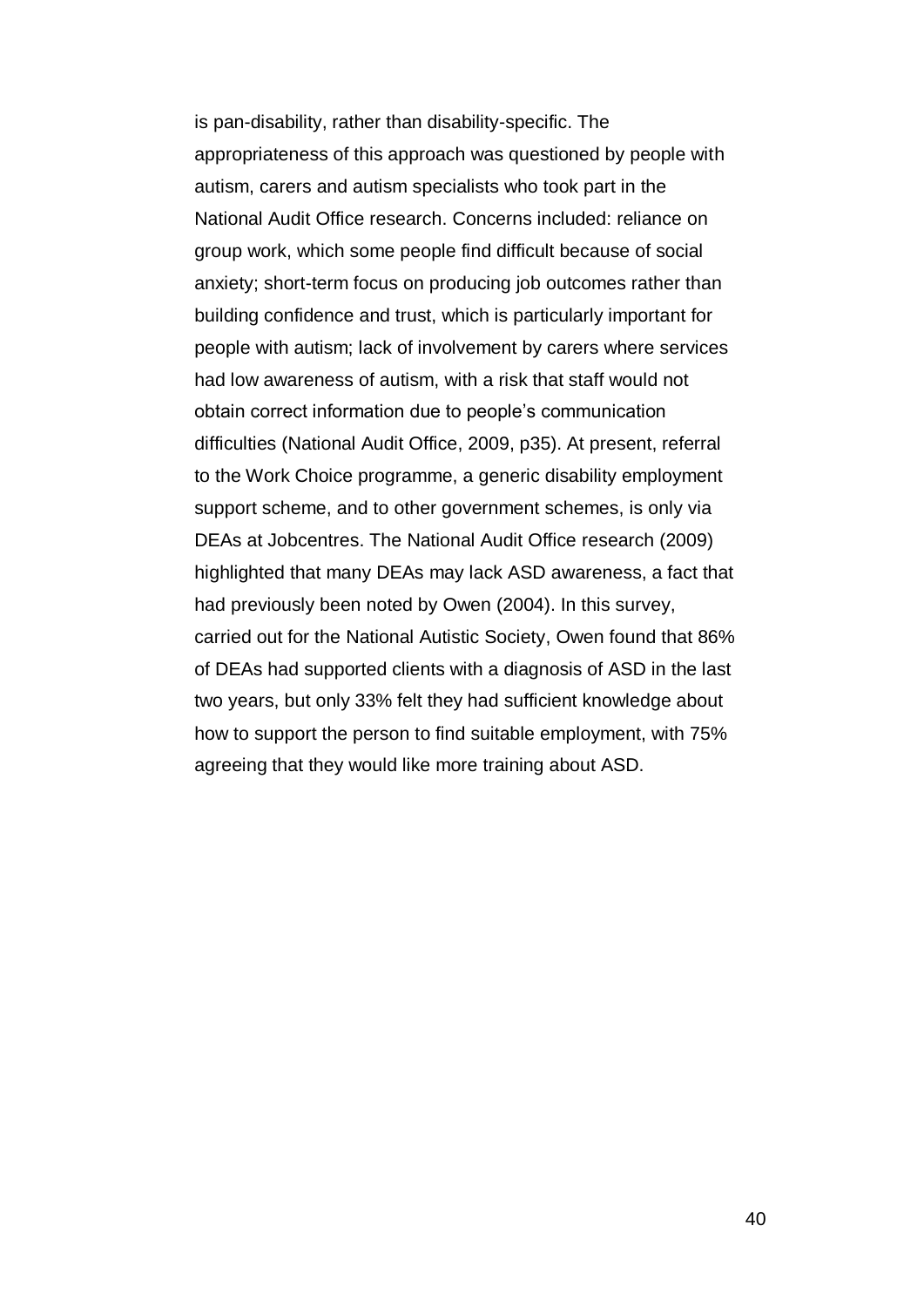# <span id="page-42-0"></span>**6 Outcomes and benefits of specialist employment support for people with ASD**

- 6.1 Overall, evidence from the scoping interviews and from the literature review appears to suggest that specialist supported employment schemes, geared specifically towards people with ASD, can achieve success in helping people get jobs and stay in their jobs. Beyer, Robinson and Pledger (2009) explain that although descriptions of the supported employment process vary in the number of key stages required, they can be summarised under five main headings: vocational profiling, job finding, job analysis and placement, job training and follow-along services.
- 6.2 Specialised supported employment schemes for people with ASD are very scarce, with just three being available in the south and west of Wales at present. Research conducted by the National Audit Office (2009) found that in England, although 83% of local authorities commissioned generic employment support for disabled people, only 10% of this provision was autism-specific.
- 6.3 A recent review of supported employment schemes for adults with ASD (Howlin, 2012) found that few research studies exist which document the experience, or the benefits, of different forms of employment support. The review notes that of the limited number of published studies available, most were qualitative and were characterised by very small sample sizes. Despite the small and limited evidence base, the research available suggests that specialised employment support can result in significantly higher rates of employment (Cimera and Cowan, 2009; Howlin et al, 2005), more appropriate employment (Cimera et al, 2012), higher employer satisfaction (Mawhood and Howlin, 1999) and improvements in quality of life (Garcia-Villamisar et al, 2002) when compared to generic disability employment services.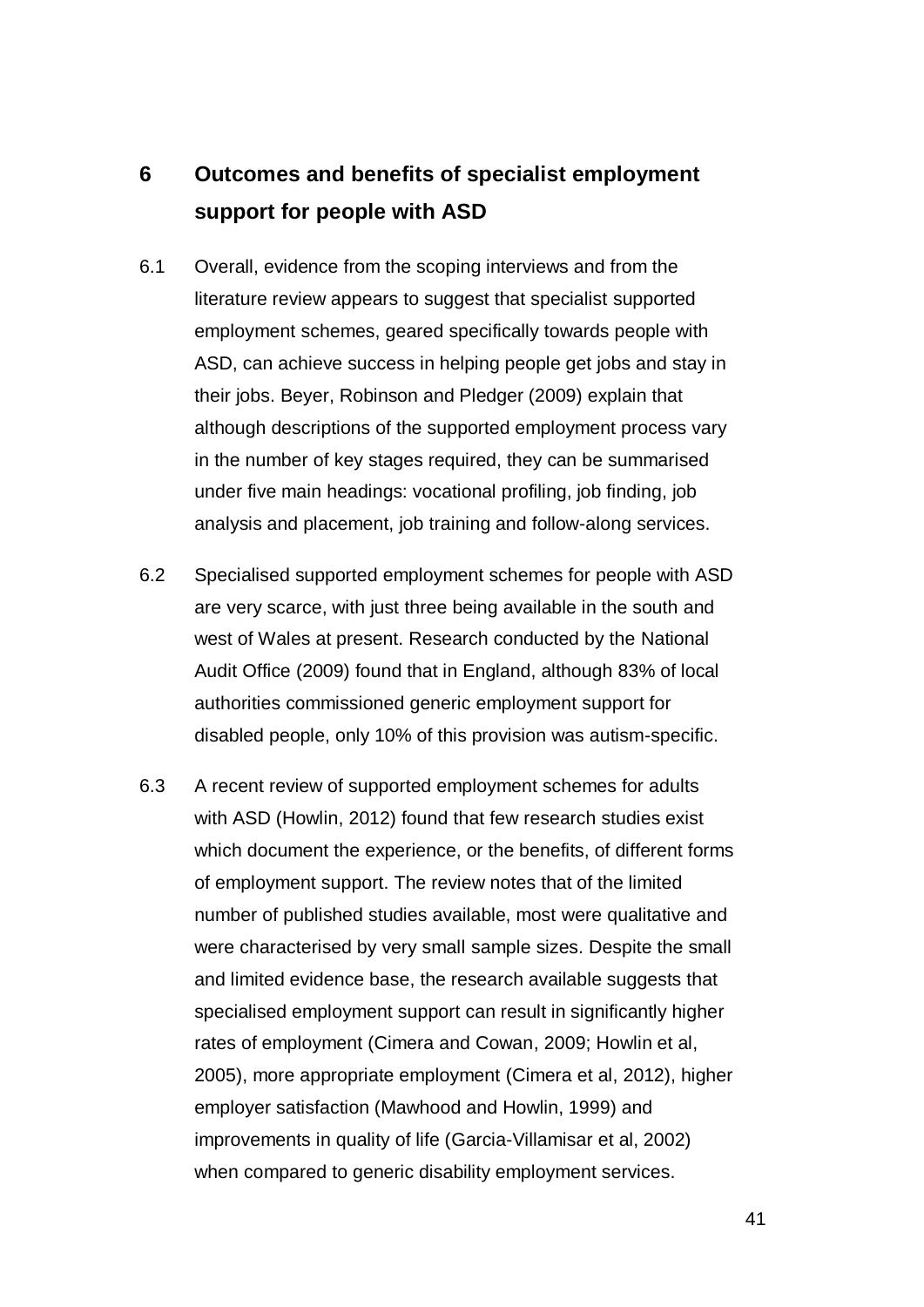- 6.4 Howlin et al (2005) carried out an eight-year follow-up study of people enrolled in the National Autistic Society specialised ASD employment service, Prospects. They found that it took from six weeks to six months to place individuals in jobs, and that over the timescale of the research, 192 people were successful in gaining jobs of over 16 hours per week. The study found that over 85% of the jobs gained were sustained (over 13 weeks). Clients reported good satisfaction levels, increased confidence and improvements in independence. Two thirds of people enrolled in the Prospects service found work after two years, compared with one quarter in a control group with access to generic disability employment support.
- 6.5 Wehman et al's (2013) study cited previously, used a comparative design to examined employment outcomes for young people with ASD enrolled in an ASD-specific employment support programme involving a nine-month supported internship, versus those receiving their usual education and support at school. The research highlighted the very high employment outcomes for those who received the ASD-specific support: 21 out of the 24 interns were in paid work three months postprogramme.
- 6.6 Schaller and Yang (2005) in a large scale comparative study in the US, compared people with ASD who had received supported employment services, with those who had not. Supported employment was shown to increase chances of employment (from 58.4% to 75.3%) but people were working slightly lower hours, and had far lower salaries. However, it is not clear in this study what services the 'control group' were receiving, nor precisely what is meant here by supported employment.
- 6.7 Cimera et al (2012) carried out a comparative study, with over 200 people in a supported employment group, and the same number who were moving on from a sheltered workshop which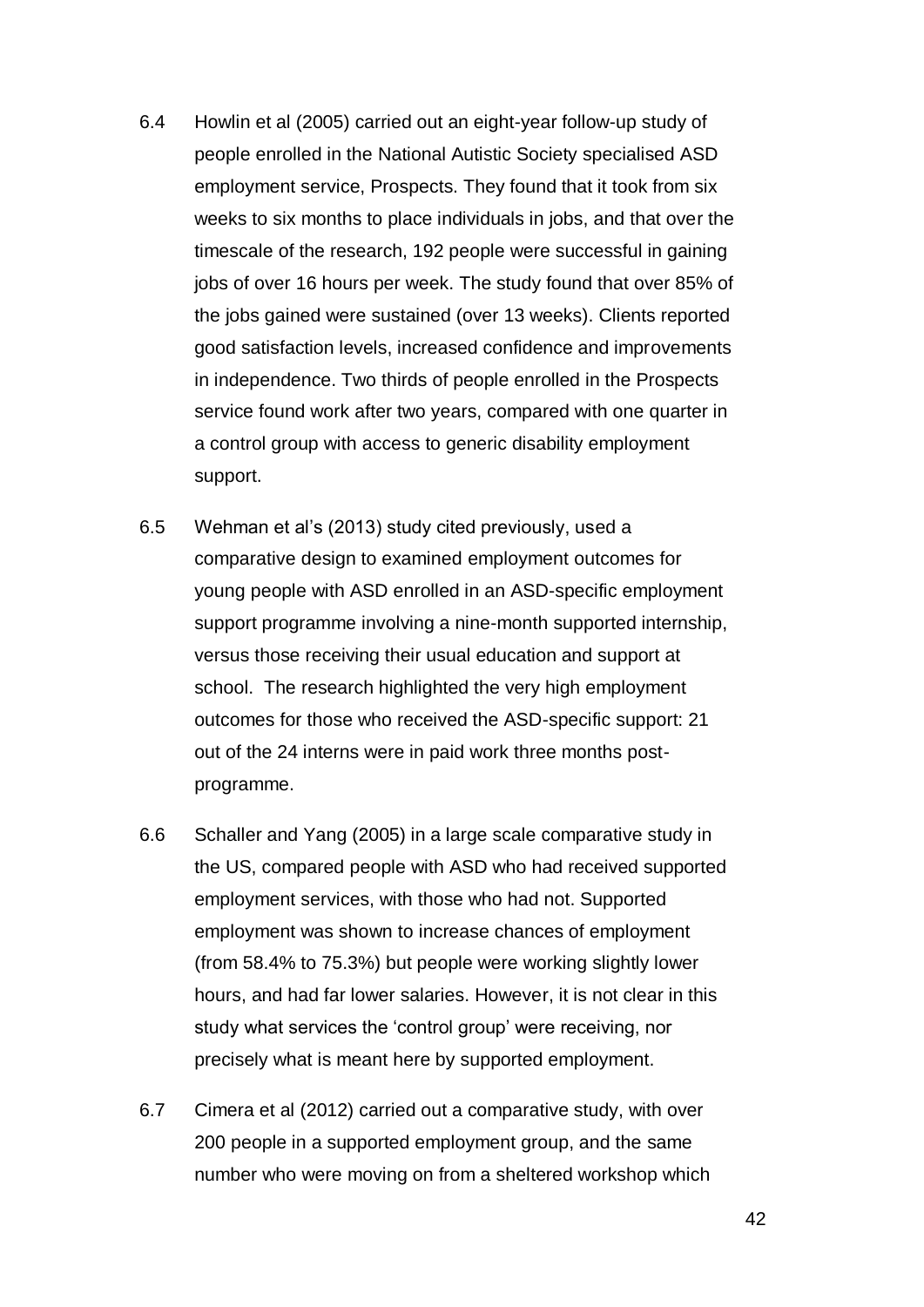was set to close. The age of participants was from 31 to 37, and 80% were male. The researchers found that both groups had identical outcomes in terms of jobs. However, the supported employment group got better jobs, and cost much less in terms of support. It could be, however, with this type of study, that the groups are not truly comparable, since they were not randomly selected. Those attending sheltered workshops could have had higher levels of need.

- 6.8 Garcia-Villamisar et (2002) in Spain carried out a comparative study, of 26 people with ASD in sheltered workshops, and 21 people who had supported employment. They used a quality of life survey to examine how far these groups had benefited from work, and interviews were carried out at two time points (one point was four years after they had got jobs). Garcia-Villamisar et al found significant improvements in quality of life outcomes for those in the supported employment group over time, whilst quality of life of those in the sheltered workshop group remained the same. Robertson and Emerson (2006) also advocate a need to focus on quality of life outcomes, aswell as jobs gained and levels of wages, when looking at the benefits of provision of vocational support to adults with ASD.
- 6.9 García-Villamisar and Hughes (2007) looked at the effects of supported employment on 'executive functions', again with a comparison design. Participants were in their mid twenties, and those in work were compared with unemployed people. The conclusion is that working in supported employment actually makes people better at cognitive tasks, or improves their IQ.
- 6.10 Howlin's recent literature review (2012) lists the characteristics of successful employment schemes for people with ASD as follows:
	- Careful matching of the skills of the client to the demands of the job
	- Pre-job training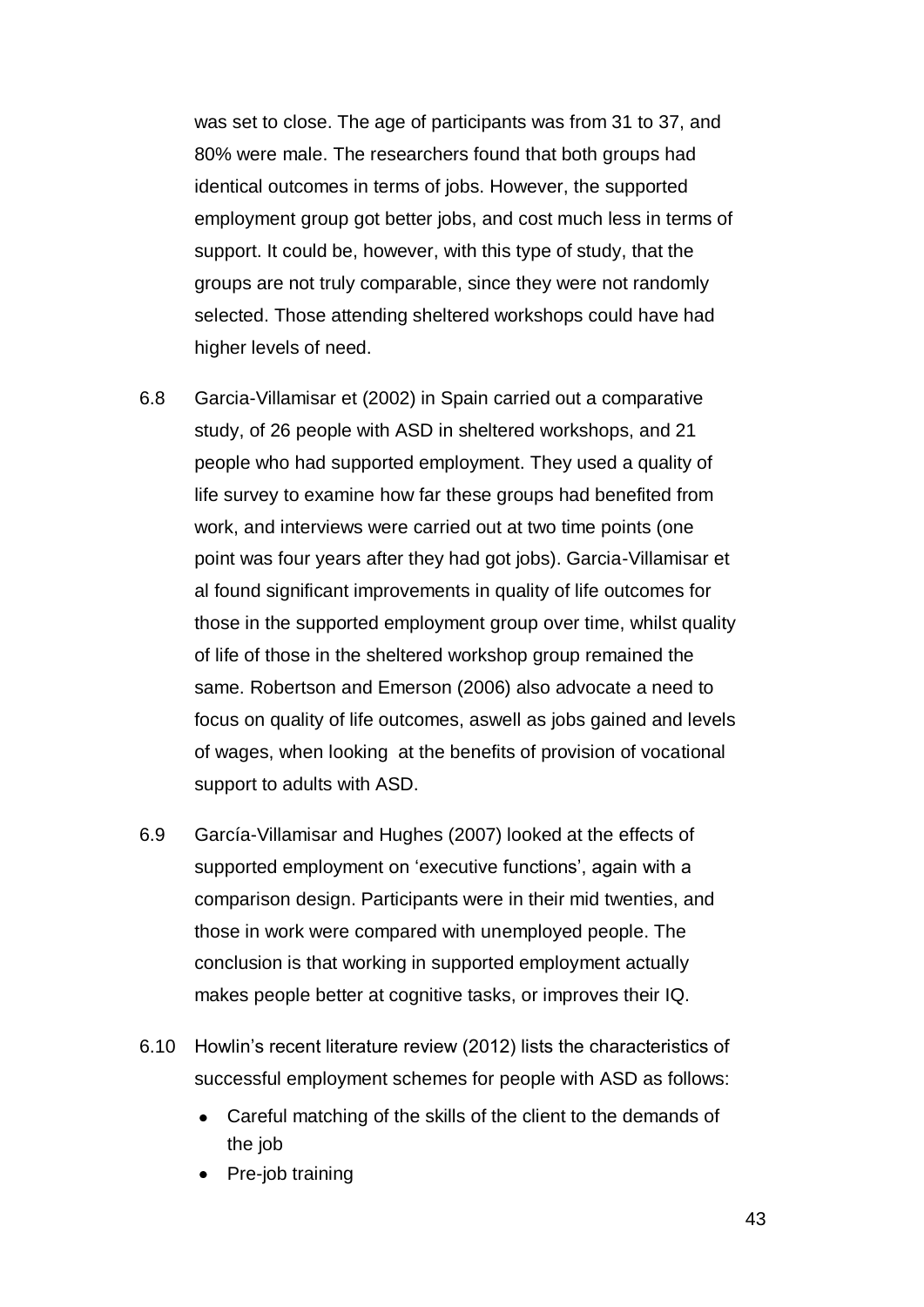- In-job support
- Support workers and job coaches who have a good understanding of the specific needs of people with ASD and who are able to advise and educate employers and supervisors.

#### **The cost benefits of providing targeted specialist employment support for people with ASD**

- 6.11 The eight year evaluation of the National Autistic Society's Prospects service by Howlin at al (2005) also collected costs data. This indicated that the cost per job found by Prospects decreased from £6,542 in 2000-1 to £4,281 in 2002-3. Funding for the service from the Department for Work and Pensions was £673,781 between 2000 to 2003. Taking into account the impact of reduced benefits payments and income from tax and National Insurance, the overall benefit to the public purse was estimated at £494,686, giving a net cost of £179,095 for providing 114 jobs over that time period.
- 6.12 The National Audit Office (2009) used these figures to explore the possible impacts of providing more widely available specialised support for people with ASD. It was estimated that if such services identified and supported around 4% or more adults with 'high functioning' autism in their local area they could become cost-neutral over time. Further analysis showed that identifying 6% could lead to potential savings of £38 million per year, and if 8% of this group were identified then annual savings could reach £67 million.
- 6.13 These estimated cost benefits highlight how important it is for employment support providers to (a) identify people with ASD; and (b) tailor their service offer accordingly.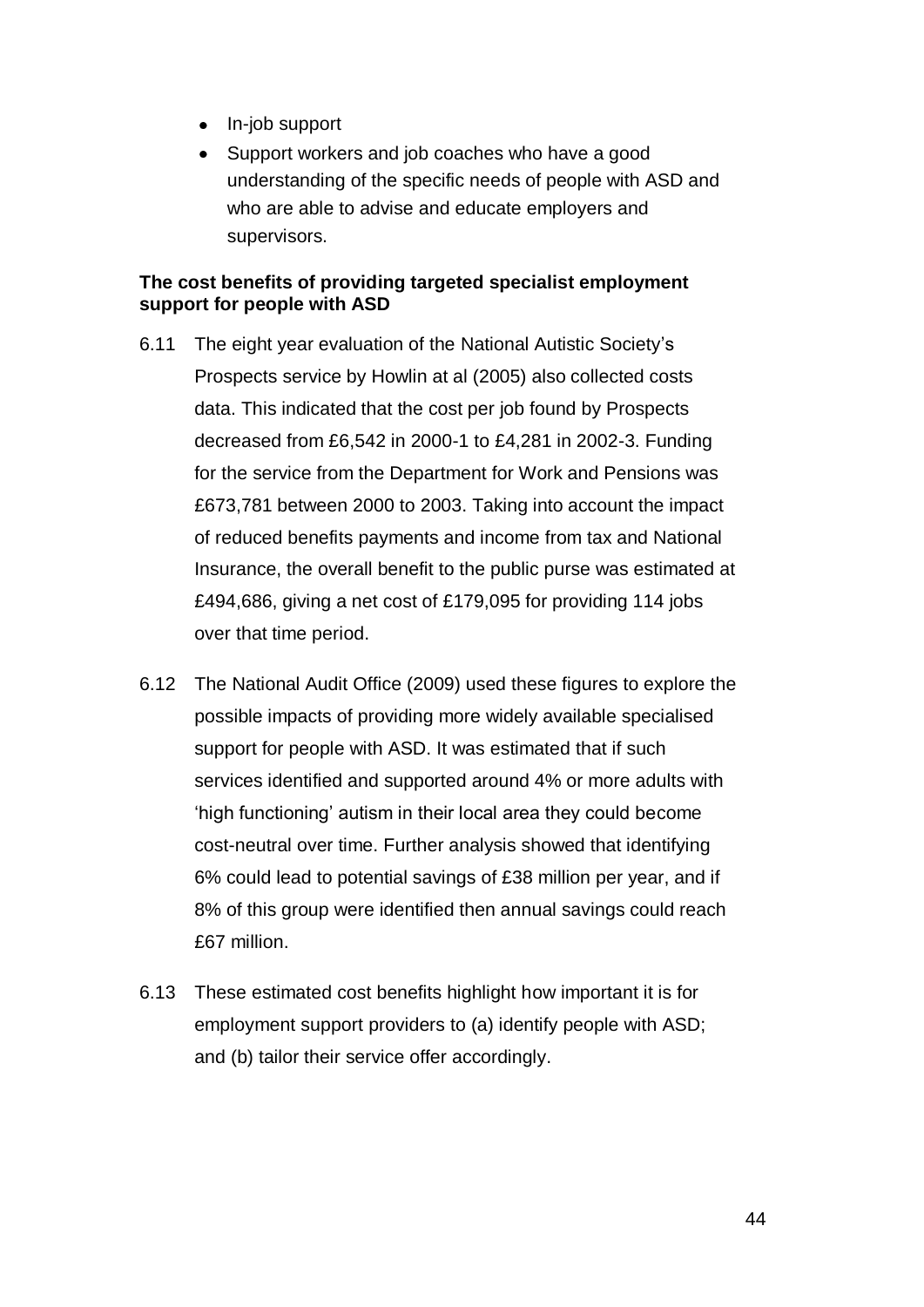#### **Could outcomes of specialised ASD employment support be replicated more widely?**

- 6.14 There appears to be no research, and very little available information, about (a) the extent to which mainstream or pandisability employment support staff have either experience or training in working with young people with ASD; and (b) the impact of this on young people's experience of employment support services and employment outcomes (Robertson and Emerson, 2006).
- 6.15 Both the National Audit Office (2009) and the National Autistic Society (undated 3) advocate the provision of wider access to specialised ASD employment support services. However, they also suggest that more consideration could be given to how the good practice and successful outcomes of ASD-specific services (such as Prospects) could be replicated more widely. The National Audit Office (2009) suggests that specialist job coaches with knowledge of autism could be provided through pan-disability providers and funded through existing government programmes. The National Autistic Society (undated 3) presses for more ASD awareness training for DEAs, measurement of the diversity of client groups served by mainstream and pan-disability programmes, measurement of 'distance travelled', not just job outcomes and the recognition that there are additional costs and more time involved in supporting people with ASD. The National Autistic Society also suggests that mainstream and pan-disability providers could be required to sub-contract, with appropriate funding provided, to ensure that the expertise of specialist (and smaller) contractors remains available to those who need it.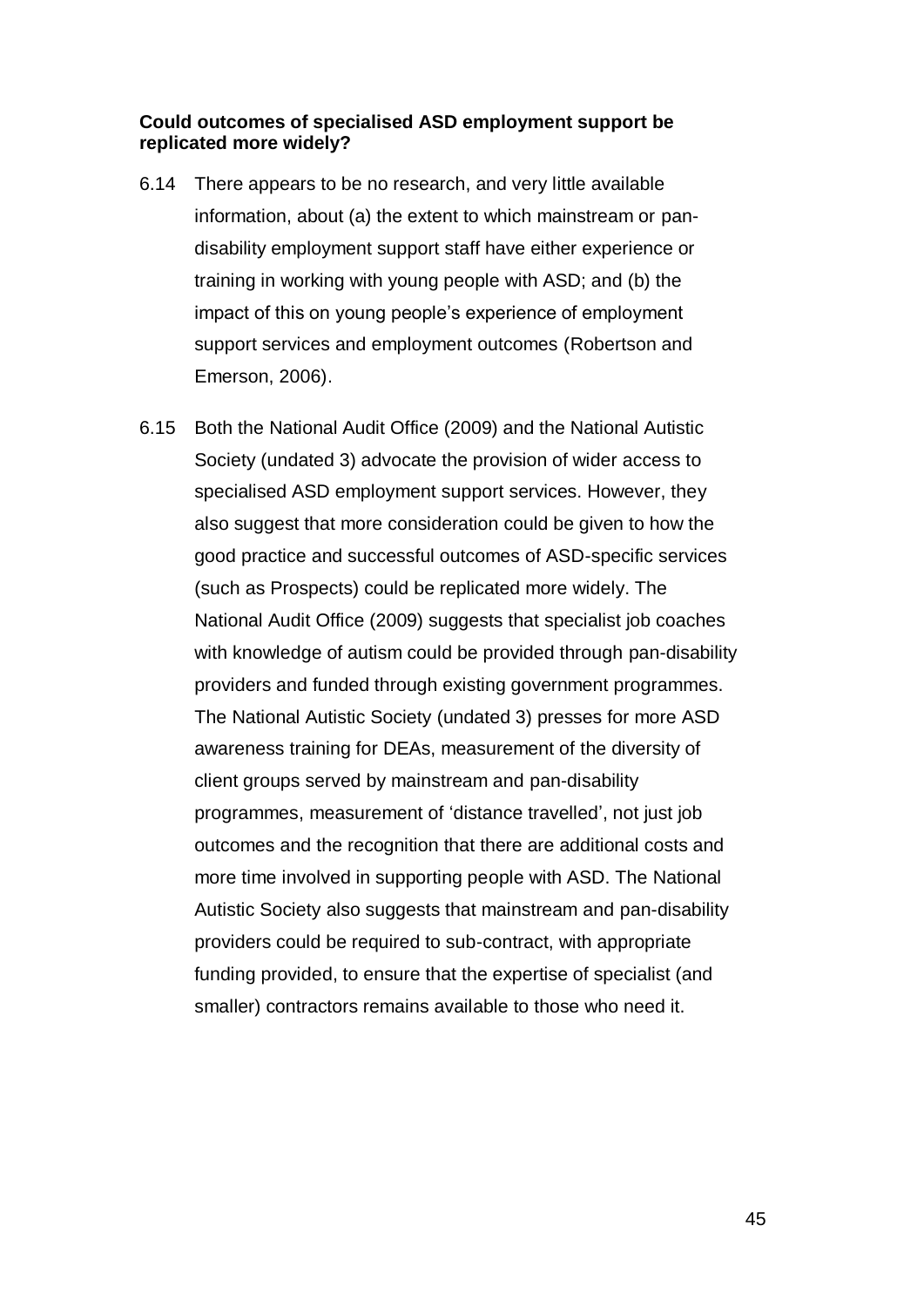# <span id="page-47-0"></span>**7 Conclusion: what evidence has this review provided and what are the key gaps remaining?**

- 7.1 There is a reasonable quantity, of mostly good quality data available on the barriers to employment for people with ASD and how these can be reduced or overcome. There are limitations to this evidence however: very few of the studies were conducted in Wales; the emphasis has mostly been on all working age adults with ASD, as opposed to focusing primarily on young people; much of the evidence is qualitative, not comparative and smallscale (case studies or small sample sizes).
- 7.2 A key message from the available evidence is that ASD-specific employment support, tailored to the individual communication, social and behavioural needs of the person, and delivered by experienced and well-informed professionals, is the most effective way to overcome barriers to employment for young people with ASD. The evidence that exists strongly suggests that specialised ASD employment support services deliver better outcomes than mainstream or pan-disability services. However the impact of training and awareness raising work with mainstream or pan-disability services has not yet been quantified or evaluated, so there may be additional means of targeting specialised employment support to young people with ASD that have not yet been explored or understood.
- 7.3 There is currently no evidence on the extent to which national, regional and local levels of employment support meet the needs of young people with ASD in Wales who want to make the transition to employment, from school, college, university or elsewhere. Nor is it clear as to what extent the different forms of provision currently available bring about positive employment outcomes for this group of young people.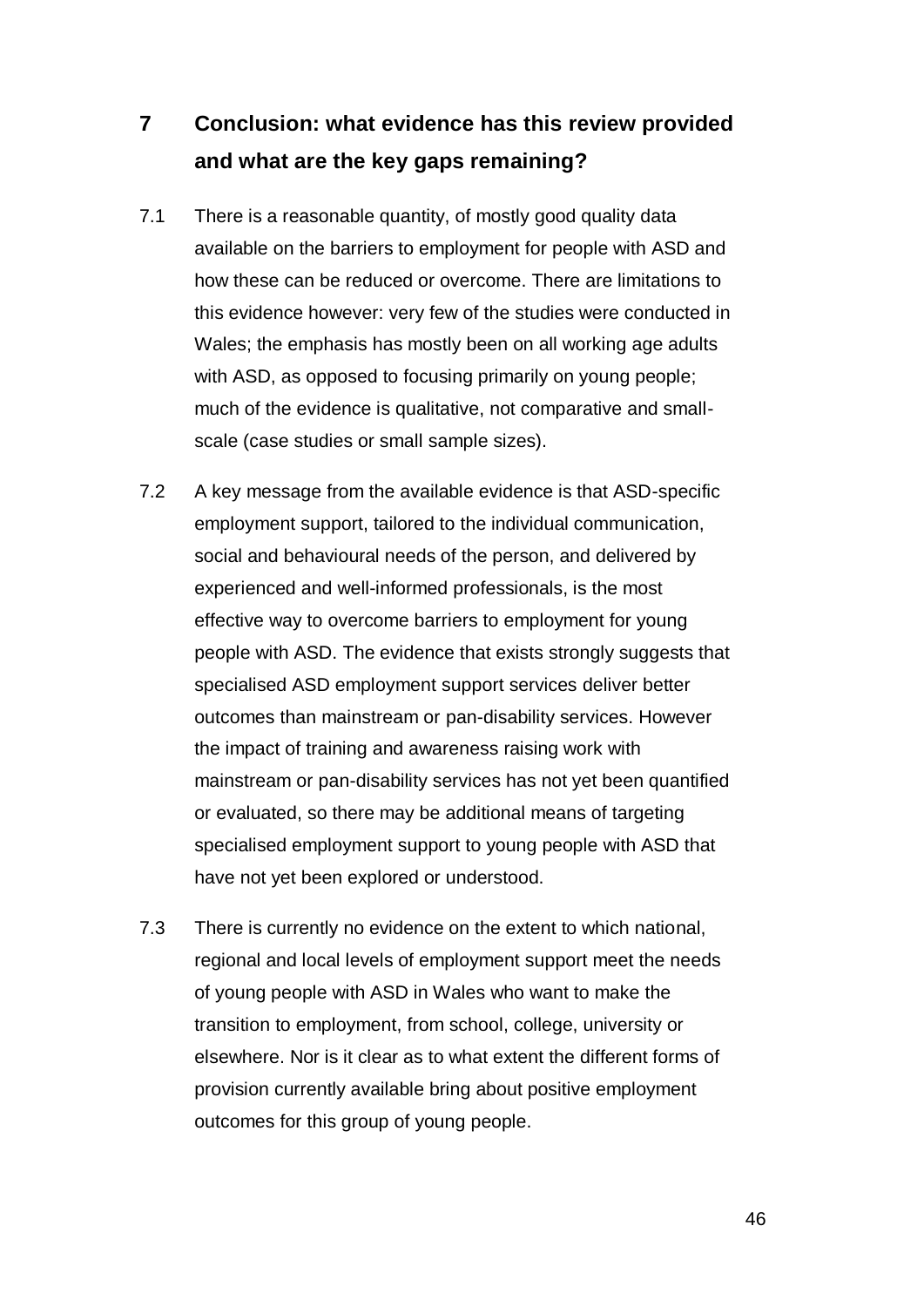## <span id="page-48-0"></span>**Bibliography**

Allen, K., Burke, R., Howard, M., Wallace, D., Bowen, S. (2012) 'Use of audio cuing to expand employment opportunities for adolescents with autism spectrum disorders and intellectual disabilities', Journal of Autism and Developmental Disorders, 42, pp 2410–2419.

ASD Task and Finish Group Sub-Group on FE and HE (2011) Report of the FE/HE Sub group. Welsh Assembly Government: Unpublished internal document.

Baker, D. (2006) 'Neurodiversity, neurological disorder and the public sector: Notes on the autistic spectrum', Disability and Society, 21(1), pp. 15-29.

Bancroft, K., Batten, A., Lambert, S and Madders, T. (2012) The Way We Are: Autism in 2012. London: National Autistic Society. http://www.autism.org.uk/get-involved/50th-birthday/survey-report.aspx

Bates, K. (2009) In Business: Developing the Self Employment Option for People with Learning Disabilities. London: Foundation for People with Learning Disabilities.

Beyer, S., Kaehne, A., Meek, A. and Pimm, C. (2013a) 'Impact of the Real Opportunities project', paper presented at the Real Opportunities, Real Results conference, Swansea, 25<sup>th</sup> June 2013. http://issuu.com/lauraldw/docs/8. real\_opportunities\_evaluation\_-

Beyer, S., Meek, A and Davies, A (2013b) Evaluation of the ENABLE project: An Internship Programme for Young People with Learning Disabilities. Cardiff: Welsh Centre for Learning Disabilities, Cardiff University .

Beyer, S. (2008) 'Transition from school to employment – what works?', Llais, Spring 2009, pp 8-11.

Beyer, S. and Kaehne, A. (2010) Transition to Employment: The role of Getting A Life in developing an employment pathway for people with learning disabilities. Welsh Centre for Learning Disabilities, Cardiff University.

http://base-uk.org/sites/base-uk.org/files/[user-raw]/11- 06/getting a life - transition to employment full document.pdf

Beyer, S., Robinson, C. and Pledger, B. (2009) A Review of the Research Literature on Supported Employment: A report for the learning disability employment strategy group. London: Department of Health.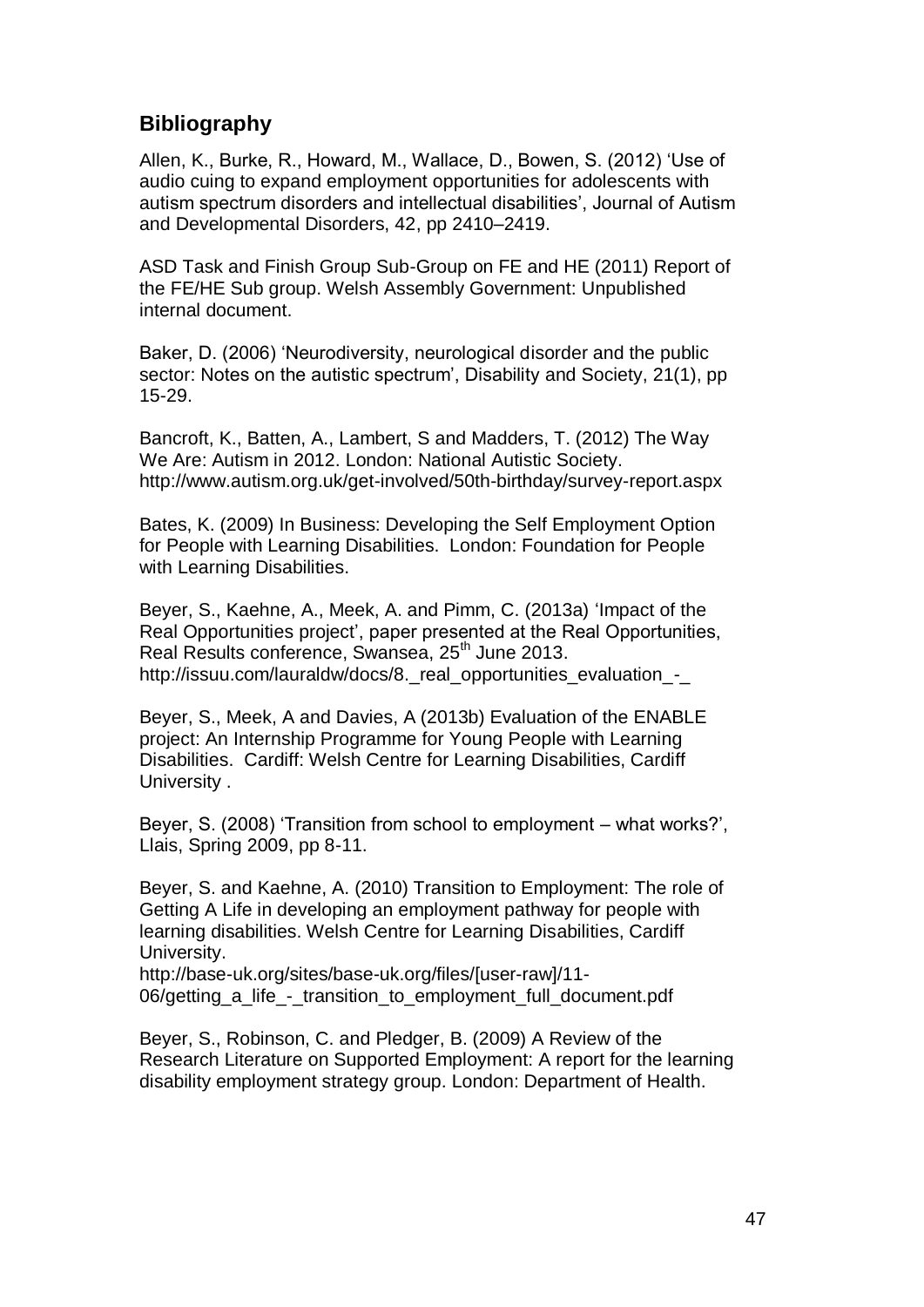Billstedt, E., Gillberg, C. and Gillberg, C. (2005) 'Autism after adolescence: Population-based 13–22 year follow-up study of 120 individuals with autism diagnosis in childhood', Journal of Autism and Developmental Disorders, 35, pp 351–360.

Bulhak-Peterson, D. (2007) 'Social skills in the workplace', The Spectrum, 3(4), pp4-6.

Burke, R., Andersen, M., Bowen, S., Howard, M. and Allen, K. (2010) 'Evaluation of two instruction methods to increase employment options for young adults with autism spectrum disorders', Research in Developmental Disabilities, 31, pp 1223–1233.

Careers Wales (2012) Pupil Destinations from Schools in Wales. http://destinations.careerswales.com/keyfindings.html

Cimera, R. and Cowan, R. (2009) 'The costs of services and employment outcomes achieved by adults with autism in the US', Autism, 13(3), pp 285–302.

Cimera, R., Wehman, P., West, M. and Burgess, S. (2012) 'Do sheltered workshops enhance employment outcomes for adults with autism spectrum disorder?' Autism, 16(6), pp 87–94.

Cimera, R., Burgess, S. and Wiley, A. (2013) 'Does providing transition services early enable students with ASD to achieve better vocational outcomes as adults?' Research and Practice for Persons with Severe Disabilities, 38, pp88-93.

Copeland, A., McLean, J. and Glover, G. (2011) Local Authority Selfassessment of Services for People with Autism in 2010/2011: Ratings atlas. Department of Health, Learning Disabilities Observatory. [http://www.improvinghealthandlives.org.uk/uploads/doc/vid\\_16002\\_IHaL](http://www.improvinghealthandlives.org.uk/uploads/doc/vid_16002_IHaL%202012-06%20Autism%20Self%20Assessment%202010-11%20Ratings%20atlas%20v1.01.pdf) 2012-06 Autism Self [Assessment](http://www.improvinghealthandlives.org.uk/uploads/doc/vid_16002_IHaL%202012-06%20Autism%20Self%20Assessment%202010-11%20Ratings%20atlas%20v1.01.pdf) 2010-11 Ratings atlas v1.01.pdf

Davidson, J. (2010) 'It cuts both ways': A relational approach to access and accommodation for autism', Social Science and Medicine, 70, pp 305–312.

Deimel, L. (2004) 'How diagnosis can change an outlook on employment for Asperger syndrome people: a personal account', Good Autism Practice, 5(1), pp 26-30.

Department for Work and Pensions (2013) The Disability and Health Employment Strategy: The discussion so far. https://www.gov.uk/government/uploads/system/uploads/attachment\_da ta/file/266373/disability-and-health-employment-strategy.pdf

Department of Health (2011) Pathways to Getting a Life: Transition planning for full lives. Department of Health: London.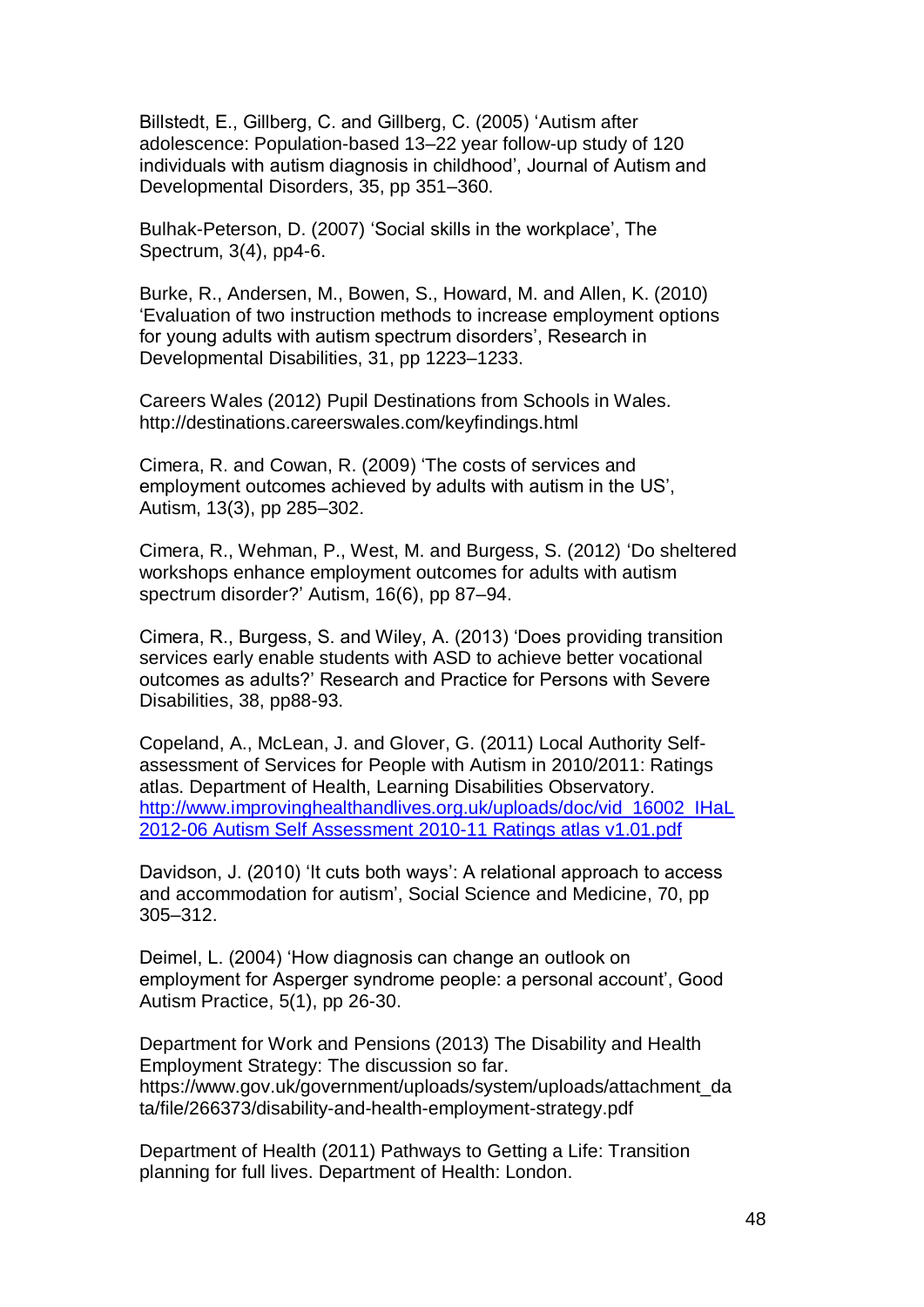http://www.gettingalife.org.uk/downloads/2011-Pathways-to-getting-alife.pdf

Donald, C. (2012) 'Making it work', Communication, Spring Issue, 2012, p 46.

Eaves, L. and Ho, H. (2008) 'Young adult outcome of autism spectrum disorders', Journal of Autism and Developmental Disorders, 38, pp 739– 47.

Equalities and Human Rights Commission (2011) Opening Up Work: The Views of Disabled People and People with Long-Term Health Conditions. London: EHRC.

Emerson, E., Hatton, C., Robertson, J., Baines, S., Christie, A. and Glover, G. (2012) People with Learning Disabilities in England 2012. [http://www.improvinghealthandlives.org.uk/securefiles/140128\\_1015//IH](http://www.improvinghealthandlives.org.uk/securefiles/140128_1015/IHAL2013-0%20People) [AL2013-0](http://www.improvinghealthandlives.org.uk/securefiles/140128_1015/IHAL2013-0%20People) People with Learning Disabilities in England 2012v3.pdf

Farley, M., McMahon, W., Fombonne, E., Jenson, W., Miller, J. and Gardner, M., et al. (2009) 'Twenty-year outcome for individuals with autism and average or near-average cognitive abilities', Autism Research, 2, pp 109–18.

Forsythe, L., Rahim, N. and Bell, L. (2008) Benefits and Employment Support Schemes to Meet the Needs of People with an Autistic Spectrum Disorder. London: Inclusion Research and Consultancy.

Garcia-Villamisar, D., Wehman, P and Diaz Navarro, M. (2002) 'Changes in the quality of autistic people's life that work in supported and sheltered employment. A 5-year follow-up study', Journal of Vocational Rehabilitation, 17 (4), pp 309-312.

García-Villamisar, D. and Hughes, C. (2007) 'Supported employment improves cognitive performance in adults with Autism', Journal of Intellectual Disability Research, 51(2), pp 142-50.

Gentry, T., Lau, S., Molinelli, A., Fallen, A. and Kriner, R. (2012) 'The Apple iPod Touch as a vocational support aid for adults with autism: Three case studies', Journal of Vocational Rehabilitation, 37, pp 75–85.

Graetz, J. (2010) 'Autism grows up: Opportunities for adults with autism', Disability and Society, 25(1), pp 33-47.

Grandin, T. (2012) Different...Not Less: Inspiring Stories of Achievement and Successful Employment from Adults with Autism, Asperger's and ADHD. Future Horizons.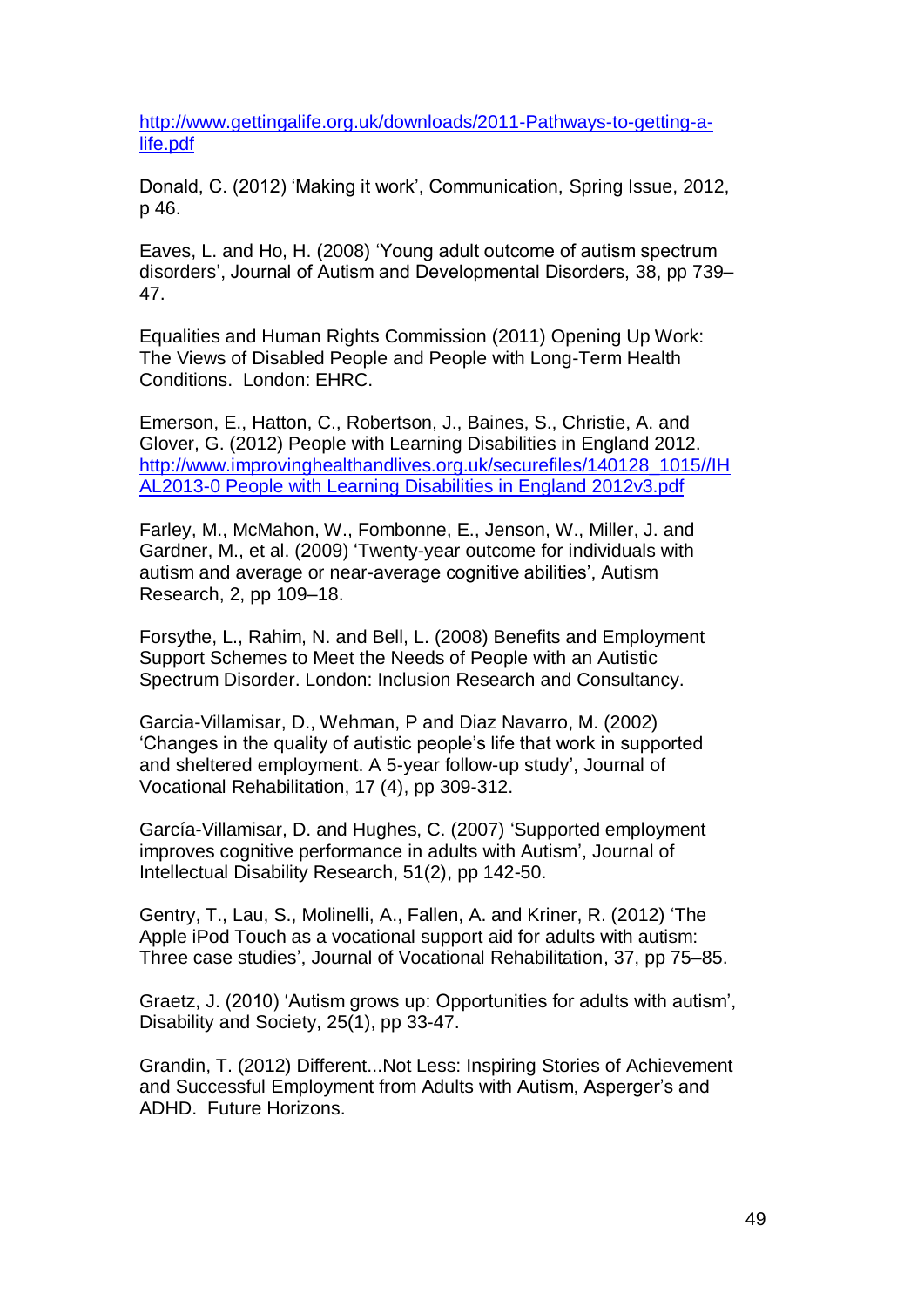Griffith, G., Totsika, V., Nash, S. and Hastings, R. (2011) ''I just don't fit anywhere': support experiences and future support needs of individuals with Asperger syndrome in middle adulthood', Autism, 16(5), pp 532– 546.

Hagner, D. and Cooney, B. (2005)'"I do that for everybody": supervising employees with autism', Focus on Autism and Other Developmental Disabilities, 20(2), pp 91-97.

Henn, J. and Henn, M. (2005) 'You can't put a square peg in a round hole no matter how hard you try', Journal of Vocational Rehabilitation, 22, pp 129-30

Higgins, K., Koch, L., Boughfman, E. and Vierstab, C. (2008) 'School-towork transition and Asperger Syndrome', Work, 31, pp 291–298.

Hillier , A., Mastriani, K., Vreeburg Izzo, M., Kool-Tucker, A., Cherry, L. and Beversdorf, D. (2007) 'Two year evaluation of a vocational support programme for adults on the autism spectrum', Career Development for Exceptional Individuals, 30, pp 35-47.

Holtom, D., Lloyd-Jones, S., Bowen, R. and Watkins, J. (2013) The Costs and Benefits of Transition Key Working: An analysis of five pilot projects. Cardiff: Welsh Government. [http://wales.gov.uk/docs/caecd/research/130125-costs-benefits](http://wales.gov.uk/docs/caecd/research/130125-costs-benefits-transition-key-working-summary-en.pdf)[transition-key-working-summary-en.pdf](http://wales.gov.uk/docs/caecd/research/130125-costs-benefits-transition-key-working-summary-en.pdf)

Howlin, P. (2004) Autism and Asperger Syndrome: Preparing for adulthood. London: Routledge.

Howlin, P., Alcock, J. and Burkin, C. (2005) 'An 8 year follow-up of a specialist supported employment service for high-ability adults with autism or Asperger syndrome', Autism, 9(5), pp 533–549.

Howlin, P. (2012) A Review of Supported Employment Schemes for Adults with Autistic Spectrum Disorders. London: Kings College London.

Howlin, P. (2013) 'Social disadvantage and exclusion: adults with autism lag far behind in employment prospects', Journal of the American Academy of Child and Adolescent Psychiatry, 52(9), pp 897-899.

Hurlbutt, K. and Chalmers, L. (2004) 'Employment and adults with Asperger syndrome', Focus on Autism & Other Developmental Disabilities, 19, pp 215-222.

Johnson, M. (2004) Managing with Asperger Syndrome: A practical guide for white collar professionals. London: Jessica Kingsley.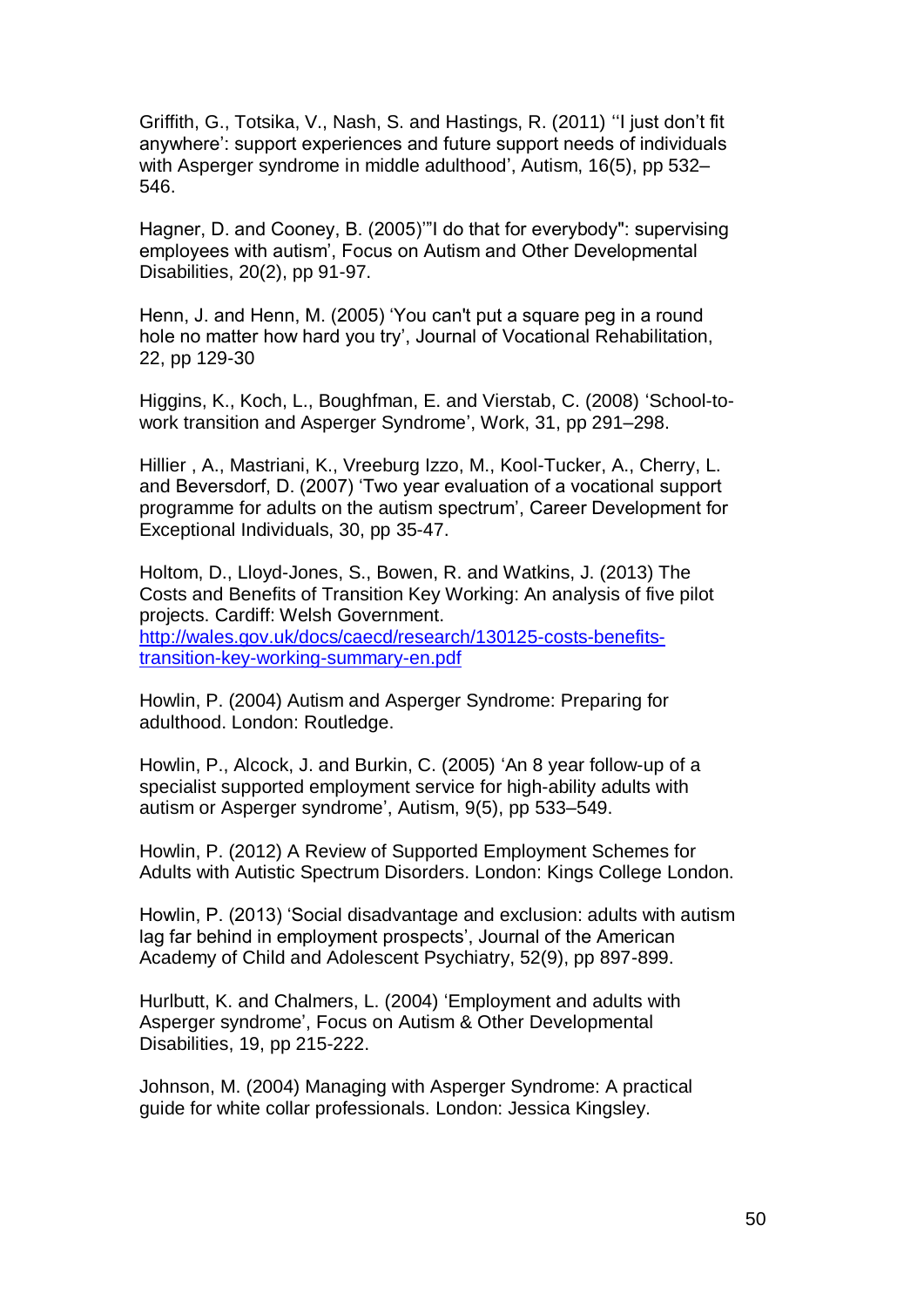Lattimore, L., Parsons, M. and Reid, D. (2002) 'A pre-work assessment of task preferences amongst adults with autism beginning a support job', Journal of Applied Behaviour Analysis, 35, pp 85–88.

Lattimore, L., Parsons M. and Reid D. (2003) 'Assessing preferred work among adults with autism beginning supported jobs: Identification of constant and alternating task preferences', Behaviour Intervention, 18, pp 161–177.

Lattimore, L., Parsons M. and Reid, D. (2006) 'Enhancing job-site training of supported workers with autism: A re-emphasis on simulation', Journal of Applied Behaviour Analysis, 39, pp 91–102.

Lawer, L., Brusilovskiy, E., Salzer. M. and Mandell, D. (2009) 'Use of vocational rehabilitative services among adults with autism', Journal of Autism and Developmental Disorders, 39, pp 487–494.

Learning and Skills Act (2000). <http://www.legislation.gov.uk/ukpga/2000/21/contents>

Lee, C. (2003) Creating a work experience programme for students with autism. Good Autism Practice, 4 (2), pp 37-41.

Lee, G. and Carter, E. (2012) 'Preparing transition-age students with higher functioning autism spectrum disorders for meaningful work', Psychology in the Schools, 49(10), pp 988-1000.

Lees, S. (2004) 'Pushing through the barriers', Communication, 38(1), p 29.

Lipski, A. (2003) 'Success story in job search', Communication, 37(1), pp 34-35.

Martin, N. (2005) 'Asperger's syndrome in the workplace: potential difficulties and straightforward solutions', The Skill Journal, 81, pp 30-33.

Mawhood L. and Howlin P. (1999) 'Outcome of a supported employment scheme for high functioning adults with autism or AS', Autism, 3(3), pp 229-254.

McDonough, J. and Revell, G. (2010) 'Accessing employment supports in the adult system for transitioning youth with autism spectrum disorders', Journal of Vocational Rehabilitation, 32, pp 89–100.

Meyer, R. (2000) Asperger Syndrome Employment Workbook: An employment workbook for adults with Asperger Syndrome. London: Jessica Kingsley.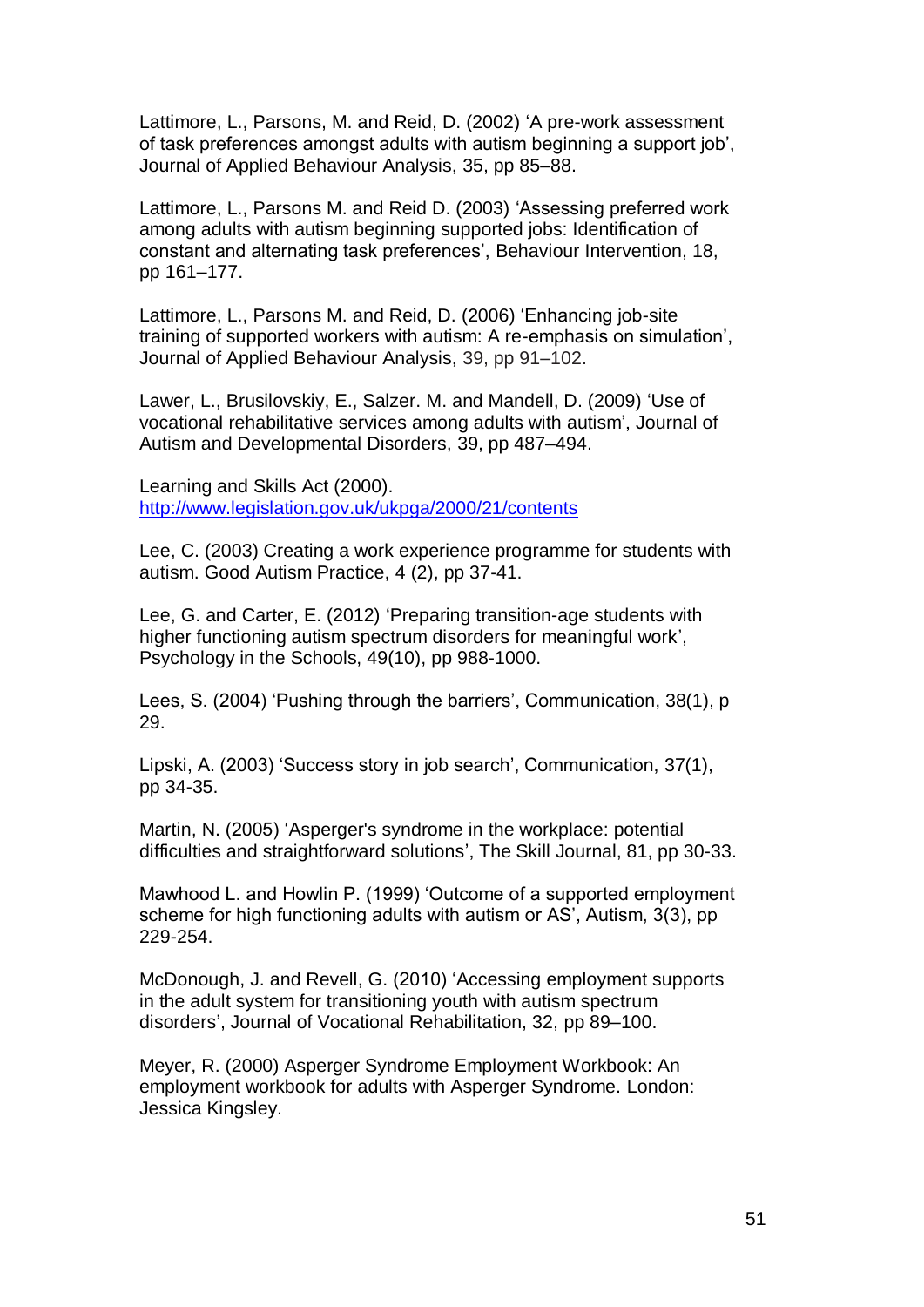Migliore, A., Timmons, J., Butterworth, J. and Lugas, J. (2012) 'Predictors of employment and postsecondary education of youth with autism', Rehabilitation and Counselling Bulletin, 55, p 176.

National Autistic Society (2004) The Undiscovered Workforce: Looking for staff? London: National Autistic Society.

National Autistic Society (2012) Untapped Talent: a guide to employing people with Autism. London: National Autistic Society. [http://www.autism.org.uk/get-involved/campaign-for-change/our](http://www.autism.org.uk/get-involved/campaign-for-change/our-campaigns/the-undiscovered-workforce/download-resources.aspx)[campaigns/the-undiscovered-workforce/download-resources.aspx](http://www.autism.org.uk/get-involved/campaign-for-change/our-campaigns/the-undiscovered-workforce/download-resources.aspx)

National Autistic Society Northern Ireland, Department for Employment and Learning, the Equality Commission for Northern Ireland and Employers for Disability NI (2011) Employing People with Autism: A brief guide for employers. London: National Autistic Society. <http://www.equalityni.org/archive/pdf/Employingpeoplewithautism.pdf>

National Autistic Society (undated 1) Recruiting Someone with an ASD. [http://www.autism.org.uk/our-services/employment](http://www.autism.org.uk/our-services/employment-support/employers/factsheets-for-employers/employer%20factsheet-recruiting-someone-with-an-asd.aspx)[support/employers/factsheets-for-employers/employer](http://www.autism.org.uk/our-services/employment-support/employers/factsheets-for-employers/employer%20factsheet-recruiting-someone-with-an-asd.aspx) factsheet[recruiting-someone-with-an-asd.aspx](http://www.autism.org.uk/our-services/employment-support/employers/factsheets-for-employers/employer%20factsheet-recruiting-someone-with-an-asd.aspx)

National Autistic Society (undated 2) Bullying in the Workplace. [http://www.autism.org.uk/living-with-autism/employment/bullying-in-the](http://www.autism.org.uk/living-with-autism/employment/bullying-in-the-workplace.aspx)[workplace.aspx](http://www.autism.org.uk/living-with-autism/employment/bullying-in-the-workplace.aspx)

National Autistic Society (undated 3) Improving Specialist Disability Services: A response from the NAS.

[http://www.autism.org.uk/get-involved/campaign-for-change/our-work](http://www.autism.org.uk/get-involved/campaign-for-change/our-work-with-government/westminster/consultation-responses-to-westminster/consultation-responses-to-westminster-on-work-and-benefits/improving-specialist-disability-employment-services-a-response-from-the-nas.aspx)[with-government/westminster/consultation-responses-to](http://www.autism.org.uk/get-involved/campaign-for-change/our-work-with-government/westminster/consultation-responses-to-westminster/consultation-responses-to-westminster-on-work-and-benefits/improving-specialist-disability-employment-services-a-response-from-the-nas.aspx)[westminster/consultation-responses-to-westminster-on-work-and](http://www.autism.org.uk/get-involved/campaign-for-change/our-work-with-government/westminster/consultation-responses-to-westminster/consultation-responses-to-westminster-on-work-and-benefits/improving-specialist-disability-employment-services-a-response-from-the-nas.aspx)[benefits/improving-specialist-disability-employment-services-a](http://www.autism.org.uk/get-involved/campaign-for-change/our-work-with-government/westminster/consultation-responses-to-westminster/consultation-responses-to-westminster-on-work-and-benefits/improving-specialist-disability-employment-services-a-response-from-the-nas.aspx)[response-from-the-nas.aspx](http://www.autism.org.uk/get-involved/campaign-for-change/our-work-with-government/westminster/consultation-responses-to-westminster/consultation-responses-to-westminster-on-work-and-benefits/improving-specialist-disability-employment-services-a-response-from-the-nas.aspx)

National Autistic Society (undated 4) Managing Someone with an ASD.

National Autistic Society (undated 5) What is Autism? http://www.autism.org.uk/About-autism/Autism-and-Asperger-syndromean-introduction/What-is-autism.aspx

National Assembly for Wales (2010) Enterprise and Learning Committee: Specialist Provision for Young People with Autism in Further Education. Cardiff: National Assembly for Wales.

National Audit Office (2009) Supporting People with Autism through Adulthood. London: The Stationery Office.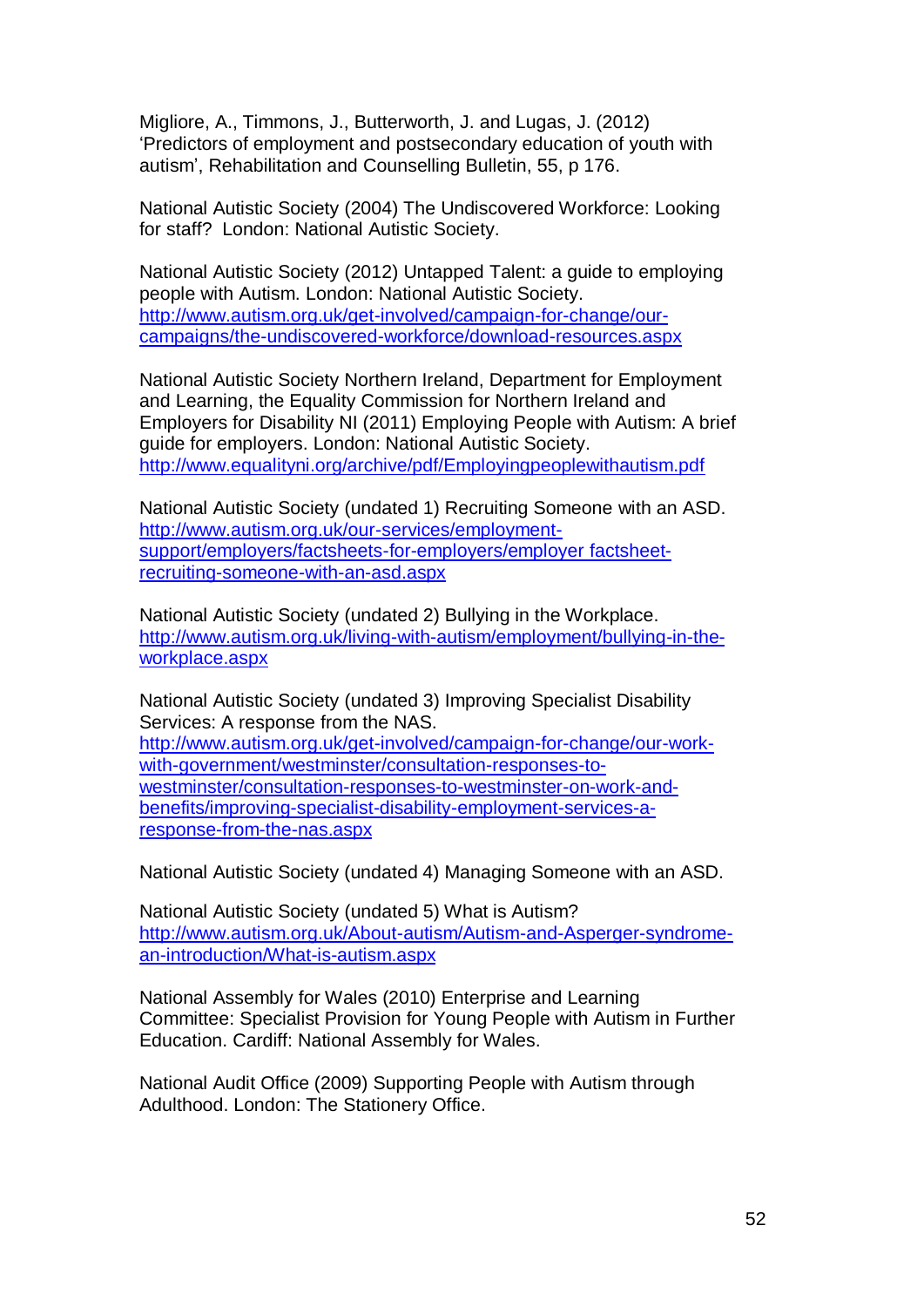Office for Disability Issues (2012) Disability Equality Indicators: Comparing the Life Chances of Disabled People to Non-disabled People.

[http://odi.dwp.gov.uk/disability-statistics-and-research/disability-equality](http://odi.dwp.gov.uk/disability-statistics-and-research/disability-equality-indicators.php)[indicators.php](http://odi.dwp.gov.uk/disability-statistics-and-research/disability-equality-indicators.php)

O'Neil, S. (2008) 'The meaning of autism: Beyond disorder', Disability and Society, 23(7), pp 787-799.

Owen, G. (2004) DEAs: Working for autism? London: National Autistic Society.

Paradiz, V. (2009) Autism, identity and employment: transcending the obstacles of the working world, Perspectives from Working Professionals: Autism Advocate, 4<sup>th</sup> Edition, pp1-4.

Parliamentary Select Committee for Education (2011) Education – Fourth Report: Participation by 16-19 year olds in education and training.

[http://www.publications.parliament.uk/pa/cm201012/cmselect/cmeduc/8](http://www.publications.parliament.uk/pa/cm201012/cmselect/cmeduc/850/85005.htm) [50/85005.htm](http://www.publications.parliament.uk/pa/cm201012/cmselect/cmeduc/850/85005.htm)

Patterson, A. and Rafferty, A. (2010) 'Making it to work: towards employment for the young adult with autism', International Journal of Language and Communication Disorders, 36 (1), pp 475-80.

Plimley, L. (2012) The Deis Cyfle! Project 2009-12: Early outcomes and successes. Presentation for CPAG.

Precin, P. (2010) 'The use of visual imagery to enhance sequencing of work tasks', Work, 36, pp 373–379.

Pritchard, S. (2013) How Hiring People with Autism Could Benefit IT. Accessed on 27th November 2013. http://www.itpro.co.uk/staffing/19859/how-hiring-people-autism-couldbenefit-it#ixzz2WTAgYvqV

Purvis, A., Small, L., Lowrey, J., Whitehurst, D. and Davies, M. (2012) Project Search: Evaluation. Final Report. London: Office for Disability Issues.

Richards, J. (2012) 'Examining the exclusion of employees with Asperger syndrome from the workplace', Personnel Review, 41(5), pp 630–646.

Ridley, J., Hunter, S. and Infusion Cooperative (2005) Go For It: Supporting People with Learning Disabilities and/or Autistic Spectrum Disorder in Employment. Edinburgh: Scottish Executive Social Research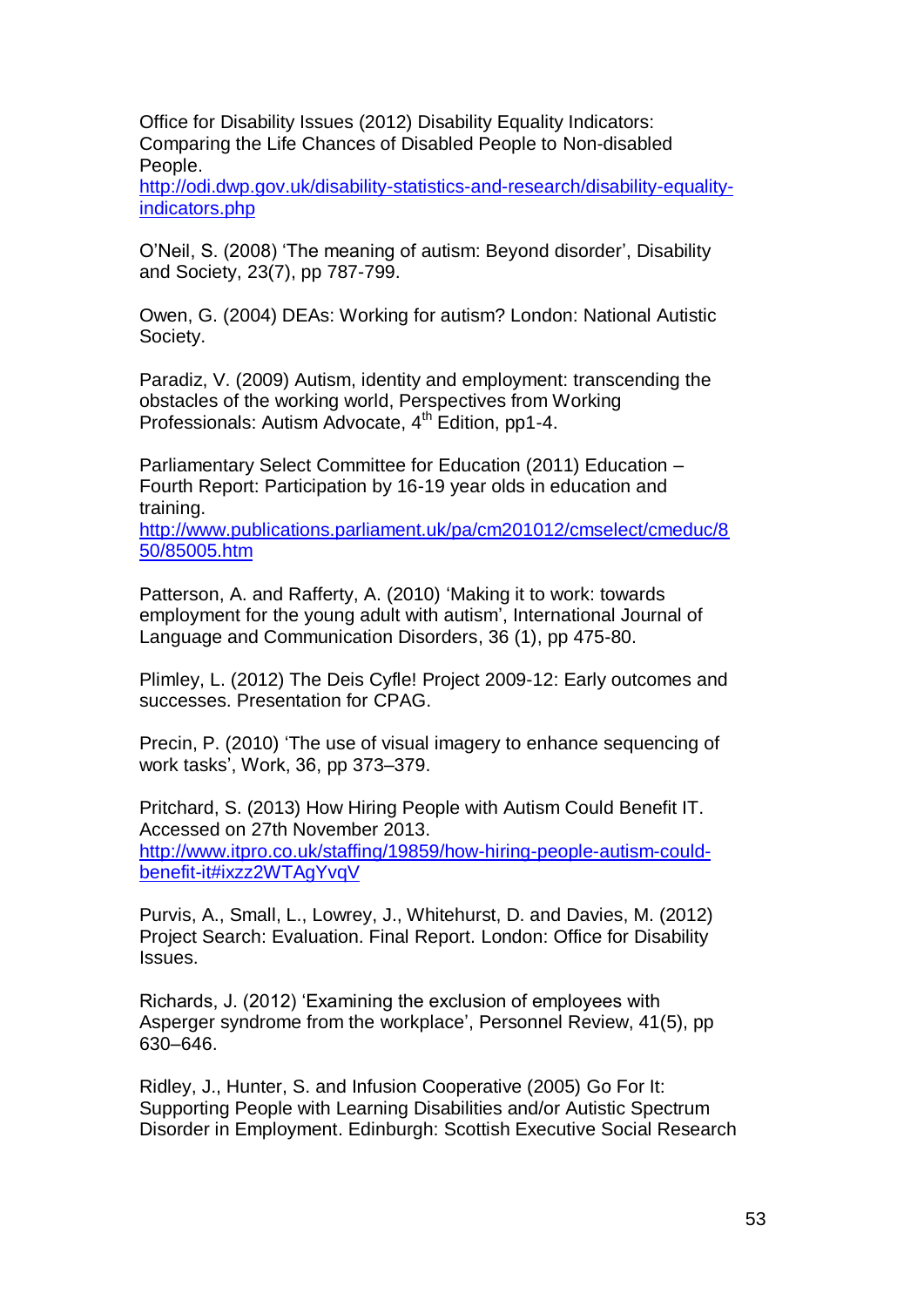Roberts, H., Copeland, A., Glover, G., Hatton, C. and Baines S. (2012) Learning Disability Partnership Board Progress Reports 2010/11: A thematic analysis.

Robertson, J. and Emerson, E. (2006) A Systematic Review of the Comparative Benefits and Costs of Models of Providing Residential and Vocational Supports to Adults with Autistic Spectrum Disorder. Lancaster: Institute for Health Research, Lancaster University.

Rosenblatt, M. (2008) I Exist: The message from adults with autism in England. London: National Autistic Society.

Roux, A., Shattuck, P. and Cooper, P. (2013) 'Postsecondary employment experiences among young adults with an autism spectrum disorder', Journal of the American Academy of Child and Adolescent Psychiatry, 52(9), pp 931-939.

Schall, C. (2010) 'Positive behavior support: Supporting adults with autism spectrum disorders in the workplace', Journal of Vocational Rehabilitation, 32, pp 109–115.

Schaller, J. and Yang, N. (2005) 'Competitive employment for people with autism: correlates of successful closure in competitive and supported employment', Rehabilitation and Counselling Bulletin, 49, 4- 16.

Segar, M. (1997) Coping: A survival guide for people with Asperger Syndrome. <http://www-users.cs.york.ac.uk/~alistair/survival.pdf>

Shattuck, P., Carter Narendorf, S., Cooper, B., Sterzing, P., Wagner M. and Taylor, J. (2012) 'Postsecondary education and employment among youth with an autism spectrum disorder', Pediatrics, 129, pp 1042-1049.

Specialisterne (undated 1) Registration and Filing of Scanned Mails for Gladsaxe Municipality. http://uk.specialisterne.com/cases/gladsaxe-municipality/

Specialisterne (undated 2) Managing Cable Network Enquiries at GlovbalConnect. <http://uk.specialisterne.com/cases/globalconnect/>

Stuart-Hamilton, I., Griffith, G., Totsika, V., Nash, S., Hastings, R.P., Felce, D. & Kerr, M., (2009) The Circumstances and Support Needs of Older People with Autism. Cardiff: Autism Cymru.

Taylor, J. and Seltzer, M (2012) 'Developing a vocational index for adults with autistic spectrum disorders', Journal of Autism and Developmental Disorders, 42, pp 2669-2679*.*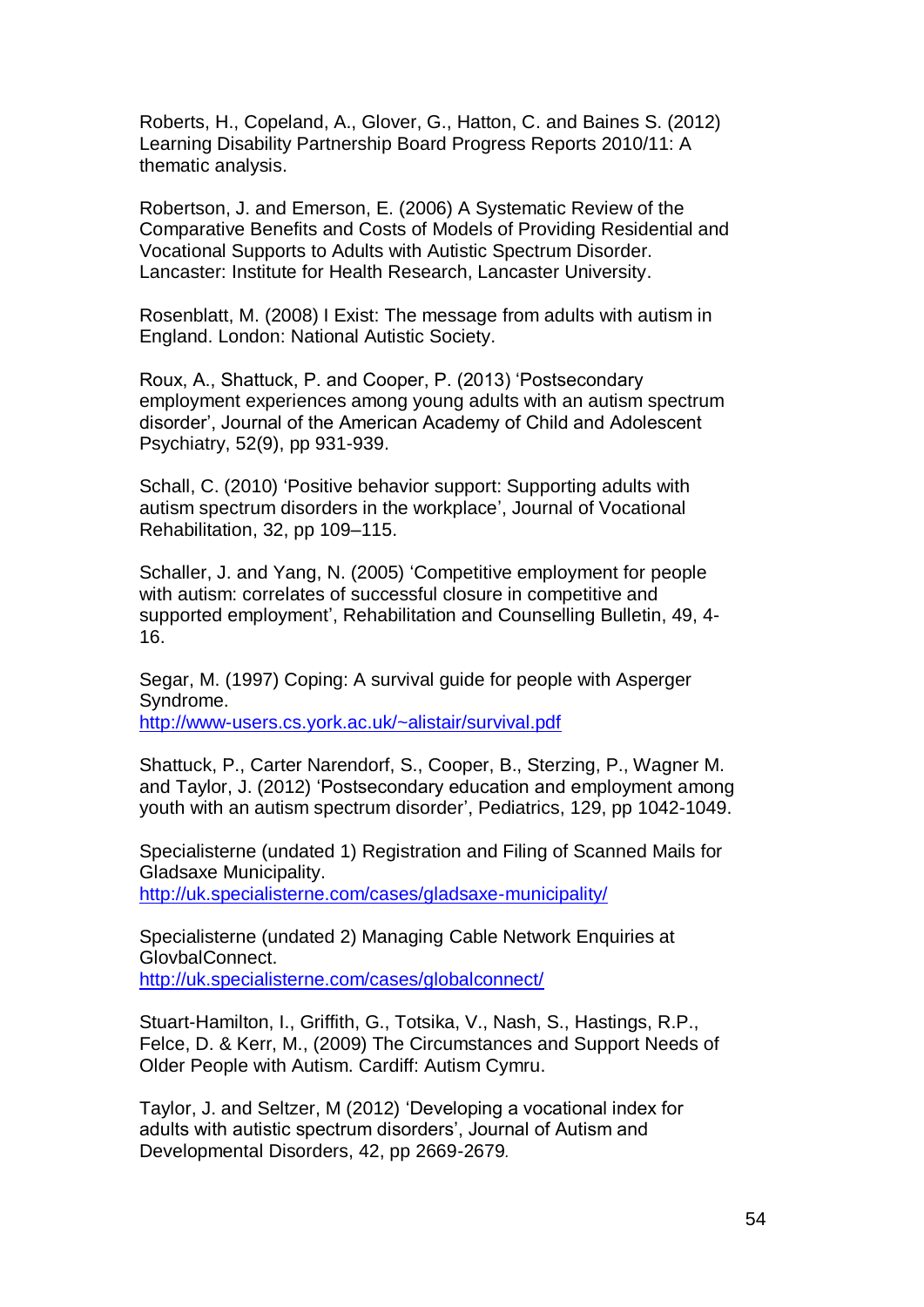Thomas, G. (2013) Article for the Wales Autism Research Centre, Research-Policy-Practice. Accessed on 27th November 2013. [http://www.autismrpphub.com/sites/default/files/articles/gwenda\\_thomas](http://www.autismrpphub.com/sites/default/files/articles/gwenda_thomas.pdf) [.pdf](http://www.autismrpphub.com/sites/default/files/articles/gwenda_thomas.pdf)

Townsley, R., Robinson, C., Williams, V., Beyer, S. and Christian-Jones, C. (2014) Research into Employment Outcomes for Young People with Autistic Spectrum Disorders. Cardiff: Welsh Government.

Tucker, S., Sutherland, R., Alldis, K., Brown, V., Burns, D. and Ralphson, S. (2012) Work In Progress: An inclusive research project. Unpublished report to the BIG Lottery Fund, Cornwall People First.

Roux, A., Shattuck, P. and Cooper, P. (2013) Postsecondary employment experiences among young adults with an autism spectrum disorder, Journal of the American Academy of Child and Adolescent Psychiatry, 52(9), pp 931-939.

Van Laarhoven, T., Winiarski, L., Blood, E. and Chan, J. (2012), 'Maintaining vocational skills of individuals with autism and developmental disabilities through video modeling', Education and Training in Autism and Developmental Disabilities, 47(4), pp 447–461.

Wallis, L. (2012) 'Autistic workers: loyal, talented...ignored', The Guardian, Friday  $6<sup>th</sup>$  April 2012.

Watkins, J. and Holtom, D. (2013) Outcome Evaluation of the Autistic Spectrum Disorder Strategic Action Plan for Wales: Literature Review. Cardiff: People and Work Unit.

Wehman, P., Schall, C., McDonough, J., Kregel, J. et al (2013) Competitive employment for youth with Autism Spectrum Disorders: Early results from a randomized clinical trial, Journal of Autism and Developmental Disorders, published online, reference: 10.1007/s10803- 013-1892-x

Welsh Assembly Government (2008) The Autistic Spectrum Disorder (ASD) Strategic Action Plan for Wales. [http://wales.gov.uk/topics/childrenyoungpeople/publications/autisticspect](http://wales.gov.uk/topics/childrenyoungpeople/publications/autisticspectrumdisorderplan/?lang=en) [rumdisorderplan/?lang=en](http://wales.gov.uk/topics/childrenyoungpeople/publications/autisticspectrumdisorderplan/?lang=en)

Welsh Assembly Government (2010) Autistic Spectrum Disorders: Employment and work related issues in Wales. [http://www.asdinfowales.co.uk/resource/e\\_i\\_110127asdemploymenten.p](http://www.asdinfowales.co.uk/resource/e_i_110127asdemploymenten.pdf) [df](http://www.asdinfowales.co.uk/resource/e_i_110127asdemploymenten.pdf)

Welsh Assembly Government (2011) The ASD Strategic Action Plan for Wales (2008). Evaluating the Foundation Phase. [http://wales.gov.uk/topics/health/nhswales/majorhealth/autism/plan/?lan](http://wales.gov.uk/topics/health/nhswales/majorhealth/autism/plan/?lang=en) [g=en](http://wales.gov.uk/topics/health/nhswales/majorhealth/autism/plan/?lang=en)